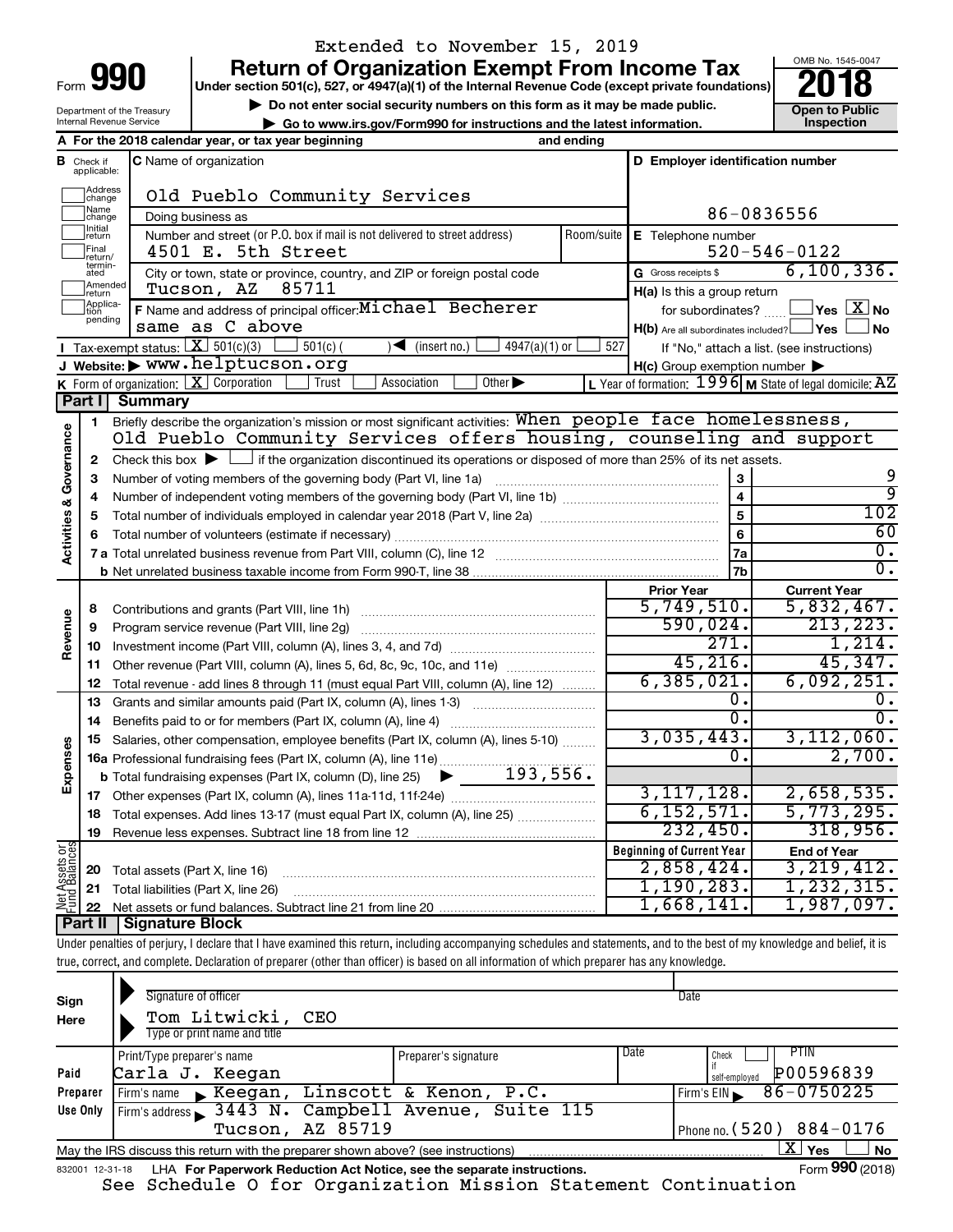| $\mathbf{2}$<br>3<br>4<br>4a (Code:<br>4b | Part III   Statement of Program Service Accomplishments<br>$\boxed{\textbf{X}}$<br>Briefly describe the organization's mission:<br>The road can be foreboding for people struggling to reenter mainstream<br>society after years of displacement due to military service,<br>incarceration, substance dependency and/or homelessness. The mission<br>of OPCS is to provide housing, counseling and support services to help<br>Did the organization undertake any significant program services during the year which were not listed on the<br>$\exists$ Yes $\boxed{\text{X}}$ No<br>prior Form 990 or 990-EZ?<br>If "Yes," describe these new services on Schedule O.<br>$\mathbin{\sqcup}$ Yes $\mathbin{\lfloor} \mathbf{X} \mathbin{\rfloor}$ No<br>Did the organization cease conducting, or make significant changes in how it conducts, any program services?<br>If "Yes," describe these changes on Schedule O.<br>Describe the organization's program service accomplishments for each of its three largest program services, as measured by expenses.<br>Section 501(c)(3) and 501(c)(4) organizations are required to report the amount of grants and allocations to others, the total expenses, and<br>revenue, if any, for each program service reported.<br>1, 207, 656. including grants of \$<br>(Expenses \$<br>Gevenue \$<br>Veteran Recovery Communities Program: OPCS works with veterans that<br>have served in the United States Armed Services including those with<br>PTSD, substance abuse, mental illness, a criminal justice history, and<br>those returning to the community after hospitalization, treatment,<br>and/or combat. The program's goal is to end chronic homelessness among<br>our veteran population. We provide them assistance while they move |
|-------------------------------------------|---------------------------------------------------------------------------------------------------------------------------------------------------------------------------------------------------------------------------------------------------------------------------------------------------------------------------------------------------------------------------------------------------------------------------------------------------------------------------------------------------------------------------------------------------------------------------------------------------------------------------------------------------------------------------------------------------------------------------------------------------------------------------------------------------------------------------------------------------------------------------------------------------------------------------------------------------------------------------------------------------------------------------------------------------------------------------------------------------------------------------------------------------------------------------------------------------------------------------------------------------------------------------------------------------------------------------------------------------------------------------------------------------------------------------------------------------------------------------------------------------------------------------------------------------------------------------------------------------------------------------------------------------------------------------------------------------------------------------------------------------------------------------------------------|
|                                           |                                                                                                                                                                                                                                                                                                                                                                                                                                                                                                                                                                                                                                                                                                                                                                                                                                                                                                                                                                                                                                                                                                                                                                                                                                                                                                                                                                                                                                                                                                                                                                                                                                                                                                                                                                                             |
|                                           |                                                                                                                                                                                                                                                                                                                                                                                                                                                                                                                                                                                                                                                                                                                                                                                                                                                                                                                                                                                                                                                                                                                                                                                                                                                                                                                                                                                                                                                                                                                                                                                                                                                                                                                                                                                             |
|                                           |                                                                                                                                                                                                                                                                                                                                                                                                                                                                                                                                                                                                                                                                                                                                                                                                                                                                                                                                                                                                                                                                                                                                                                                                                                                                                                                                                                                                                                                                                                                                                                                                                                                                                                                                                                                             |
|                                           |                                                                                                                                                                                                                                                                                                                                                                                                                                                                                                                                                                                                                                                                                                                                                                                                                                                                                                                                                                                                                                                                                                                                                                                                                                                                                                                                                                                                                                                                                                                                                                                                                                                                                                                                                                                             |
|                                           |                                                                                                                                                                                                                                                                                                                                                                                                                                                                                                                                                                                                                                                                                                                                                                                                                                                                                                                                                                                                                                                                                                                                                                                                                                                                                                                                                                                                                                                                                                                                                                                                                                                                                                                                                                                             |
|                                           |                                                                                                                                                                                                                                                                                                                                                                                                                                                                                                                                                                                                                                                                                                                                                                                                                                                                                                                                                                                                                                                                                                                                                                                                                                                                                                                                                                                                                                                                                                                                                                                                                                                                                                                                                                                             |
|                                           |                                                                                                                                                                                                                                                                                                                                                                                                                                                                                                                                                                                                                                                                                                                                                                                                                                                                                                                                                                                                                                                                                                                                                                                                                                                                                                                                                                                                                                                                                                                                                                                                                                                                                                                                                                                             |
|                                           |                                                                                                                                                                                                                                                                                                                                                                                                                                                                                                                                                                                                                                                                                                                                                                                                                                                                                                                                                                                                                                                                                                                                                                                                                                                                                                                                                                                                                                                                                                                                                                                                                                                                                                                                                                                             |
|                                           |                                                                                                                                                                                                                                                                                                                                                                                                                                                                                                                                                                                                                                                                                                                                                                                                                                                                                                                                                                                                                                                                                                                                                                                                                                                                                                                                                                                                                                                                                                                                                                                                                                                                                                                                                                                             |
|                                           |                                                                                                                                                                                                                                                                                                                                                                                                                                                                                                                                                                                                                                                                                                                                                                                                                                                                                                                                                                                                                                                                                                                                                                                                                                                                                                                                                                                                                                                                                                                                                                                                                                                                                                                                                                                             |
|                                           |                                                                                                                                                                                                                                                                                                                                                                                                                                                                                                                                                                                                                                                                                                                                                                                                                                                                                                                                                                                                                                                                                                                                                                                                                                                                                                                                                                                                                                                                                                                                                                                                                                                                                                                                                                                             |
|                                           |                                                                                                                                                                                                                                                                                                                                                                                                                                                                                                                                                                                                                                                                                                                                                                                                                                                                                                                                                                                                                                                                                                                                                                                                                                                                                                                                                                                                                                                                                                                                                                                                                                                                                                                                                                                             |
|                                           |                                                                                                                                                                                                                                                                                                                                                                                                                                                                                                                                                                                                                                                                                                                                                                                                                                                                                                                                                                                                                                                                                                                                                                                                                                                                                                                                                                                                                                                                                                                                                                                                                                                                                                                                                                                             |
|                                           |                                                                                                                                                                                                                                                                                                                                                                                                                                                                                                                                                                                                                                                                                                                                                                                                                                                                                                                                                                                                                                                                                                                                                                                                                                                                                                                                                                                                                                                                                                                                                                                                                                                                                                                                                                                             |
|                                           |                                                                                                                                                                                                                                                                                                                                                                                                                                                                                                                                                                                                                                                                                                                                                                                                                                                                                                                                                                                                                                                                                                                                                                                                                                                                                                                                                                                                                                                                                                                                                                                                                                                                                                                                                                                             |
|                                           |                                                                                                                                                                                                                                                                                                                                                                                                                                                                                                                                                                                                                                                                                                                                                                                                                                                                                                                                                                                                                                                                                                                                                                                                                                                                                                                                                                                                                                                                                                                                                                                                                                                                                                                                                                                             |
|                                           |                                                                                                                                                                                                                                                                                                                                                                                                                                                                                                                                                                                                                                                                                                                                                                                                                                                                                                                                                                                                                                                                                                                                                                                                                                                                                                                                                                                                                                                                                                                                                                                                                                                                                                                                                                                             |
|                                           |                                                                                                                                                                                                                                                                                                                                                                                                                                                                                                                                                                                                                                                                                                                                                                                                                                                                                                                                                                                                                                                                                                                                                                                                                                                                                                                                                                                                                                                                                                                                                                                                                                                                                                                                                                                             |
|                                           |                                                                                                                                                                                                                                                                                                                                                                                                                                                                                                                                                                                                                                                                                                                                                                                                                                                                                                                                                                                                                                                                                                                                                                                                                                                                                                                                                                                                                                                                                                                                                                                                                                                                                                                                                                                             |
|                                           |                                                                                                                                                                                                                                                                                                                                                                                                                                                                                                                                                                                                                                                                                                                                                                                                                                                                                                                                                                                                                                                                                                                                                                                                                                                                                                                                                                                                                                                                                                                                                                                                                                                                                                                                                                                             |
|                                           |                                                                                                                                                                                                                                                                                                                                                                                                                                                                                                                                                                                                                                                                                                                                                                                                                                                                                                                                                                                                                                                                                                                                                                                                                                                                                                                                                                                                                                                                                                                                                                                                                                                                                                                                                                                             |
|                                           |                                                                                                                                                                                                                                                                                                                                                                                                                                                                                                                                                                                                                                                                                                                                                                                                                                                                                                                                                                                                                                                                                                                                                                                                                                                                                                                                                                                                                                                                                                                                                                                                                                                                                                                                                                                             |
|                                           |                                                                                                                                                                                                                                                                                                                                                                                                                                                                                                                                                                                                                                                                                                                                                                                                                                                                                                                                                                                                                                                                                                                                                                                                                                                                                                                                                                                                                                                                                                                                                                                                                                                                                                                                                                                             |
|                                           | from street homelessness to permanent supportive housing.<br>This                                                                                                                                                                                                                                                                                                                                                                                                                                                                                                                                                                                                                                                                                                                                                                                                                                                                                                                                                                                                                                                                                                                                                                                                                                                                                                                                                                                                                                                                                                                                                                                                                                                                                                                           |
|                                           | includes housing, clinical treatments, necessity items, and other                                                                                                                                                                                                                                                                                                                                                                                                                                                                                                                                                                                                                                                                                                                                                                                                                                                                                                                                                                                                                                                                                                                                                                                                                                                                                                                                                                                                                                                                                                                                                                                                                                                                                                                           |
|                                           | support services. We currently have six veteran communities which                                                                                                                                                                                                                                                                                                                                                                                                                                                                                                                                                                                                                                                                                                                                                                                                                                                                                                                                                                                                                                                                                                                                                                                                                                                                                                                                                                                                                                                                                                                                                                                                                                                                                                                           |
|                                           | include 94 transitional housing beds. We served approximately 575                                                                                                                                                                                                                                                                                                                                                                                                                                                                                                                                                                                                                                                                                                                                                                                                                                                                                                                                                                                                                                                                                                                                                                                                                                                                                                                                                                                                                                                                                                                                                                                                                                                                                                                           |
|                                           | veterans during 2018 and over 70% of them achieved housing stability at                                                                                                                                                                                                                                                                                                                                                                                                                                                                                                                                                                                                                                                                                                                                                                                                                                                                                                                                                                                                                                                                                                                                                                                                                                                                                                                                                                                                                                                                                                                                                                                                                                                                                                                     |
|                                           | exit. We operate this program in partnership with the Veterans                                                                                                                                                                                                                                                                                                                                                                                                                                                                                                                                                                                                                                                                                                                                                                                                                                                                                                                                                                                                                                                                                                                                                                                                                                                                                                                                                                                                                                                                                                                                                                                                                                                                                                                              |
|                                           | 1,747,220. including grants of \$<br>192,612.<br>(Expenses \$<br>) (Revenue \$                                                                                                                                                                                                                                                                                                                                                                                                                                                                                                                                                                                                                                                                                                                                                                                                                                                                                                                                                                                                                                                                                                                                                                                                                                                                                                                                                                                                                                                                                                                                                                                                                                                                                                              |
|                                           | (Code:<br>Reentry Program: Approximately 13,000 prisoners are released every year                                                                                                                                                                                                                                                                                                                                                                                                                                                                                                                                                                                                                                                                                                                                                                                                                                                                                                                                                                                                                                                                                                                                                                                                                                                                                                                                                                                                                                                                                                                                                                                                                                                                                                           |
|                                           | in Arizona, 2,000 of these former inmates will return to Pima County.                                                                                                                                                                                                                                                                                                                                                                                                                                                                                                                                                                                                                                                                                                                                                                                                                                                                                                                                                                                                                                                                                                                                                                                                                                                                                                                                                                                                                                                                                                                                                                                                                                                                                                                       |
|                                           |                                                                                                                                                                                                                                                                                                                                                                                                                                                                                                                                                                                                                                                                                                                                                                                                                                                                                                                                                                                                                                                                                                                                                                                                                                                                                                                                                                                                                                                                                                                                                                                                                                                                                                                                                                                             |
|                                           | These individuals face a range of challenges including housing,                                                                                                                                                                                                                                                                                                                                                                                                                                                                                                                                                                                                                                                                                                                                                                                                                                                                                                                                                                                                                                                                                                                                                                                                                                                                                                                                                                                                                                                                                                                                                                                                                                                                                                                             |
|                                           | substance abuse, mental illness, and difficulty in finding employment.                                                                                                                                                                                                                                                                                                                                                                                                                                                                                                                                                                                                                                                                                                                                                                                                                                                                                                                                                                                                                                                                                                                                                                                                                                                                                                                                                                                                                                                                                                                                                                                                                                                                                                                      |
|                                           | The goal of Old Pueblo's Reentry Program is to help these men and woman                                                                                                                                                                                                                                                                                                                                                                                                                                                                                                                                                                                                                                                                                                                                                                                                                                                                                                                                                                                                                                                                                                                                                                                                                                                                                                                                                                                                                                                                                                                                                                                                                                                                                                                     |
|                                           | reintegrate successfully into our community to prevent recidivism. We                                                                                                                                                                                                                                                                                                                                                                                                                                                                                                                                                                                                                                                                                                                                                                                                                                                                                                                                                                                                                                                                                                                                                                                                                                                                                                                                                                                                                                                                                                                                                                                                                                                                                                                       |
|                                           | offer them housing, counseling, substance abuse treatment, employment                                                                                                                                                                                                                                                                                                                                                                                                                                                                                                                                                                                                                                                                                                                                                                                                                                                                                                                                                                                                                                                                                                                                                                                                                                                                                                                                                                                                                                                                                                                                                                                                                                                                                                                       |
|                                           | assistance and other support services. Last fiscal year our program                                                                                                                                                                                                                                                                                                                                                                                                                                                                                                                                                                                                                                                                                                                                                                                                                                                                                                                                                                                                                                                                                                                                                                                                                                                                                                                                                                                                                                                                                                                                                                                                                                                                                                                         |
|                                           | served 434 individuals, representing 22% of the total reentry                                                                                                                                                                                                                                                                                                                                                                                                                                                                                                                                                                                                                                                                                                                                                                                                                                                                                                                                                                                                                                                                                                                                                                                                                                                                                                                                                                                                                                                                                                                                                                                                                                                                                                                               |
|                                           | population in our county. At exit, approximately 149 obtained                                                                                                                                                                                                                                                                                                                                                                                                                                                                                                                                                                                                                                                                                                                                                                                                                                                                                                                                                                                                                                                                                                                                                                                                                                                                                                                                                                                                                                                                                                                                                                                                                                                                                                                               |
|                                           | permanent housing and 44% had an income. This program is funded                                                                                                                                                                                                                                                                                                                                                                                                                                                                                                                                                                                                                                                                                                                                                                                                                                                                                                                                                                                                                                                                                                                                                                                                                                                                                                                                                                                                                                                                                                                                                                                                                                                                                                                             |
|                                           | primarily by government grants. Funding from our Home Fund helps cover                                                                                                                                                                                                                                                                                                                                                                                                                                                                                                                                                                                                                                                                                                                                                                                                                                                                                                                                                                                                                                                                                                                                                                                                                                                                                                                                                                                                                                                                                                                                                                                                                                                                                                                      |
|                                           | $\overline{1,239,512 \cdot \frac{1}{2}}$ including grants of \$<br>20,611.<br>(Expenses \$<br>) (Revenue \$<br>4c (Code:                                                                                                                                                                                                                                                                                                                                                                                                                                                                                                                                                                                                                                                                                                                                                                                                                                                                                                                                                                                                                                                                                                                                                                                                                                                                                                                                                                                                                                                                                                                                                                                                                                                                    |
|                                           | Supportive Housing Program: This program aims to end homelessness by                                                                                                                                                                                                                                                                                                                                                                                                                                                                                                                                                                                                                                                                                                                                                                                                                                                                                                                                                                                                                                                                                                                                                                                                                                                                                                                                                                                                                                                                                                                                                                                                                                                                                                                        |
|                                           | providing long-term homeless individuals with dignified, supportive                                                                                                                                                                                                                                                                                                                                                                                                                                                                                                                                                                                                                                                                                                                                                                                                                                                                                                                                                                                                                                                                                                                                                                                                                                                                                                                                                                                                                                                                                                                                                                                                                                                                                                                         |
|                                           | housing, without barriers such as pets, partners or active addictions,                                                                                                                                                                                                                                                                                                                                                                                                                                                                                                                                                                                                                                                                                                                                                                                                                                                                                                                                                                                                                                                                                                                                                                                                                                                                                                                                                                                                                                                                                                                                                                                                                                                                                                                      |
|                                           | so they are no longer living on the streets or in shelters. People                                                                                                                                                                                                                                                                                                                                                                                                                                                                                                                                                                                                                                                                                                                                                                                                                                                                                                                                                                                                                                                                                                                                                                                                                                                                                                                                                                                                                                                                                                                                                                                                                                                                                                                          |
|                                           | experiencing long-term homelessness have myriad vulnerabilities. Once                                                                                                                                                                                                                                                                                                                                                                                                                                                                                                                                                                                                                                                                                                                                                                                                                                                                                                                                                                                                                                                                                                                                                                                                                                                                                                                                                                                                                                                                                                                                                                                                                                                                                                                       |
|                                           | housed, individuals can connect with health care providers and case                                                                                                                                                                                                                                                                                                                                                                                                                                                                                                                                                                                                                                                                                                                                                                                                                                                                                                                                                                                                                                                                                                                                                                                                                                                                                                                                                                                                                                                                                                                                                                                                                                                                                                                         |
|                                           | managers, engage in support groups, establish routines, build                                                                                                                                                                                                                                                                                                                                                                                                                                                                                                                                                                                                                                                                                                                                                                                                                                                                                                                                                                                                                                                                                                                                                                                                                                                                                                                                                                                                                                                                                                                                                                                                                                                                                                                               |
|                                           |                                                                                                                                                                                                                                                                                                                                                                                                                                                                                                                                                                                                                                                                                                                                                                                                                                                                                                                                                                                                                                                                                                                                                                                                                                                                                                                                                                                                                                                                                                                                                                                                                                                                                                                                                                                             |
|                                           | relationships with friends and family, and move on to more independent                                                                                                                                                                                                                                                                                                                                                                                                                                                                                                                                                                                                                                                                                                                                                                                                                                                                                                                                                                                                                                                                                                                                                                                                                                                                                                                                                                                                                                                                                                                                                                                                                                                                                                                      |
|                                           | living, decreasing their need for services over time. We have funding                                                                                                                                                                                                                                                                                                                                                                                                                                                                                                                                                                                                                                                                                                                                                                                                                                                                                                                                                                                                                                                                                                                                                                                                                                                                                                                                                                                                                                                                                                                                                                                                                                                                                                                       |
|                                           |                                                                                                                                                                                                                                                                                                                                                                                                                                                                                                                                                                                                                                                                                                                                                                                                                                                                                                                                                                                                                                                                                                                                                                                                                                                                                                                                                                                                                                                                                                                                                                                                                                                                                                                                                                                             |
|                                           | for approximately 160 units of permanent supportive housing. Clients                                                                                                                                                                                                                                                                                                                                                                                                                                                                                                                                                                                                                                                                                                                                                                                                                                                                                                                                                                                                                                                                                                                                                                                                                                                                                                                                                                                                                                                                                                                                                                                                                                                                                                                        |
|                                           | are screened to determine those with the highest level of need. These                                                                                                                                                                                                                                                                                                                                                                                                                                                                                                                                                                                                                                                                                                                                                                                                                                                                                                                                                                                                                                                                                                                                                                                                                                                                                                                                                                                                                                                                                                                                                                                                                                                                                                                       |
|                                           |                                                                                                                                                                                                                                                                                                                                                                                                                                                                                                                                                                                                                                                                                                                                                                                                                                                                                                                                                                                                                                                                                                                                                                                                                                                                                                                                                                                                                                                                                                                                                                                                                                                                                                                                                                                             |
|                                           | are the clients that are housed first. Last year, this program served<br>4d Other program services (Describe in Schedule O.)                                                                                                                                                                                                                                                                                                                                                                                                                                                                                                                                                                                                                                                                                                                                                                                                                                                                                                                                                                                                                                                                                                                                                                                                                                                                                                                                                                                                                                                                                                                                                                                                                                                                |
|                                           | 50, 702.<br>(Expenses \$<br>) (Revenue \$                                                                                                                                                                                                                                                                                                                                                                                                                                                                                                                                                                                                                                                                                                                                                                                                                                                                                                                                                                                                                                                                                                                                                                                                                                                                                                                                                                                                                                                                                                                                                                                                                                                                                                                                                   |
|                                           | including grants of \$<br>4, 194, 388.                                                                                                                                                                                                                                                                                                                                                                                                                                                                                                                                                                                                                                                                                                                                                                                                                                                                                                                                                                                                                                                                                                                                                                                                                                                                                                                                                                                                                                                                                                                                                                                                                                                                                                                                                      |
|                                           | 4e Total program service expenses >                                                                                                                                                                                                                                                                                                                                                                                                                                                                                                                                                                                                                                                                                                                                                                                                                                                                                                                                                                                                                                                                                                                                                                                                                                                                                                                                                                                                                                                                                                                                                                                                                                                                                                                                                         |
|                                           |                                                                                                                                                                                                                                                                                                                                                                                                                                                                                                                                                                                                                                                                                                                                                                                                                                                                                                                                                                                                                                                                                                                                                                                                                                                                                                                                                                                                                                                                                                                                                                                                                                                                                                                                                                                             |
| 11401030 134298 2403.TAX                  | Form 990 (2018)<br>See Schedule 0 for Continuation(s)<br>832002 12-31-18                                                                                                                                                                                                                                                                                                                                                                                                                                                                                                                                                                                                                                                                                                                                                                                                                                                                                                                                                                                                                                                                                                                                                                                                                                                                                                                                                                                                                                                                                                                                                                                                                                                                                                                    |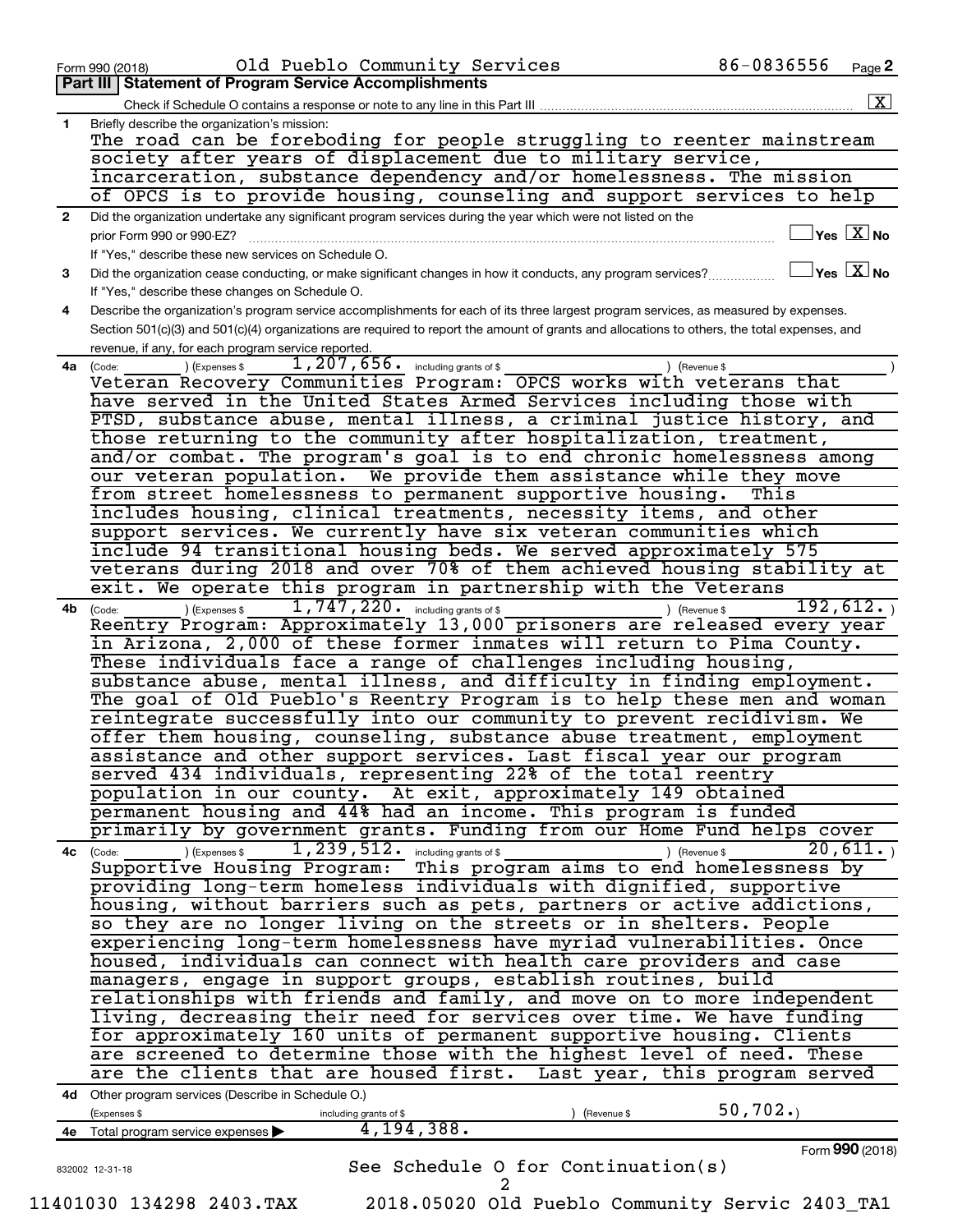| Form 990 (2018) |  |  |
|-----------------|--|--|

**Part IV Checklist of Required Schedules**

Form 990 (2018) Page Old Pueblo Community Services 86-0836556

|    |                                                                                                                                                                                                                                                                                                      |                 | Yes                     | No                      |
|----|------------------------------------------------------------------------------------------------------------------------------------------------------------------------------------------------------------------------------------------------------------------------------------------------------|-----------------|-------------------------|-------------------------|
| 1  | Is the organization described in section 501(c)(3) or 4947(a)(1) (other than a private foundation)?                                                                                                                                                                                                  |                 |                         |                         |
|    | If "Yes," complete Schedule A                                                                                                                                                                                                                                                                        | 1               | х                       |                         |
| 2  |                                                                                                                                                                                                                                                                                                      | $\overline{2}$  | $\overline{\textbf{x}}$ |                         |
| 3  | Did the organization engage in direct or indirect political campaign activities on behalf of or in opposition to candidates for                                                                                                                                                                      |                 |                         |                         |
|    | public office? If "Yes," complete Schedule C, Part I                                                                                                                                                                                                                                                 | 3               |                         | x                       |
| 4  | Section 501(c)(3) organizations. Did the organization engage in lobbying activities, or have a section 501(h) election in effect                                                                                                                                                                     | 4               |                         | x                       |
| 5  | Is the organization a section 501(c)(4), 501(c)(5), or 501(c)(6) organization that receives membership dues, assessments, or                                                                                                                                                                         |                 |                         |                         |
|    |                                                                                                                                                                                                                                                                                                      | 5               |                         | x                       |
| 6  | Did the organization maintain any donor advised funds or any similar funds or accounts for which donors have the right to<br>provide advice on the distribution or investment of amounts in such funds or accounts? If "Yes," complete Schedule D, Part I                                            | 6               |                         | х                       |
| 7  | Did the organization receive or hold a conservation easement, including easements to preserve open space,                                                                                                                                                                                            |                 |                         |                         |
|    | the environment, historic land areas, or historic structures? If "Yes," complete Schedule D, Part II.                                                                                                                                                                                                | $\overline{7}$  |                         | х                       |
| 8  | Did the organization maintain collections of works of art, historical treasures, or other similar assets? If "Yes," complete                                                                                                                                                                         |                 |                         |                         |
|    | Schedule D, Part III                                                                                                                                                                                                                                                                                 | 8               |                         | x                       |
| 9  | Did the organization report an amount in Part X, line 21, for escrow or custodial account liability, serve as a custodian for<br>amounts not listed in Part X; or provide credit counseling, debt management, credit repair, or debt negotiation services?<br>If "Yes," complete Schedule D, Part IV | 9               | x                       |                         |
| 10 | Did the organization, directly or through a related organization, hold assets in temporarily restricted endowments, permanent                                                                                                                                                                        |                 |                         |                         |
|    |                                                                                                                                                                                                                                                                                                      | 10              |                         | x                       |
| 11 | If the organization's answer to any of the following questions is "Yes," then complete Schedule D, Parts VI, VII, VIII, IX, or X<br>as applicable.                                                                                                                                                   |                 |                         |                         |
|    | a Did the organization report an amount for land, buildings, and equipment in Part X, line 10? If "Yes," complete Schedule D,                                                                                                                                                                        |                 |                         |                         |
|    | Part VI                                                                                                                                                                                                                                                                                              | 11a             | х                       |                         |
|    | <b>b</b> Did the organization report an amount for investments - other securities in Part X, line 12 that is 5% or more of its total                                                                                                                                                                 |                 |                         |                         |
|    |                                                                                                                                                                                                                                                                                                      | 11b             |                         | x                       |
|    | c Did the organization report an amount for investments - program related in Part X, line 13 that is 5% or more of its total                                                                                                                                                                         |                 |                         |                         |
|    |                                                                                                                                                                                                                                                                                                      | 11c             |                         | x.                      |
|    | d Did the organization report an amount for other assets in Part X, line 15 that is 5% or more of its total assets reported in                                                                                                                                                                       |                 |                         |                         |
|    |                                                                                                                                                                                                                                                                                                      | 11d             |                         | x                       |
|    | e Did the organization report an amount for other liabilities in Part X, line 25? If "Yes," complete Schedule D, Part X                                                                                                                                                                              | 11e             | $\overline{\textbf{x}}$ |                         |
| f. | Did the organization's separate or consolidated financial statements for the tax year include a footnote that addresses                                                                                                                                                                              |                 |                         |                         |
|    | the organization's liability for uncertain tax positions under FIN 48 (ASC 740)? If "Yes," complete Schedule D, Part X                                                                                                                                                                               | 11f             | х                       |                         |
|    | 12a Did the organization obtain separate, independent audited financial statements for the tax year? If "Yes," complete<br>Schedule D, Parts XI and XII                                                                                                                                              | 12a             | х                       |                         |
|    | <b>b</b> Was the organization included in consolidated, independent audited financial statements for the tax year?                                                                                                                                                                                   |                 |                         |                         |
|    | If "Yes," and if the organization answered "No" to line 12a, then completing Schedule D, Parts XI and XII is optional                                                                                                                                                                                | 12b             |                         | ▵                       |
| 13 | Is the organization a school described in section 170(b)(1)(A)(ii)? If "Yes," complete Schedule E                                                                                                                                                                                                    | 13              |                         | $\overline{\textbf{X}}$ |
|    | 14a Did the organization maintain an office, employees, or agents outside of the United States?                                                                                                                                                                                                      | 14a             |                         | x                       |
|    | <b>b</b> Did the organization have aggregate revenues or expenses of more than \$10,000 from grantmaking, fundraising, business,                                                                                                                                                                     |                 |                         |                         |
|    | investment, and program service activities outside the United States, or aggregate foreign investments valued at \$100,000                                                                                                                                                                           |                 |                         |                         |
|    |                                                                                                                                                                                                                                                                                                      | 14b             |                         | х                       |
| 15 | Did the organization report on Part IX, column (A), line 3, more than \$5,000 of grants or other assistance to or for any                                                                                                                                                                            |                 |                         | x                       |
|    |                                                                                                                                                                                                                                                                                                      | 15              |                         |                         |
| 16 | Did the organization report on Part IX, column (A), line 3, more than \$5,000 of aggregate grants or other assistance to                                                                                                                                                                             | 16              |                         | x                       |
| 17 | Did the organization report a total of more than \$15,000 of expenses for professional fundraising services on Part IX,                                                                                                                                                                              |                 |                         |                         |
|    |                                                                                                                                                                                                                                                                                                      | 17              |                         | X.                      |
| 18 | Did the organization report more than \$15,000 total of fundraising event gross income and contributions on Part VIII, lines                                                                                                                                                                         |                 |                         |                         |
|    |                                                                                                                                                                                                                                                                                                      | 18              | х                       |                         |
| 19 | Did the organization report more than \$15,000 of gross income from gaming activities on Part VIII, line 9a? If "Yes,"                                                                                                                                                                               |                 |                         |                         |
|    |                                                                                                                                                                                                                                                                                                      | 19              |                         | x                       |
|    | 20a Did the organization operate one or more hospital facilities? If "Yes," complete Schedule H                                                                                                                                                                                                      | 20a             |                         | $\overline{\texttt{X}}$ |
|    |                                                                                                                                                                                                                                                                                                      | 20 <sub>b</sub> |                         |                         |
| 21 | Did the organization report more than \$5,000 of grants or other assistance to any domestic organization or                                                                                                                                                                                          |                 |                         |                         |
|    |                                                                                                                                                                                                                                                                                                      | 21              |                         | х                       |
|    | 332003 12-31-18                                                                                                                                                                                                                                                                                      |                 | Form 990 (2018)         |                         |

832003 12-31-18

11401030 134298 2403.TAX 2018.05020 Old Pueblo Community Servic 2403\_TA1

3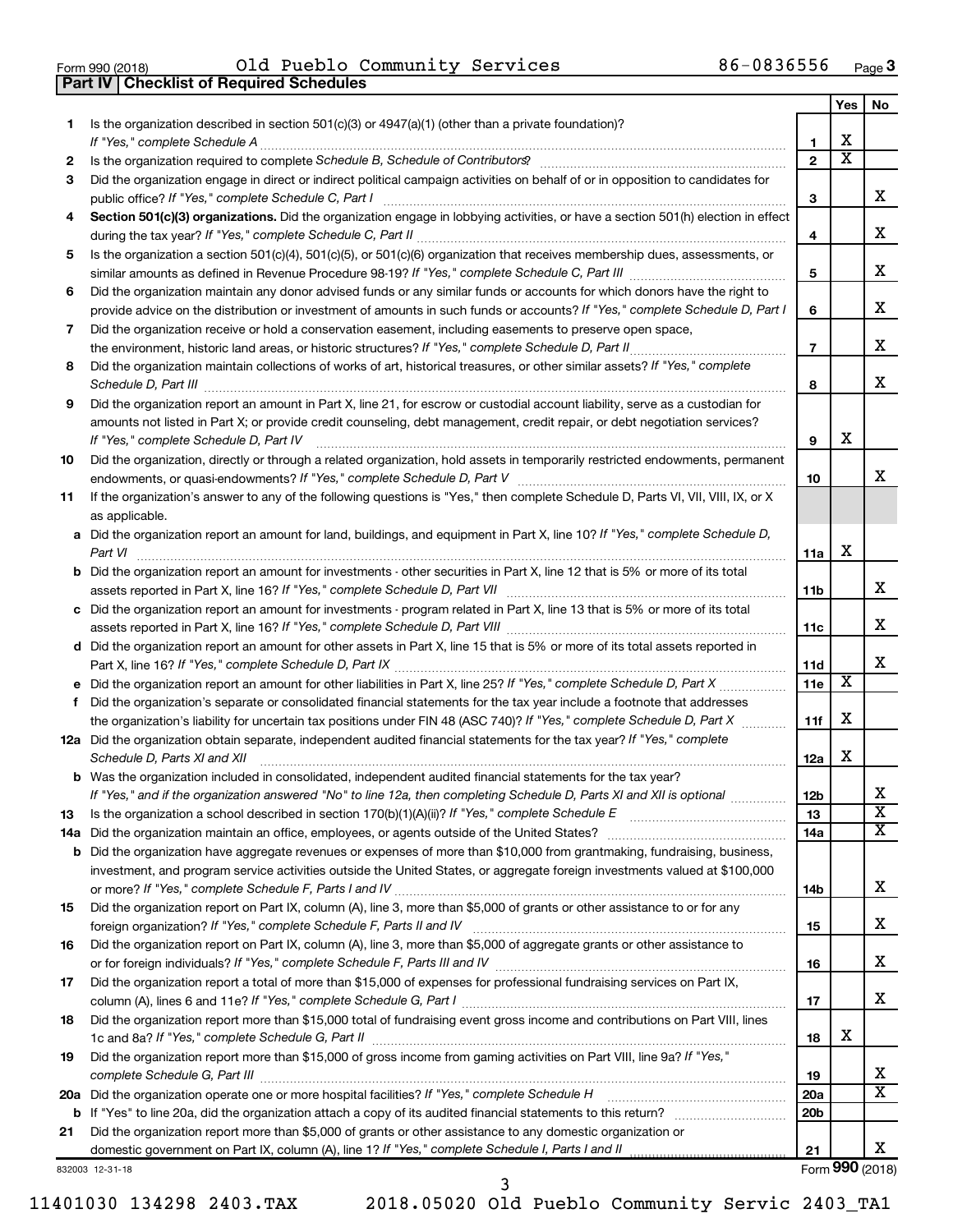**Part IV Checklist of Required Schedules**

Form 990 (2018) Page Old Pueblo Community Services 86-0836556

*(continued)*

|               |                                                                                                                                     |                 | Yes | No.                     |
|---------------|-------------------------------------------------------------------------------------------------------------------------------------|-----------------|-----|-------------------------|
| 22            | Did the organization report more than \$5,000 of grants or other assistance to or for domestic individuals on                       |                 |     |                         |
|               |                                                                                                                                     | 22              |     | х                       |
| 23            | Did the organization answer "Yes" to Part VII, Section A, line 3, 4, or 5 about compensation of the organization's current          |                 |     |                         |
|               | and former officers, directors, trustees, key employees, and highest compensated employees? If "Yes," complete                      |                 |     |                         |
|               | Schedule J <b>Execute Schedule Schedule Schedule Schedule</b> J <b>Execute Schedule J Execute Schedule J</b>                        | 23              |     | x                       |
|               | 24a Did the organization have a tax-exempt bond issue with an outstanding principal amount of more than \$100,000 as of the         |                 |     |                         |
|               | last day of the year, that was issued after December 31, 2002? If "Yes," answer lines 24b through 24d and complete                  |                 |     |                         |
|               |                                                                                                                                     | 24a             |     | х                       |
|               |                                                                                                                                     | 24 <sub>b</sub> |     |                         |
|               | c Did the organization maintain an escrow account other than a refunding escrow at any time during the year to defease              |                 |     |                         |
|               |                                                                                                                                     | 24c             |     |                         |
|               |                                                                                                                                     | 24d             |     |                         |
|               | 25a Section 501(c)(3), 501(c)(4), and 501(c)(29) organizations. Did the organization engage in an excess benefit                    |                 |     |                         |
|               |                                                                                                                                     | 25a             |     | x                       |
|               | <b>b</b> Is the organization aware that it engaged in an excess benefit transaction with a disqualified person in a prior year, and |                 |     |                         |
|               | that the transaction has not been reported on any of the organization's prior Forms 990 or 990-EZ? If "Yes," complete               |                 |     |                         |
|               | Schedule L, Part I                                                                                                                  | 25b             |     | х                       |
| 26            | Did the organization report any amount on Part X, line 5, 6, or 22 for receivables from or payables to any current or               |                 |     |                         |
|               | former officers, directors, trustees, key employees, highest compensated employees, or disqualified persons? If "Yes,"              |                 |     |                         |
|               | complete Schedule L, Part II                                                                                                        | 26              |     | х                       |
| 27            | Did the organization provide a grant or other assistance to an officer, director, trustee, key employee, substantial                |                 |     |                         |
|               | contributor or employee thereof, a grant selection committee member, or to a 35% controlled entity or family member                 |                 |     |                         |
|               |                                                                                                                                     | 27              |     | x                       |
| 28            | Was the organization a party to a business transaction with one of the following parties (see Schedule L, Part IV                   |                 |     |                         |
|               | instructions for applicable filing thresholds, conditions, and exceptions):                                                         |                 |     |                         |
| а             |                                                                                                                                     | 28a             |     | х                       |
| b             | A family member of a current or former officer, director, trustee, or key employee? If "Yes," complete Schedule L, Part IV          | 28 <sub>b</sub> |     | $\overline{\texttt{x}}$ |
|               | c An entity of which a current or former officer, director, trustee, or key employee (or a family member thereof) was an officer,   |                 |     |                         |
|               |                                                                                                                                     | 28c             |     | х                       |
| 29            |                                                                                                                                     | 29              | X   |                         |
| 30            | Did the organization receive contributions of art, historical treasures, or other similar assets, or qualified conservation         |                 |     |                         |
|               |                                                                                                                                     | 30              |     | x                       |
| 31            | Did the organization liquidate, terminate, or dissolve and cease operations?                                                        |                 |     |                         |
|               |                                                                                                                                     | 31              |     | x                       |
| 32            | Did the organization sell, exchange, dispose of, or transfer more than 25% of its net assets? If "Yes," complete                    |                 |     |                         |
|               |                                                                                                                                     | 32              |     | х                       |
| 33            | Did the organization own 100% of an entity disregarded as separate from the organization under Regulations                          |                 |     |                         |
|               |                                                                                                                                     | 33              |     | x                       |
| 34            | Was the organization related to any tax-exempt or taxable entity? If "Yes," complete Schedule R, Part II, III, or IV, and           |                 |     |                         |
|               | Part V, line 1                                                                                                                      | 34              | X   |                         |
|               | 35a Did the organization have a controlled entity within the meaning of section 512(b)(13)?                                         | <b>35a</b>      | X   |                         |
|               | b If "Yes" to line 35a, did the organization receive any payment from or engage in any transaction with a controlled entity         |                 |     |                         |
|               |                                                                                                                                     | 35 <sub>b</sub> |     | x                       |
| 36            | Section 501(c)(3) organizations. Did the organization make any transfers to an exempt non-charitable related organization?          |                 |     |                         |
|               |                                                                                                                                     | 36              |     | х                       |
| 37            | Did the organization conduct more than 5% of its activities through an entity that is not a related organization                    |                 |     |                         |
|               |                                                                                                                                     | 37              |     | x                       |
| 38            | Did the organization complete Schedule O and provide explanations in Schedule O for Part VI, lines 11b and 19?                      |                 |     |                         |
|               | Note. All Form 990 filers are required to complete Schedule O                                                                       | 38              | х   |                         |
| <b>Part V</b> |                                                                                                                                     |                 |     |                         |
|               | Check if Schedule O contains a response or note to any line in this Part V                                                          |                 |     |                         |
|               |                                                                                                                                     |                 | Yes | No                      |
|               | 113<br>1a                                                                                                                           |                 |     |                         |
|               | b Enter the number of Forms W-2G included in line 1a. Enter -0- if not applicable<br>1b                                             |                 |     |                         |
|               | c Did the organization comply with backup withholding rules for reportable payments to vendors and reportable gaming                |                 |     |                         |
|               |                                                                                                                                     | 1c              |     |                         |
|               | 832004 12-31-18                                                                                                                     |                 |     | Form 990 (2018)         |
|               | 4                                                                                                                                   |                 |     |                         |

11401030 134298 2403.TAX 2018.05020 Old Pueblo Community Servic 2403\_TA1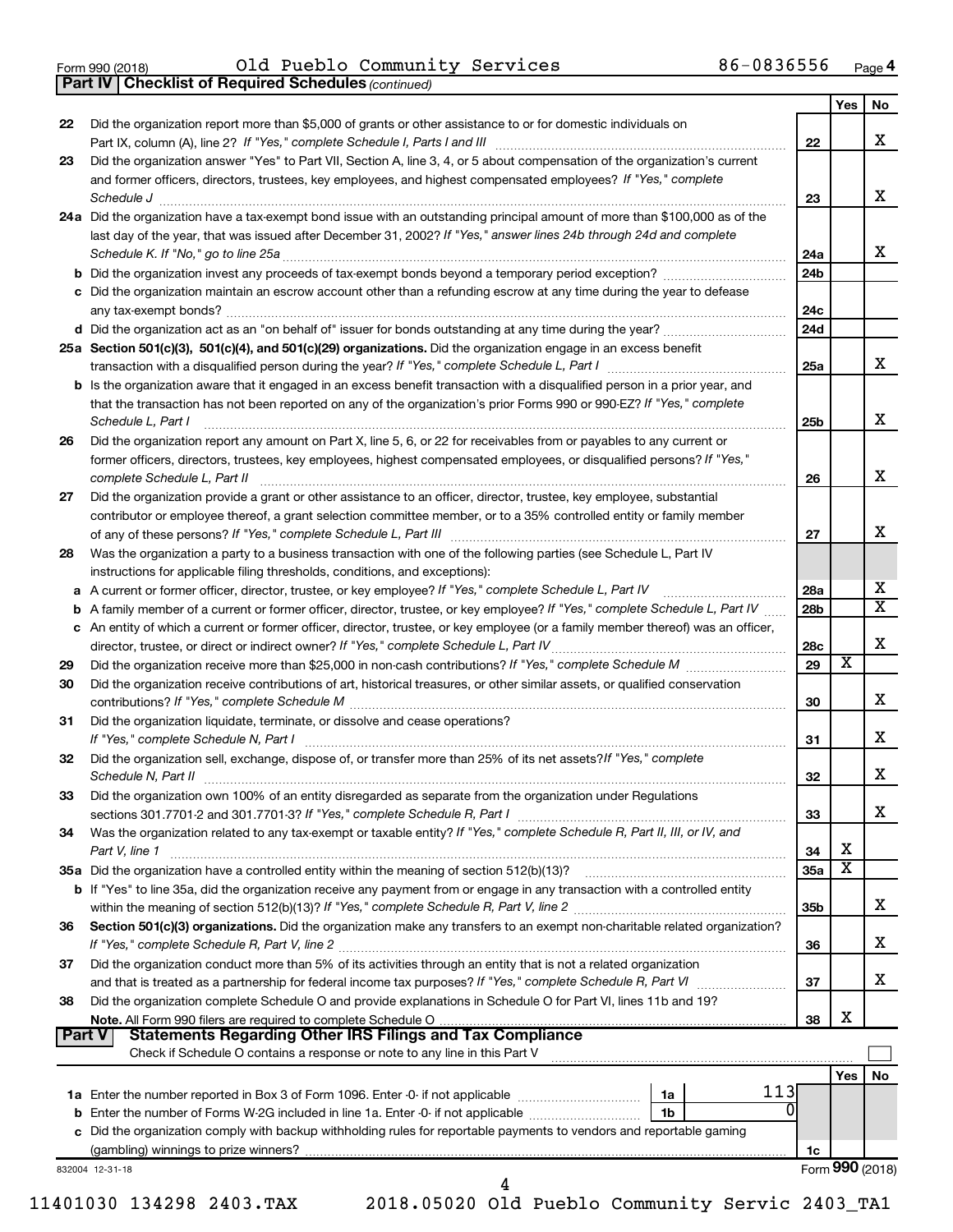|  | Form 990 (2018) |
|--|-----------------|
|  |                 |

**Part V** Statements Regarding Other IRS Filings and Tax Compliance (continued)

|    |                                                                                                                                                 |                | Yes | No                      |  |
|----|-------------------------------------------------------------------------------------------------------------------------------------------------|----------------|-----|-------------------------|--|
|    | 2a Enter the number of employees reported on Form W-3, Transmittal of Wage and Tax Statements,                                                  |                |     |                         |  |
|    | 102<br>filed for the calendar year ending with or within the year covered by this return<br>2a                                                  |                |     |                         |  |
| b  |                                                                                                                                                 | 2 <sub>b</sub> | х   |                         |  |
|    |                                                                                                                                                 |                |     |                         |  |
|    | 3a Did the organization have unrelated business gross income of \$1,000 or more during the year?                                                | 3a<br>3b       |     | х                       |  |
|    |                                                                                                                                                 |                |     |                         |  |
|    | 4a At any time during the calendar year, did the organization have an interest in, or a signature or other authority over, a                    |                |     |                         |  |
|    | financial account in a foreign country (such as a bank account, securities account, or other financial account)?                                | 4a             |     | x                       |  |
|    | <b>b</b> If "Yes," enter the name of the foreign country:                                                                                       |                |     |                         |  |
|    | See instructions for filing requirements for FinCEN Form 114, Report of Foreign Bank and Financial Accounts (FBAR).                             |                |     | x                       |  |
|    |                                                                                                                                                 | 5a             |     | $\overline{\mathbf{X}}$ |  |
| b  |                                                                                                                                                 | 5b<br>5с       |     |                         |  |
| с  |                                                                                                                                                 |                |     |                         |  |
|    | 6a Does the organization have annual gross receipts that are normally greater than \$100,000, and did the organization solicit                  | 6a             |     | x                       |  |
|    | <b>b</b> If "Yes," did the organization include with every solicitation an express statement that such contributions or gifts                   |                |     |                         |  |
|    |                                                                                                                                                 | 6b             |     |                         |  |
| 7  | Organizations that may receive deductible contributions under section 170(c).                                                                   |                |     |                         |  |
| a  | Did the organization receive a payment in excess of \$75 made partly as a contribution and partly for goods and services provided to the payor? | 7a             |     | х                       |  |
| b  |                                                                                                                                                 | 7b             |     |                         |  |
| с  | Did the organization sell, exchange, or otherwise dispose of tangible personal property for which it was required                               |                |     |                         |  |
|    |                                                                                                                                                 | 7c             |     | x                       |  |
| d  | 7d                                                                                                                                              |                |     |                         |  |
| е  | Did the organization receive any funds, directly or indirectly, to pay premiums on a personal benefit contract?                                 | 7e             |     |                         |  |
| f. |                                                                                                                                                 | 7f             |     |                         |  |
| g  | If the organization received a contribution of qualified intellectual property, did the organization file Form 8899 as required?                | 7g             |     |                         |  |
| h  | If the organization received a contribution of cars, boats, airplanes, or other vehicles, did the organization file a Form 1098-C?              | 7h             |     |                         |  |
| 8  | Sponsoring organizations maintaining donor advised funds. Did a donor advised fund maintained by the                                            |                |     |                         |  |
|    | sponsoring organization have excess business holdings at any time during the year?                                                              | 8              |     |                         |  |
| 9  | Sponsoring organizations maintaining donor advised funds.                                                                                       |                |     |                         |  |
| а  | Did the sponsoring organization make any taxable distributions under section 4966?                                                              | 9а             |     |                         |  |
| b  |                                                                                                                                                 | 9b             |     |                         |  |
| 10 | Section 501(c)(7) organizations. Enter:                                                                                                         |                |     |                         |  |
| a  | 10a                                                                                                                                             |                |     |                         |  |
|    | 10 <sub>b</sub><br>b Gross receipts, included on Form 990, Part VIII, line 12, for public use of club facilities                                |                |     |                         |  |
| 11 | Section 501(c)(12) organizations. Enter:                                                                                                        |                |     |                         |  |
|    | 11a                                                                                                                                             |                |     |                         |  |
|    | <b>b</b> Gross income from other sources (Do not net amounts due or paid to other sources against                                               |                |     |                         |  |
|    | 11b<br>12a Section 4947(a)(1) non-exempt charitable trusts. Is the organization filing Form 990 in lieu of Form 1041?                           | 12a            |     |                         |  |
|    | <b>b</b> If "Yes," enter the amount of tax-exempt interest received or accrued during the year<br>12b                                           |                |     |                         |  |
| 13 | Section 501(c)(29) qualified nonprofit health insurance issuers.                                                                                |                |     |                         |  |
|    |                                                                                                                                                 | 1За            |     |                         |  |
|    | Note. See the instructions for additional information the organization must report on Schedule O.                                               |                |     |                         |  |
|    | <b>b</b> Enter the amount of reserves the organization is required to maintain by the states in which the                                       |                |     |                         |  |
|    | 13 <sub>b</sub>                                                                                                                                 |                |     |                         |  |
|    | 13с                                                                                                                                             |                |     |                         |  |
|    | 14a Did the organization receive any payments for indoor tanning services during the tax year?                                                  | 14a            |     | x                       |  |
|    |                                                                                                                                                 | 14b            |     |                         |  |
| 15 | Is the organization subject to the section 4960 tax on payment(s) of more than \$1,000,000 in remuneration or                                   |                |     |                         |  |
|    | excess parachute payment(s) during the year?                                                                                                    | 15             |     | X                       |  |
|    | If "Yes," see instructions and file Form 4720, Schedule N.                                                                                      |                |     |                         |  |
| 16 | Is the organization an educational institution subject to the section 4968 excise tax on net investment income?                                 | 16             |     | x                       |  |
|    | If "Yes," complete Form 4720, Schedule O.                                                                                                       |                |     |                         |  |

|  | Form 990 (2018) |
|--|-----------------|

832005 12-31-18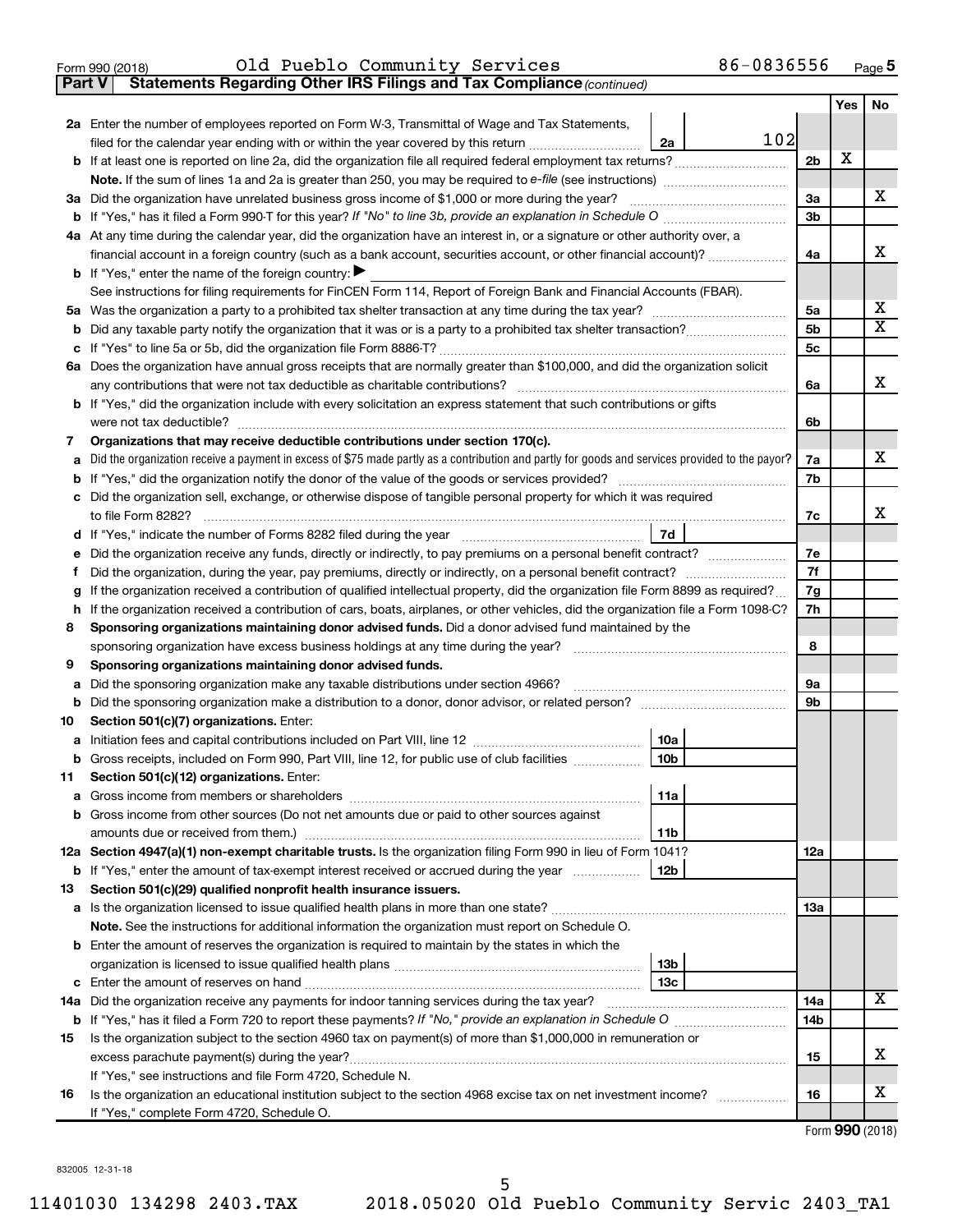| Form 990 (2018) |  |
|-----------------|--|
|-----------------|--|

 $_{\rm Form}$   $990$  (2018) O $1$ d Pueblo Community Services 86-0836556  $_{\rm Page}$ 

**Part VI** Governance, Management, and Disclosure For each "Yes" response to lines 2 through 7b below, and for a "No" response *to line 8a, 8b, or 10b below, describe the circumstances, processes, or changes in Schedule O. See instructions.*

|     | Check if Schedule O contains a response or note to any line in this Part VI                                                                     |    |  |                         |                         | х                                                |
|-----|-------------------------------------------------------------------------------------------------------------------------------------------------|----|--|-------------------------|-------------------------|--------------------------------------------------|
|     | <b>Section A. Governing Body and Management</b>                                                                                                 |    |  |                         |                         |                                                  |
|     |                                                                                                                                                 |    |  |                         | Yes                     | No                                               |
|     | 1a Enter the number of voting members of the governing body at the end of the tax year                                                          | 1a |  | 9                       |                         |                                                  |
|     | If there are material differences in voting rights among members of the governing body, or if the governing                                     |    |  |                         |                         |                                                  |
|     | body delegated broad authority to an executive committee or similar committee, explain in Schedule O.                                           |    |  |                         |                         |                                                  |
| b   | Enter the number of voting members included in line 1a, above, who are independent                                                              | 1b |  | 9                       |                         |                                                  |
| 2   | Did any officer, director, trustee, or key employee have a family relationship or a business relationship with any other                        |    |  |                         |                         |                                                  |
|     | officer, director, trustee, or key employee?                                                                                                    |    |  | $\mathbf{2}$            |                         | х                                                |
| 3   | Did the organization delegate control over management duties customarily performed by or under the direct supervision                           |    |  |                         |                         |                                                  |
|     | of officers, directors, or trustees, or key employees to a management company or other person?                                                  |    |  | 3                       |                         | х                                                |
| 4   | Did the organization make any significant changes to its governing documents since the prior Form 990 was filed?                                |    |  | $\overline{\mathbf{4}}$ |                         | $\overline{\text{x}}$<br>$\overline{\mathbf{X}}$ |
| 5   |                                                                                                                                                 |    |  |                         |                         |                                                  |
| 6   |                                                                                                                                                 |    |  | 6                       |                         | $\overline{\textbf{x}}$                          |
| 7a  | Did the organization have members, stockholders, or other persons who had the power to elect or appoint one or                                  |    |  |                         |                         |                                                  |
|     |                                                                                                                                                 |    |  | 7a                      |                         | х                                                |
|     | <b>b</b> Are any governance decisions of the organization reserved to (or subject to approval by) members, stockholders, or                     |    |  |                         |                         |                                                  |
|     | persons other than the governing body?                                                                                                          |    |  | 7b                      |                         | х                                                |
| 8   | Did the organization contemporaneously document the meetings held or written actions undertaken during the year by the following:               |    |  |                         |                         |                                                  |
| а   |                                                                                                                                                 |    |  | 8а                      | х                       |                                                  |
| b   |                                                                                                                                                 |    |  | 8b                      | $\overline{\textbf{x}}$ |                                                  |
| 9   | Is there any officer, director, trustee, or key employee listed in Part VII, Section A, who cannot be reached at the                            |    |  |                         |                         |                                                  |
|     | organization's mailing address? If "Yes," provide the names and addresses in Schedule O                                                         |    |  | 9                       |                         | х                                                |
|     | Section B. Policies (This Section B requests information about policies not required by the Internal Revenue Code.)                             |    |  |                         |                         |                                                  |
|     |                                                                                                                                                 |    |  |                         | Yes                     | No                                               |
|     |                                                                                                                                                 |    |  | 10a                     |                         | х                                                |
|     | b If "Yes," did the organization have written policies and procedures governing the activities of such chapters, affiliates,                    |    |  |                         |                         |                                                  |
|     |                                                                                                                                                 |    |  | 10 <sub>b</sub>         |                         |                                                  |
|     | 11a Has the organization provided a complete copy of this Form 990 to all members of its governing body before filing the form?                 |    |  | 11a                     | х                       |                                                  |
| b   | Describe in Schedule O the process, if any, used by the organization to review this Form 990.                                                   |    |  |                         |                         |                                                  |
| 12a | Did the organization have a written conflict of interest policy? If "No," go to line 13                                                         |    |  | 12a                     | х                       |                                                  |
| b   | Were officers, directors, or trustees, and key employees required to disclose annually interests that could give rise to conflicts?             |    |  | 12 <sub>b</sub>         | $\overline{\text{x}}$   |                                                  |
| с   | Did the organization regularly and consistently monitor and enforce compliance with the policy? If "Yes," describe                              |    |  |                         |                         |                                                  |
|     | in Schedule O how this was done                                                                                                                 |    |  | 12c                     | х                       |                                                  |
| 13  |                                                                                                                                                 |    |  | 13                      | $\overline{\textbf{x}}$ |                                                  |
| 14  |                                                                                                                                                 |    |  | 14                      | $\overline{\textbf{x}}$ |                                                  |
| 15  | Did the process for determining compensation of the following persons include a review and approval by independent                              |    |  |                         |                         |                                                  |
|     | persons, comparability data, and contemporaneous substantiation of the deliberation and decision?                                               |    |  |                         |                         |                                                  |
| а   |                                                                                                                                                 |    |  | 15a                     | х                       |                                                  |
|     |                                                                                                                                                 |    |  | 15 <sub>b</sub>         | $\overline{\textbf{x}}$ |                                                  |
|     | If "Yes" to line 15a or 15b, describe the process in Schedule O (see instructions).                                                             |    |  |                         |                         |                                                  |
|     | 16a Did the organization invest in, contribute assets to, or participate in a joint venture or similar arrangement with a                       |    |  |                         |                         |                                                  |
|     | taxable entity during the year?                                                                                                                 |    |  | <b>16a</b>              |                         | х                                                |
|     | b If "Yes," did the organization follow a written policy or procedure requiring the organization to evaluate its participation                  |    |  |                         |                         |                                                  |
|     | in joint venture arrangements under applicable federal tax law, and take steps to safeguard the organization's                                  |    |  |                         |                         |                                                  |
|     | exempt status with respect to such arrangements?                                                                                                |    |  | 16 <sub>b</sub>         |                         |                                                  |
|     | <b>Section C. Disclosure</b>                                                                                                                    |    |  |                         |                         |                                                  |
| 17  | None<br>List the states with which a copy of this Form 990 is required to be filed $\blacktriangleright$                                        |    |  |                         |                         |                                                  |
| 18  | Section 6104 requires an organization to make its Forms 1023 (1024 or 1024 A if applicable), 990, and 990-T (Section 501(c)(3)s only) available |    |  |                         |                         |                                                  |
|     | for public inspection. Indicate how you made these available. Check all that apply.                                                             |    |  |                         |                         |                                                  |
|     | $X$ Another's website<br>$X$ Upon request<br>  X   Own website<br>Other (explain in Schedule O)                                                 |    |  |                         |                         |                                                  |
| 19  | Describe in Schedule O whether (and if so, how) the organization made its governing documents, conflict of interest policy, and financial       |    |  |                         |                         |                                                  |
|     | statements available to the public during the tax year.                                                                                         |    |  |                         |                         |                                                  |
| 20  | State the name, address, and telephone number of the person who possesses the organization's books and records                                  |    |  |                         |                         |                                                  |
|     | The Organization - $520-546-0122$                                                                                                               |    |  |                         |                         |                                                  |
|     | 4501 E Fifth Street, Tucson, AZ<br>85711                                                                                                        |    |  |                         |                         |                                                  |
|     | 832006 12-31-18                                                                                                                                 |    |  |                         |                         | Form 990 (2018)                                  |
|     | 6                                                                                                                                               |    |  |                         |                         |                                                  |

11401030 134298 2403.TAX 2018.05020 Old Pueblo Community Servic 2403\_TA1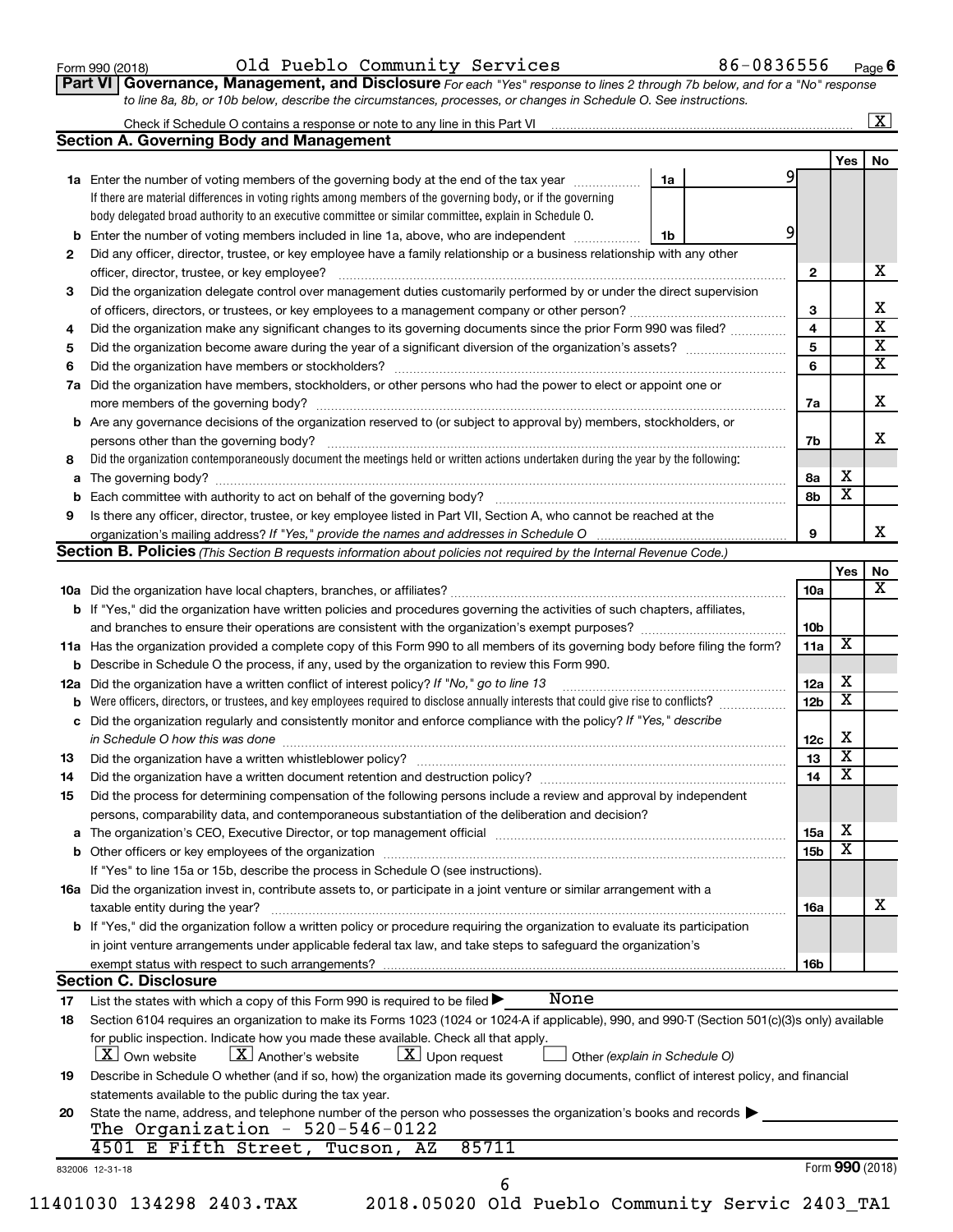$\Box$ 

| Part VII Compensation of Officers, Directors, Trustees, Key Employees, Highest Compensated |  |  |  |
|--------------------------------------------------------------------------------------------|--|--|--|
| <b>Employees, and Independent Contractors</b>                                              |  |  |  |

Check if Schedule O contains a response or note to any line in this Part VII

**Section A. Officers, Directors, Trustees, Key Employees, and Highest Compensated Employees**

**1a**  Complete this table for all persons required to be listed. Report compensation for the calendar year ending with or within the organization's tax year.

**•** List all of the organization's current officers, directors, trustees (whether individuals or organizations), regardless of amount of compensation. Enter -0- in columns  $(D)$ ,  $(E)$ , and  $(F)$  if no compensation was paid.

**•** List all of the organization's **current** key employees, if any. See instructions for definition of "key employee."

**•** List the organization's five current highest compensated employees (other than an officer, director, trustee, or key employee) who received reportable compensation (Box 5 of Form W-2 and/or Box 7 of Form 1099-MISC) of more than \$100,000 from the organization and any related organizations.

**•** List all of the organization's former officers, key employees, and highest compensated employees who received more than \$100,000 of reportable compensation from the organization and any related organizations.

**•** List all of the organization's former directors or trustees that received, in the capacity as a former director or trustee of the organization, more than \$10,000 of reportable compensation from the organization and any related organizations.

List persons in the following order: individual trustees or directors; institutional trustees; officers; key employees; highest compensated employees; and former such persons.

Check this box if neither the organization nor any related organization compensated any current officer, director, or trustee.  $\Box$ 

| (A)                             | (B)                      | (C)                                     |                                                                  |             |              |                                   |        | (D)             | (E)             | (F)                         |  |  |
|---------------------------------|--------------------------|-----------------------------------------|------------------------------------------------------------------|-------------|--------------|-----------------------------------|--------|-----------------|-----------------|-----------------------------|--|--|
| Name and Title                  | Average                  | Position<br>(do not check more than one |                                                                  |             |              |                                   |        | Reportable      | Reportable      | Estimated                   |  |  |
|                                 | hours per                |                                         | box, unless person is both an<br>officer and a director/trustee) |             |              |                                   |        | compensation    | compensation    | amount of                   |  |  |
|                                 | week                     |                                         |                                                                  |             |              |                                   |        | from            | from related    | other                       |  |  |
|                                 | (list any                |                                         |                                                                  |             |              |                                   |        | the             | organizations   | compensation                |  |  |
|                                 | hours for                |                                         |                                                                  |             |              |                                   |        | organization    | (W-2/1099-MISC) | from the                    |  |  |
|                                 | related<br>organizations |                                         |                                                                  |             |              |                                   |        | (W-2/1099-MISC) |                 | organization<br>and related |  |  |
|                                 | below                    |                                         |                                                                  |             |              |                                   |        |                 |                 | organizations               |  |  |
|                                 | line)                    | Individual trustee or director          | Institutional trustee                                            | Officer     | Key employee | Highest compensated<br>  employee | Former |                 |                 |                             |  |  |
| Michael Becherer<br>(1)         | 8.00                     |                                         |                                                                  |             |              |                                   |        |                 |                 |                             |  |  |
| Board Chair                     |                          | X                                       |                                                                  | $\mathbf X$ |              |                                   |        | $\mathbf 0$ .   | 0.              | 0.                          |  |  |
| (2) Marya Wheeler               | 4.00                     |                                         |                                                                  |             |              |                                   |        |                 |                 |                             |  |  |
| Treasurer                       |                          | $\mathbf X$                             |                                                                  | $\mathbf X$ |              |                                   |        | $\mathbf 0$ .   | 0.              | $\mathbf 0$ .               |  |  |
| (3)<br>Karla Avalos             | 4.00                     |                                         |                                                                  |             |              |                                   |        |                 |                 |                             |  |  |
| Vice Chair                      |                          | $\mathbf X$                             |                                                                  | $\mathbf X$ |              |                                   |        | $\mathbf 0$ .   | $\mathbf 0$ .   | $\boldsymbol{0}$ .          |  |  |
| (4)<br>Nancy Hennessey          | 2.00                     |                                         |                                                                  |             |              |                                   |        |                 |                 |                             |  |  |
| Member                          |                          | $\mathbf X$                             |                                                                  |             |              |                                   |        | $\mathbf 0$ .   | 0.              | $\boldsymbol{0}$ .          |  |  |
| (5)<br>Angela Menard            | 2.00                     |                                         |                                                                  |             |              |                                   |        |                 |                 |                             |  |  |
| Member                          |                          | X                                       |                                                                  |             |              |                                   |        | $\mathbf 0$ .   | 0.              | $\boldsymbol{0}$ .          |  |  |
| (6)<br>Patricia Cassidy-Vincent | 2.00                     |                                         |                                                                  |             |              |                                   |        |                 |                 |                             |  |  |
| Member                          |                          | $\mathbf X$                             |                                                                  |             |              |                                   |        | $\mathbf 0$ .   | 0.              | $\boldsymbol{0}$ .          |  |  |
| (7)<br>Melissa Arroyo           | 2.00                     |                                         |                                                                  |             |              |                                   |        |                 |                 |                             |  |  |
| Member                          |                          | $\mathbf X$                             |                                                                  |             |              |                                   |        | $\mathbf 0$ .   | $\mathbf 0$ .   | $\mathbf 0$ .               |  |  |
| (8)<br>Miguel Cruz              | 2.00                     |                                         |                                                                  |             |              |                                   |        |                 |                 |                             |  |  |
| Member                          |                          | $\mathbf X$                             |                                                                  |             |              |                                   |        | 0.              | $\mathbf 0$ .   | $\boldsymbol{0}$ .          |  |  |
| (9)<br>Diane Dube               | 2.00                     |                                         |                                                                  |             |              |                                   |        |                 |                 |                             |  |  |
| Member                          |                          | X                                       |                                                                  |             |              |                                   |        | 0.              | $\mathbf 0$ .   | 0.                          |  |  |
| (10) Tom Litwicki               | 45.00                    |                                         |                                                                  |             |              |                                   |        |                 |                 |                             |  |  |
| Chief Executive Officer         |                          |                                         |                                                                  | $\mathbf X$ |              |                                   |        | 125,107.        | $\mathbf 0$ .   | 16,224.                     |  |  |
| (11) Terry Galligan             | 45.00                    |                                         |                                                                  |             |              |                                   |        |                 |                 |                             |  |  |
| Chief Operations Officer        |                          |                                         |                                                                  | $\mathbf X$ |              |                                   |        | 96,870.         | $\mathbf 0$ .   | 3,875.                      |  |  |
| (12) Ellyn Langer               | 45.00                    |                                         |                                                                  |             |              |                                   |        |                 |                 |                             |  |  |
| Chief Financial Officer         |                          |                                         |                                                                  | $\mathbf X$ |              |                                   |        | 89,427.         | 0.              | 3,550.                      |  |  |
|                                 |                          |                                         |                                                                  |             |              |                                   |        |                 |                 |                             |  |  |
|                                 |                          |                                         |                                                                  |             |              |                                   |        |                 |                 |                             |  |  |
|                                 |                          |                                         |                                                                  |             |              |                                   |        |                 |                 |                             |  |  |
|                                 |                          |                                         |                                                                  |             |              |                                   |        |                 |                 |                             |  |  |
|                                 |                          |                                         |                                                                  |             |              |                                   |        |                 |                 |                             |  |  |
|                                 |                          |                                         |                                                                  |             |              |                                   |        |                 |                 |                             |  |  |
|                                 |                          |                                         |                                                                  |             |              |                                   |        |                 |                 |                             |  |  |
|                                 |                          |                                         |                                                                  |             |              |                                   |        |                 |                 |                             |  |  |
|                                 |                          |                                         |                                                                  |             |              |                                   |        |                 |                 |                             |  |  |
|                                 |                          |                                         |                                                                  |             |              |                                   |        |                 |                 |                             |  |  |

7

832007 12-31-18

Form (2018) **990**

11401030 134298 2403.TAX 2018.05020 Old Pueblo Community Servic 2403\_TA1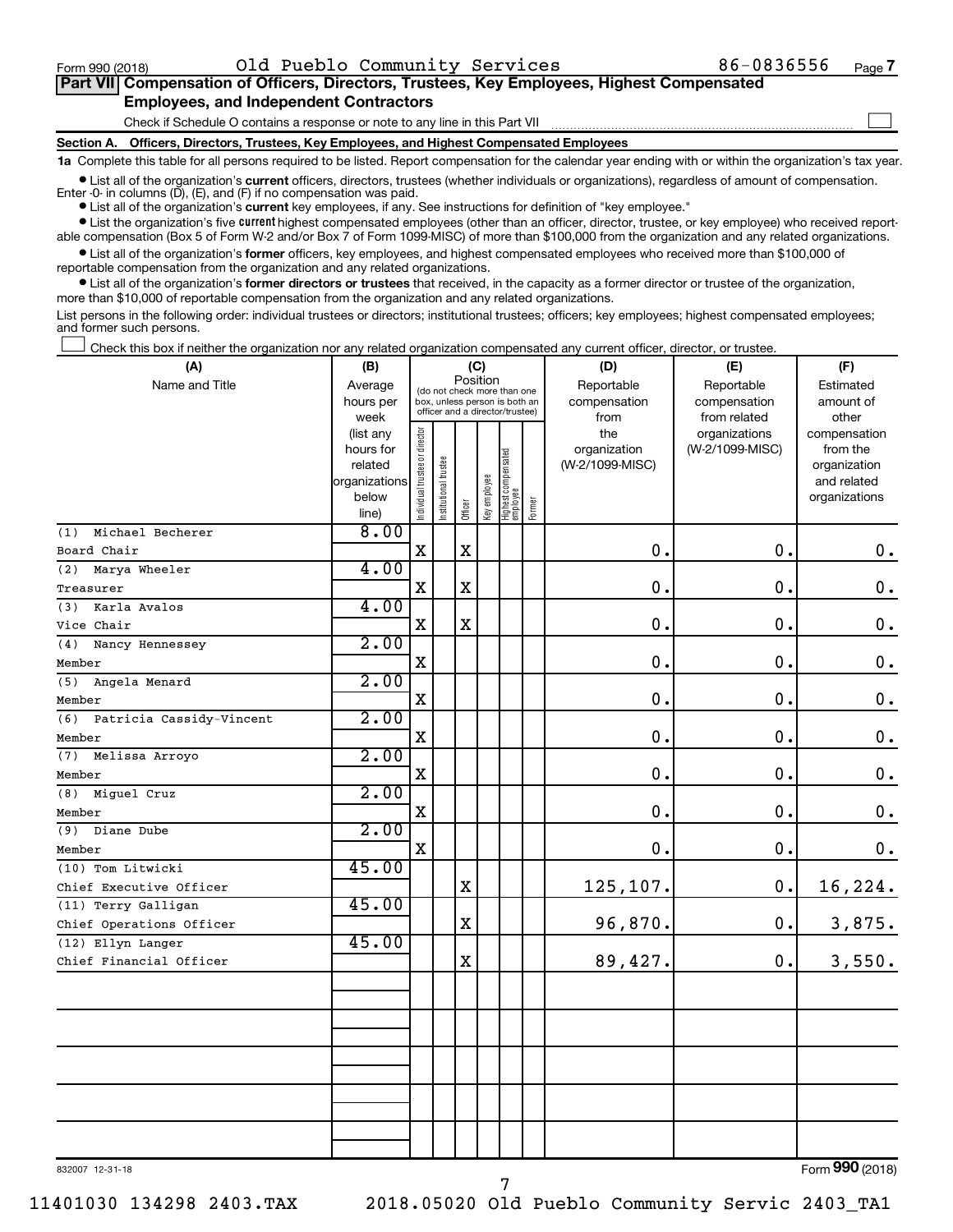|              | Old Pueblo Community Services<br>Form 990 (2018)                                                                                                                                                                                                                                                               |                                                                                                                                        |                                |                       |         |                 |                                   |        |                                           | 86-0836556                                        |                |                                        |                                                                          | Page 8           |
|--------------|----------------------------------------------------------------------------------------------------------------------------------------------------------------------------------------------------------------------------------------------------------------------------------------------------------------|----------------------------------------------------------------------------------------------------------------------------------------|--------------------------------|-----------------------|---------|-----------------|-----------------------------------|--------|-------------------------------------------|---------------------------------------------------|----------------|----------------------------------------|--------------------------------------------------------------------------|------------------|
|              | Part VII Section A. Officers, Directors, Trustees, Key Employees, and Highest Compensated Employees (continued)<br>(A)<br>Name and title                                                                                                                                                                       | (B)<br>Average<br>(do not check more than one<br>hours per<br>box, unless person is both an<br>officer and a director/trustee)<br>week |                                |                       |         | (C)<br>Position |                                   |        | (D)<br>Reportable<br>compensation<br>from | (E)<br>Reportable<br>compensation<br>from related |                | (F)<br>Estimated<br>amount of<br>other |                                                                          |                  |
|              |                                                                                                                                                                                                                                                                                                                | (list any<br>hours for<br>related<br> organizations<br>below<br>line)                                                                  | Individual trustee or director | Institutional trustee | Officer | Key employee    | Highest compensated<br>  employee | Former | the<br>organization<br>(W-2/1099-MISC)    | organizations<br>(W-2/1099-MISC)                  |                |                                        | compensation<br>from the<br>organization<br>and related<br>organizations |                  |
|              |                                                                                                                                                                                                                                                                                                                |                                                                                                                                        |                                |                       |         |                 |                                   |        |                                           |                                                   |                |                                        |                                                                          |                  |
|              |                                                                                                                                                                                                                                                                                                                |                                                                                                                                        |                                |                       |         |                 |                                   |        |                                           |                                                   |                |                                        |                                                                          |                  |
|              |                                                                                                                                                                                                                                                                                                                |                                                                                                                                        |                                |                       |         |                 |                                   |        |                                           |                                                   |                |                                        |                                                                          |                  |
|              |                                                                                                                                                                                                                                                                                                                |                                                                                                                                        |                                |                       |         |                 |                                   |        |                                           |                                                   |                |                                        |                                                                          |                  |
|              |                                                                                                                                                                                                                                                                                                                |                                                                                                                                        |                                |                       |         |                 |                                   |        |                                           |                                                   |                |                                        |                                                                          |                  |
|              | 1b Sub-total<br>c Total from continuation sheets to Part VII, Section A [11, 11, 11, 11, 11]                                                                                                                                                                                                                   |                                                                                                                                        |                                |                       |         |                 |                                   |        | 311,404.<br>$\overline{0}$ .<br>311,404.  |                                                   | Ο.<br>σ.<br>σ. |                                        | 23,649.<br>23,649.                                                       | $\overline{0}$ . |
| $\mathbf{2}$ | Total number of individuals (including but not limited to those listed above) who received more than \$100,000 of reportable<br>compensation from the organization $\blacktriangleright$                                                                                                                       |                                                                                                                                        |                                |                       |         |                 |                                   |        |                                           |                                                   |                |                                        | Yes                                                                      | 1<br>No          |
| 3            | Did the organization list any former officer, director, or trustee, key employee, or highest compensated employee on<br>line 1a? If "Yes," complete Schedule J for such individual<br>For any individual listed on line 1a, is the sum of reportable compensation and other compensation from the organization |                                                                                                                                        |                                |                       |         |                 |                                   |        |                                           |                                                   |                | 3                                      |                                                                          | x                |
| 5            | Did any person listed on line 1a receive or accrue compensation from any unrelated organization or individual for services<br>rendered to the organization? If "Yes," complete Schedule J for such person                                                                                                      |                                                                                                                                        |                                |                       |         |                 |                                   |        |                                           |                                                   |                | 4<br>5                                 |                                                                          | x<br>x           |
| 1            | <b>Section B. Independent Contractors</b><br>Complete this table for your five highest compensated independent contractors that received more than \$100,000 of compensation from                                                                                                                              |                                                                                                                                        |                                |                       |         |                 |                                   |        |                                           |                                                   |                |                                        |                                                                          |                  |
|              | the organization. Report compensation for the calendar year ending with or within the organization's tax year.<br>(A)<br>Name and business address                                                                                                                                                             |                                                                                                                                        |                                |                       |         |                 |                                   |        | (B)<br>Description of services            |                                                   |                | (C)<br>Compensation                    |                                                                          |                  |
|              | Pelican Management, LLC<br>PO Box 40007, Tucson, AZ 85717<br>JNR Networks, LLC                                                                                                                                                                                                                                 |                                                                                                                                        |                                |                       |         |                 |                                   |        | Rental Properties                         |                                                   |                | 246,711.                               |                                                                          |                  |
|              | 4330 W. Camino Pintoresco, Tucson, AZ 85745 IT Services<br>Desert Ventures Dev & Mgmt, LLC<br>PO Box 43334, Tucson, AZ 85733                                                                                                                                                                                   |                                                                                                                                        |                                |                       |         |                 |                                   |        | Rental Properties                         |                                                   |                |                                        | 116, 280.<br>113,327.                                                    |                  |
|              |                                                                                                                                                                                                                                                                                                                |                                                                                                                                        |                                |                       |         |                 |                                   |        |                                           |                                                   |                |                                        |                                                                          |                  |
| 2            | Total number of independent contractors (including but not limited to those listed above) who received more than<br>\$100,000 of compensation from the organization                                                                                                                                            |                                                                                                                                        |                                |                       |         |                 | 3                                 |        |                                           |                                                   |                |                                        |                                                                          |                  |
|              |                                                                                                                                                                                                                                                                                                                |                                                                                                                                        |                                |                       |         |                 |                                   |        |                                           |                                                   |                | Form 990 (2018)                        |                                                                          |                  |

832008 12-31-18

Form **990** (2018)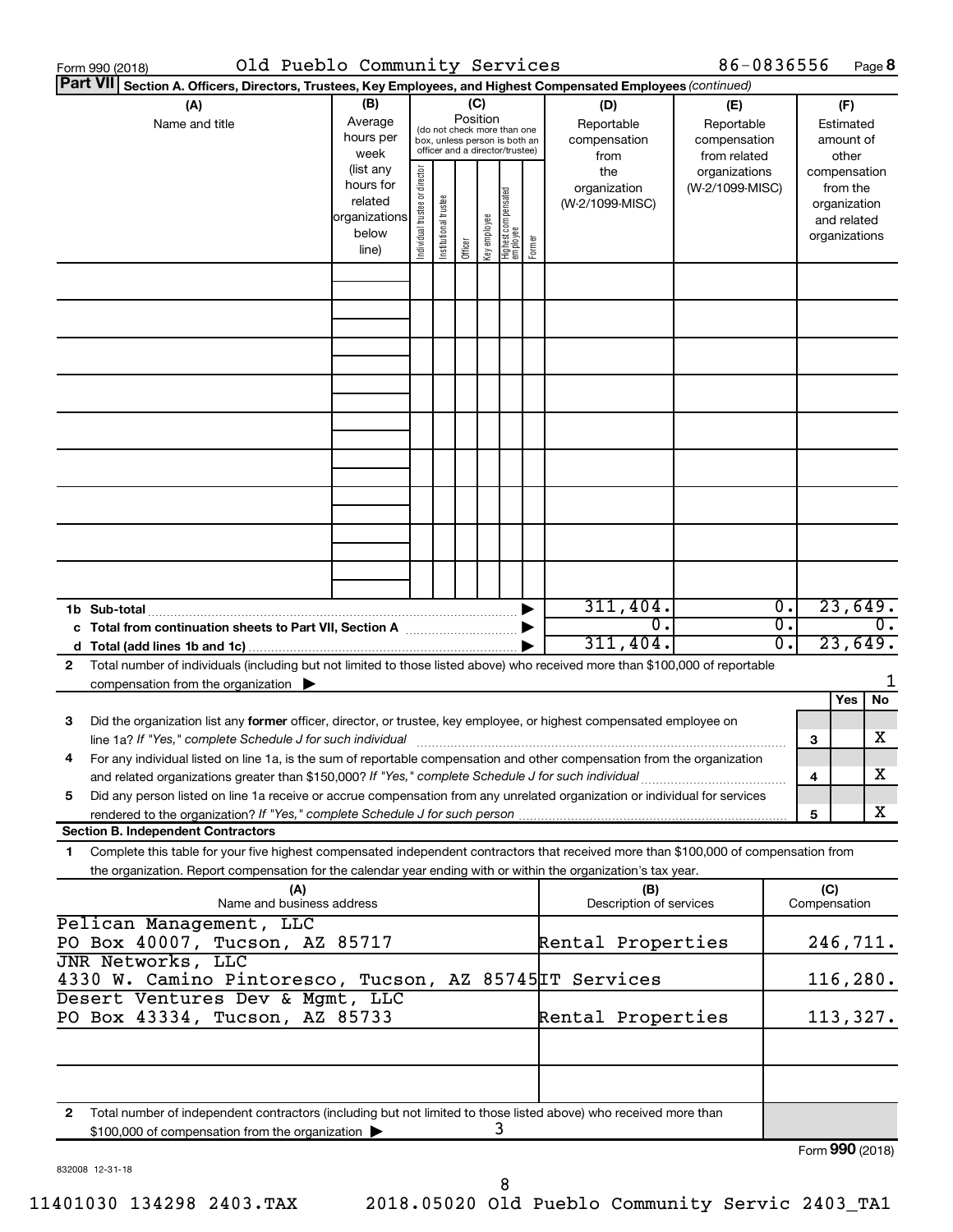|                                                           |                  | Old Pueblo Community Services<br>Form 990 (2018)                                       |                |                                |                |                                          | 86-0836556                       | Page 9                                                      |
|-----------------------------------------------------------|------------------|----------------------------------------------------------------------------------------|----------------|--------------------------------|----------------|------------------------------------------|----------------------------------|-------------------------------------------------------------|
|                                                           | <b>Part VIII</b> | <b>Statement of Revenue</b>                                                            |                |                                |                |                                          |                                  |                                                             |
|                                                           |                  |                                                                                        |                |                                |                |                                          |                                  |                                                             |
|                                                           |                  |                                                                                        |                |                                | Total revenue  | Related or<br>exempt function<br>revenue | Unrelated<br>business<br>revenue | Revenue excluded<br>trom tax under<br>sections<br>512 - 514 |
|                                                           |                  | 1 a Federated campaigns                                                                | 1a             |                                |                |                                          |                                  |                                                             |
| Contributions, Gifts, Grants<br>and Other Similar Amounts |                  |                                                                                        | 1 <sub>b</sub> |                                |                |                                          |                                  |                                                             |
|                                                           |                  | c Fundraising events                                                                   | 1c             | 90,439.                        |                |                                          |                                  |                                                             |
|                                                           |                  | d Related organizations                                                                | 1d             |                                |                |                                          |                                  |                                                             |
|                                                           |                  | e Government grants (contributions)                                                    |                | $1e$ 5, 556, 224.              |                |                                          |                                  |                                                             |
|                                                           |                  | f All other contributions, gifts, grants, and                                          |                |                                |                |                                          |                                  |                                                             |
|                                                           |                  | similar amounts not included above                                                     | 1f             | 185,804.                       |                |                                          |                                  |                                                             |
|                                                           |                  | g Noncash contributions included in lines 1a-1f: \$                                    |                | 30,690.                        |                |                                          |                                  |                                                             |
|                                                           |                  |                                                                                        |                | $\blacktriangleright$          | $ 5,832,467$ . |                                          |                                  |                                                             |
|                                                           |                  |                                                                                        |                | <b>Business Code</b>           |                |                                          |                                  |                                                             |
|                                                           |                  | 2a Program Service Fees                                                                |                | 624100                         | 192,612.       | 192,612.                                 |                                  |                                                             |
|                                                           | $\mathbf b$      | Program Rental                                                                         |                | 624100                         | 20,611.        | 20,611.                                  |                                  |                                                             |
|                                                           | c                |                                                                                        |                |                                |                |                                          |                                  |                                                             |
| Program Service<br>Revenue                                | d                | <u> 1989 - Johann John Stein, mars an deus Amerikaansk kommunister (</u>               |                |                                |                |                                          |                                  |                                                             |
|                                                           | е                |                                                                                        |                |                                |                |                                          |                                  |                                                             |
|                                                           | f.               | All other program service revenue                                                      |                |                                | 213,223.       |                                          |                                  |                                                             |
|                                                           | a                |                                                                                        |                |                                |                |                                          |                                  |                                                             |
|                                                           | З                | Investment income (including dividends, interest, and                                  |                |                                | 314.           |                                          |                                  | 314.                                                        |
|                                                           | 4                | Income from investment of tax-exempt bond proceeds                                     |                | ▶                              |                |                                          |                                  |                                                             |
|                                                           | 5                |                                                                                        |                |                                |                |                                          |                                  |                                                             |
|                                                           |                  | (i) Real                                                                               |                | (ii) Personal                  |                |                                          |                                  |                                                             |
|                                                           |                  | <b>6 a</b> Gross rents                                                                 |                |                                |                |                                          |                                  |                                                             |
|                                                           |                  | <b>b</b> Less: rental expenses                                                         |                |                                |                |                                          |                                  |                                                             |
|                                                           |                  | c Rental income or (loss)                                                              |                |                                |                |                                          |                                  |                                                             |
|                                                           |                  | <b>d</b> Net rental income or (loss)                                                   |                | ▶                              |                |                                          |                                  |                                                             |
|                                                           |                  | (i) Securities<br>7 a Gross amount from sales of                                       |                | (ii) Other                     |                |                                          |                                  |                                                             |
|                                                           |                  | assets other than inventory                                                            |                | 900.                           |                |                                          |                                  |                                                             |
|                                                           |                  | <b>b</b> Less: cost or other basis                                                     |                |                                |                |                                          |                                  |                                                             |
|                                                           |                  | and sales expenses                                                                     |                | 0.                             |                |                                          |                                  |                                                             |
|                                                           |                  |                                                                                        |                | 900.                           |                |                                          |                                  |                                                             |
|                                                           |                  |                                                                                        |                |                                | 900.           |                                          |                                  | 900.                                                        |
| <b>Other Revenue</b>                                      |                  | 8 a Gross income from fundraising events (not<br>90,439. <sub>of</sub><br>including \$ |                |                                |                |                                          |                                  |                                                             |
|                                                           |                  | contributions reported on line 1c). See                                                |                |                                |                |                                          |                                  |                                                             |
|                                                           |                  |                                                                                        |                | 2,730.                         |                |                                          |                                  |                                                             |
|                                                           |                  |                                                                                        |                | 8,085.                         |                |                                          |                                  |                                                             |
|                                                           |                  | c Net income or (loss) from fundraising events                                         |                | ▶                              | $-5, 355.$     |                                          |                                  | $-5, 355.$                                                  |
|                                                           |                  | 9 a Gross income from gaming activities. See                                           |                |                                |                |                                          |                                  |                                                             |
|                                                           |                  |                                                                                        |                |                                |                |                                          |                                  |                                                             |
|                                                           |                  |                                                                                        |                |                                |                |                                          |                                  |                                                             |
|                                                           |                  | c Net income or (loss) from gaming activities                                          |                | ▶                              |                |                                          |                                  |                                                             |
|                                                           |                  | 10 a Gross sales of inventory, less returns                                            |                |                                |                |                                          |                                  |                                                             |
|                                                           |                  |                                                                                        |                |                                |                |                                          |                                  |                                                             |
|                                                           |                  |                                                                                        | $\mathbf b$    |                                |                |                                          |                                  |                                                             |
|                                                           |                  | c Net income or (loss) from sales of inventory                                         |                |                                |                |                                          |                                  |                                                             |
|                                                           |                  | Miscellaneous Revenue<br>Miscellaneous Revenue                                         |                | <b>Business Code</b><br>900099 | 50,702.        | 50,702.                                  |                                  |                                                             |
|                                                           | 11 $a$           |                                                                                        |                |                                |                |                                          |                                  |                                                             |
|                                                           | b                |                                                                                        |                |                                |                |                                          |                                  |                                                             |
|                                                           | c                |                                                                                        |                |                                |                |                                          |                                  |                                                             |
|                                                           | d                |                                                                                        |                |                                | 50,702.        |                                          |                                  |                                                             |
|                                                           | 12               |                                                                                        |                |                                | 6,092,251.     | 263,925.                                 | $\overline{0}$ .                 | $-4,141.$                                                   |
|                                                           | 832009 12-31-18  |                                                                                        |                |                                |                |                                          |                                  | Form 990 (2018)                                             |

11401030 134298 2403.TAX 2018.05020 Old Pueblo Community Servic 2403\_TA1 9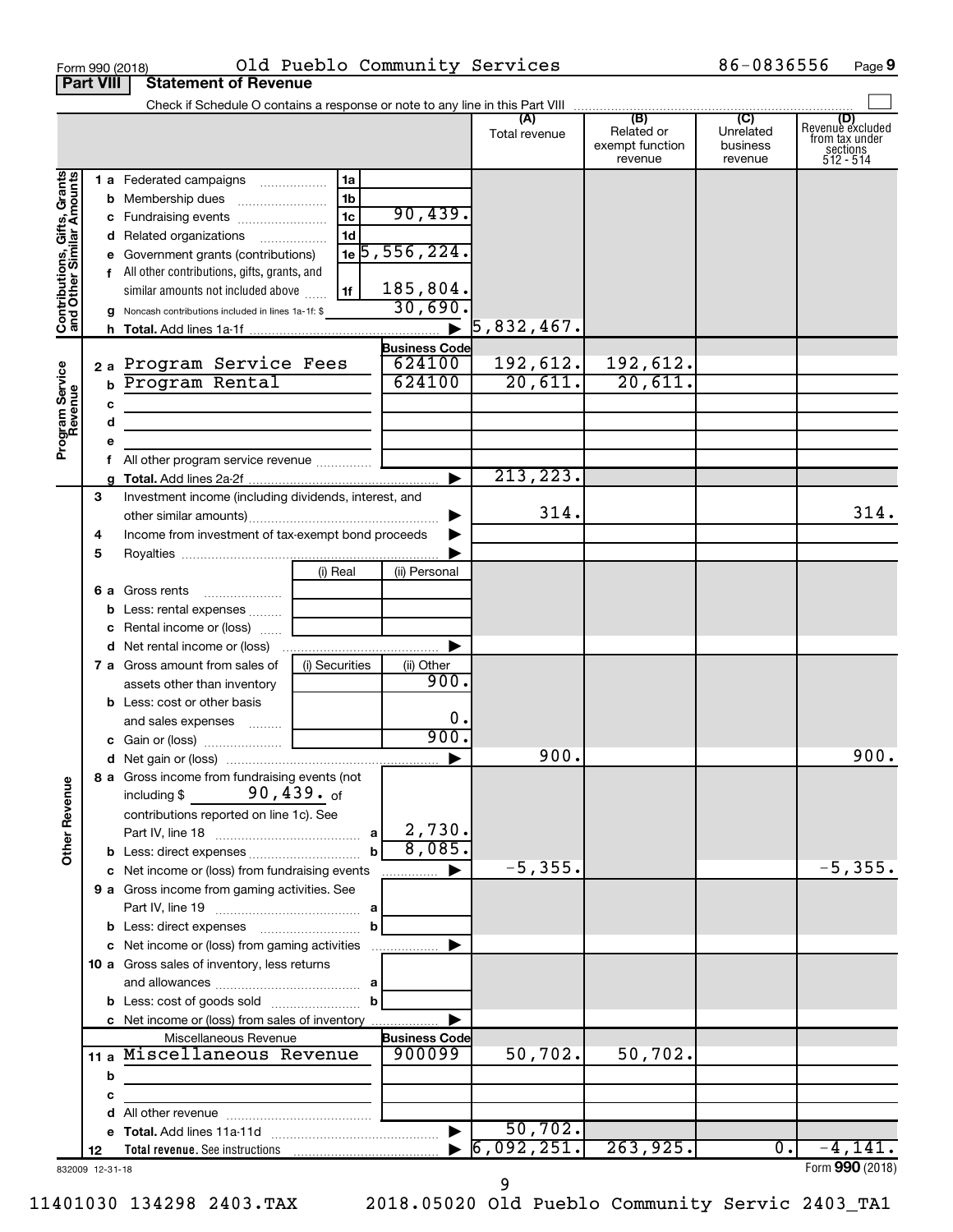**Part IX Statement of Functional Expenses**

 $_{\rm Form}$   $990$  (2018) O $1$ d Pueblo Community Services 86-0836556  $_{\rm Page}$ 

86-0836556 Page 10

|    | Section 501(c)(3) and 501(c)(4) organizations must complete all columns. All other organizations must complete column (A).                                  |                             |                                    |                                           |                                 |  |  |  |  |  |  |
|----|-------------------------------------------------------------------------------------------------------------------------------------------------------------|-----------------------------|------------------------------------|-------------------------------------------|---------------------------------|--|--|--|--|--|--|
|    | Check if Schedule O contains a response or note to any line in this Part IX.                                                                                |                             |                                    |                                           |                                 |  |  |  |  |  |  |
|    | Do not include amounts reported on lines 6b,<br>7b, 8b, 9b, and 10b of Part VIII.                                                                           | (A)<br>Total expenses       | (B)<br>Program service<br>expenses | (C)<br>Management and<br>general expenses | (D)<br>Fundraising<br>expenses  |  |  |  |  |  |  |
| 1  | Grants and other assistance to domestic organizations                                                                                                       |                             |                                    |                                           |                                 |  |  |  |  |  |  |
|    | and domestic governments. See Part IV, line 21                                                                                                              |                             |                                    |                                           |                                 |  |  |  |  |  |  |
| 2  | Grants and other assistance to domestic                                                                                                                     |                             |                                    |                                           |                                 |  |  |  |  |  |  |
|    | individuals. See Part IV, line 22                                                                                                                           |                             |                                    |                                           |                                 |  |  |  |  |  |  |
| З  | Grants and other assistance to foreign                                                                                                                      |                             |                                    |                                           |                                 |  |  |  |  |  |  |
|    | organizations, foreign governments, and foreign                                                                                                             |                             |                                    |                                           |                                 |  |  |  |  |  |  |
|    | individuals. See Part IV, lines 15 and 16                                                                                                                   |                             |                                    |                                           |                                 |  |  |  |  |  |  |
| 4  | Benefits paid to or for members                                                                                                                             |                             |                                    |                                           |                                 |  |  |  |  |  |  |
| 5  | Compensation of current officers, directors,                                                                                                                |                             |                                    |                                           |                                 |  |  |  |  |  |  |
|    | trustees, and key employees                                                                                                                                 |                             |                                    |                                           |                                 |  |  |  |  |  |  |
| 6  | Compensation not included above, to disqualified                                                                                                            |                             |                                    |                                           |                                 |  |  |  |  |  |  |
|    | persons (as defined under section 4958(f)(1)) and                                                                                                           |                             |                                    |                                           |                                 |  |  |  |  |  |  |
|    | persons described in section 4958(c)(3)(B)                                                                                                                  | $\frac{335,052}{2,284,301}$ | 214,074.                           | $\frac{107,079.}{730,039.}$               | $\frac{13,899}{94,761}$         |  |  |  |  |  |  |
| 7  | Other salaries and wages                                                                                                                                    |                             | 1,459,501.                         |                                           |                                 |  |  |  |  |  |  |
| 8  | Pension plan accruals and contributions (include                                                                                                            |                             |                                    |                                           |                                 |  |  |  |  |  |  |
|    | section 401(k) and 403(b) employer contributions)                                                                                                           | $\frac{65,127}{218,271}$    | $\frac{39,831}{133,494}$           | $\frac{22,442}{75,212}$                   | $\frac{2,854}{9,565}$<br>9,172. |  |  |  |  |  |  |
| 9  | Other employee benefits                                                                                                                                     |                             |                                    |                                           |                                 |  |  |  |  |  |  |
| 10 |                                                                                                                                                             | 209, 309.                   | 128,013.                           | 72, 124.                                  |                                 |  |  |  |  |  |  |
| 11 | Fees for services (non-employees):                                                                                                                          |                             |                                    |                                           |                                 |  |  |  |  |  |  |
| a  |                                                                                                                                                             |                             |                                    |                                           |                                 |  |  |  |  |  |  |
| b  |                                                                                                                                                             | 225.                        |                                    | 225.                                      |                                 |  |  |  |  |  |  |
|    |                                                                                                                                                             | 38,750.                     |                                    | 38,750.                                   |                                 |  |  |  |  |  |  |
|    |                                                                                                                                                             |                             |                                    |                                           |                                 |  |  |  |  |  |  |
| е  | Professional fundraising services. See Part IV, line 17                                                                                                     | 2,700.                      |                                    |                                           | 2,700.                          |  |  |  |  |  |  |
|    | Investment management fees                                                                                                                                  |                             |                                    |                                           |                                 |  |  |  |  |  |  |
| g  | Other. (If line 11g amount exceeds 10% of line 25,                                                                                                          |                             |                                    |                                           |                                 |  |  |  |  |  |  |
|    | column (A) amount, list line 11g expenses on Sch O.)                                                                                                        | 271,322.                    | 132,788.                           | 118,190.                                  | 20,344.                         |  |  |  |  |  |  |
| 12 |                                                                                                                                                             | 19,466.                     | 4,471.                             | 8,153.                                    | 6,842.                          |  |  |  |  |  |  |
| 13 |                                                                                                                                                             | 39,966.                     | 9,181.                             | 16,740.                                   | 14,045.                         |  |  |  |  |  |  |
| 14 |                                                                                                                                                             |                             |                                    |                                           |                                 |  |  |  |  |  |  |
| 15 |                                                                                                                                                             |                             |                                    |                                           |                                 |  |  |  |  |  |  |
| 16 |                                                                                                                                                             | 1,650,964.                  | 1,591,022.                         | 51,941.                                   | 8,001.                          |  |  |  |  |  |  |
| 17 |                                                                                                                                                             | 69,009.                     | 48,491.                            | 18, 715.                                  | 1,803.                          |  |  |  |  |  |  |
| 18 | Payments of travel or entertainment expenses                                                                                                                |                             |                                    |                                           |                                 |  |  |  |  |  |  |
|    | for any federal, state, or local public officials                                                                                                           |                             |                                    |                                           |                                 |  |  |  |  |  |  |
| 19 | Conferences, conventions, and meetings                                                                                                                      | 29,760.<br>47,455.          | 20,913.<br>28,635.                 | 8,071.<br>18,820.                         | 776.                            |  |  |  |  |  |  |
| 20 | Interest                                                                                                                                                    |                             |                                    |                                           |                                 |  |  |  |  |  |  |
| 21 |                                                                                                                                                             | 98,387.                     | 10,965.                            | 87,422.                                   |                                 |  |  |  |  |  |  |
| 22 | Depreciation, depletion, and amortization                                                                                                                   | 24, 316.                    | 5,585.                             | 10, 185.                                  | 8,546.                          |  |  |  |  |  |  |
| 23 | Insurance<br>Other expenses. Itemize expenses not covered                                                                                                   |                             |                                    |                                           |                                 |  |  |  |  |  |  |
| 24 | above. (List miscellaneous expenses in line 24e. If line<br>24e amount exceeds 10% of line 25, column (A)<br>amount, list line 24e expenses on Schedule O.) |                             |                                    |                                           |                                 |  |  |  |  |  |  |
| a  | Program Supplies                                                                                                                                            | 281,919.                    | 280, 807.                          | 1,037.                                    | $\overline{75}$ .               |  |  |  |  |  |  |
| h  | Bad Debt Expense                                                                                                                                            | 86,503.                     | 86,503.                            |                                           |                                 |  |  |  |  |  |  |
|    | Miscellaneous Expense                                                                                                                                       | 493.                        | $\overline{114}$ .                 | 206.                                      | 173.                            |  |  |  |  |  |  |
| d  |                                                                                                                                                             |                             |                                    |                                           |                                 |  |  |  |  |  |  |
| е  | All other expenses                                                                                                                                          |                             |                                    |                                           |                                 |  |  |  |  |  |  |
| 25 | Total functional expenses. Add lines 1 through 24e                                                                                                          | 5,773,295.                  | 4,194,388.                         | 1,385,351.                                | 193,556.                        |  |  |  |  |  |  |
| 26 | Joint costs. Complete this line only if the organization                                                                                                    |                             |                                    |                                           |                                 |  |  |  |  |  |  |
|    | reported in column (B) joint costs from a combined                                                                                                          |                             |                                    |                                           |                                 |  |  |  |  |  |  |
|    | educational campaign and fundraising solicitation.                                                                                                          |                             |                                    |                                           |                                 |  |  |  |  |  |  |
|    | Check here $\blacktriangleright$<br>if following SOP 98-2 (ASC 958-720)                                                                                     |                             |                                    |                                           |                                 |  |  |  |  |  |  |

832010 12-31-18

Form (2018) **990**

10

11401030 134298 2403.TAX 2018.05020 Old Pueblo Community Servic 2403\_TA1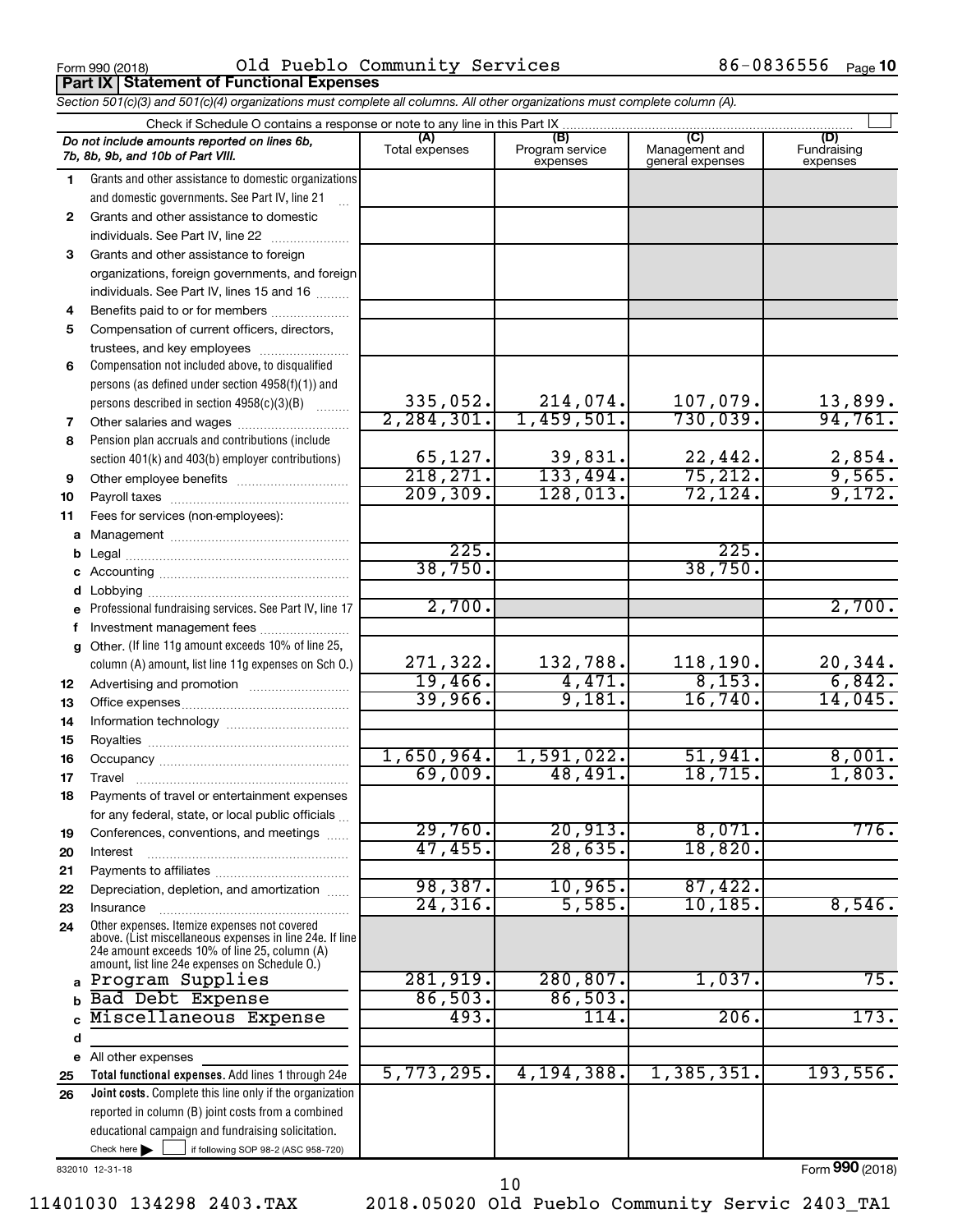**34**

Total liabilities and net assets/fund balances

**34**

2,858,424. 3,219,412.

**Part X** | Balance Sheet

**Assets**

**Liabilities**

Net Assets or Fund Balances

|                             |          |                                                                                                                                     |                 |                               | (A)<br>Beginning of year |                 | (B)<br>End of year      |
|-----------------------------|----------|-------------------------------------------------------------------------------------------------------------------------------------|-----------------|-------------------------------|--------------------------|-----------------|-------------------------|
|                             | 1        |                                                                                                                                     |                 |                               | 22,904.                  | $\mathbf{1}$    | 285,964.                |
|                             | 2        |                                                                                                                                     |                 | 483,927.                      | $\mathbf 2$              | 381,626.        |                         |
|                             | З        |                                                                                                                                     |                 |                               | 508, 394.                | 3               | 802, 105.               |
|                             | 4        |                                                                                                                                     |                 |                               | О.                       | 4               | 2,309.                  |
|                             | 5        | Loans and other receivables from current and former officers, directors,                                                            |                 |                               |                          |                 |                         |
|                             |          | trustees, key employees, and highest compensated employees. Complete                                                                |                 |                               |                          |                 |                         |
|                             |          | Part II of Schedule L                                                                                                               |                 |                               |                          | 5               |                         |
|                             | 6        | Loans and other receivables from other disqualified persons (as defined under                                                       |                 |                               |                          |                 |                         |
|                             |          | section $4958(f)(1)$ , persons described in section $4958(c)(3)(B)$ , and contributing                                              |                 |                               |                          |                 |                         |
|                             |          | employers and sponsoring organizations of section 501(c)(9) voluntary                                                               |                 |                               |                          |                 |                         |
|                             |          | employees' beneficiary organizations (see instr). Complete Part II of Sch L                                                         |                 | 6                             |                          |                 |                         |
|                             | 7        |                                                                                                                                     |                 | $\overline{7}$                |                          |                 |                         |
|                             | 8        |                                                                                                                                     |                 |                               |                          | 8               |                         |
|                             | 9        |                                                                                                                                     |                 |                               | 8,893.                   | 9               | 9,389.                  |
|                             |          | 10a Land, buildings, and equipment: cost or other                                                                                   |                 |                               |                          |                 |                         |
|                             |          | basis. Complete Part VI of Schedule D                                                                                               | 10a             | $\frac{2,682,995.}{944,976.}$ |                          |                 |                         |
|                             |          |                                                                                                                                     | 10 <sub>b</sub> |                               | 1,834,306.               | 10 <sub>c</sub> | 1,738,019.              |
|                             | 11       |                                                                                                                                     |                 | 11                            |                          |                 |                         |
|                             | 12       |                                                                                                                                     |                 | 12                            |                          |                 |                         |
|                             | 13       |                                                                                                                                     |                 |                               | 13                       |                 |                         |
|                             | 14       |                                                                                                                                     |                 |                               |                          | 14              |                         |
|                             | 15       |                                                                                                                                     |                 |                               | 15                       |                 |                         |
|                             | 16       |                                                                                                                                     |                 |                               | 2,858,424.               | 16              | 3, 219, 412.            |
|                             | 17       |                                                                                                                                     | 231,080.        | 17                            | 320, 317.                |                 |                         |
|                             | 18       |                                                                                                                                     |                 |                               | 18                       |                 |                         |
|                             | 19       |                                                                                                                                     |                 |                               | 23,986.                  | 19              | 75, 215.                |
|                             | 20       |                                                                                                                                     |                 |                               |                          | 20              |                         |
|                             | 21       | Escrow or custodial account liability. Complete Part IV of Schedule D                                                               |                 |                               |                          | 21              |                         |
|                             | 22       | Loans and other payables to current and former officers, directors, trustees,                                                       |                 |                               |                          |                 |                         |
| iabilities                  |          | key employees, highest compensated employees, and disqualified persons.                                                             |                 |                               |                          |                 |                         |
| ⊐                           |          |                                                                                                                                     |                 |                               |                          | 22              |                         |
|                             | 23       | Secured mortgages and notes payable to unrelated third parties                                                                      |                 |                               | 835,096.                 | 23              | 796,662.                |
|                             | 24       | Unsecured notes and loans payable to unrelated third parties                                                                        |                 |                               |                          | 24              |                         |
|                             | 25       | Other liabilities (including federal income tax, payables to related third                                                          |                 |                               |                          |                 |                         |
|                             |          | parties, and other liabilities not included on lines 17-24). Complete Part X of                                                     |                 |                               |                          |                 |                         |
|                             |          | Schedule D                                                                                                                          |                 |                               | 100, 121.<br>1,190,283.  | 25              | 40,121.<br>1, 232, 315. |
|                             | 26       | Total liabilities. Add lines 17 through 25                                                                                          |                 |                               |                          | 26              |                         |
|                             |          | Organizations that follow SFAS 117 (ASC 958), check here $\blacktriangleright \begin{array}{ c } \hline X & \hbox{and} \end{array}$ |                 |                               |                          |                 |                         |
|                             |          | complete lines 27 through 29, and lines 33 and 34.                                                                                  |                 |                               | 1,547,020.               | 27              | 1,910,933.              |
|                             | 27       |                                                                                                                                     |                 |                               | 121, 121.                | 28              | 76, 164.                |
|                             | 28<br>29 |                                                                                                                                     |                 |                               | 29                       |                 |                         |
|                             |          | Permanently restricted net assets                                                                                                   |                 |                               |                          |                 |                         |
| Net Assets or Fund Balances |          | Organizations that do not follow SFAS 117 (ASC 958), check here ▶<br>and complete lines 30 through 34.                              |                 |                               |                          |                 |                         |
|                             | 30       |                                                                                                                                     |                 |                               |                          | 30              |                         |
|                             | 31       | Paid-in or capital surplus, or land, building, or equipment fund                                                                    |                 |                               |                          | 31              |                         |
|                             | 32       | Retained earnings, endowment, accumulated income, or other funds                                                                    |                 |                               |                          | 32              |                         |
|                             | 33       |                                                                                                                                     |                 |                               | 1,668,141.               | 33              | 1,987,097.              |
|                             |          |                                                                                                                                     |                 |                               |                          |                 |                         |

 $\perp$ 

Form (2018) **990**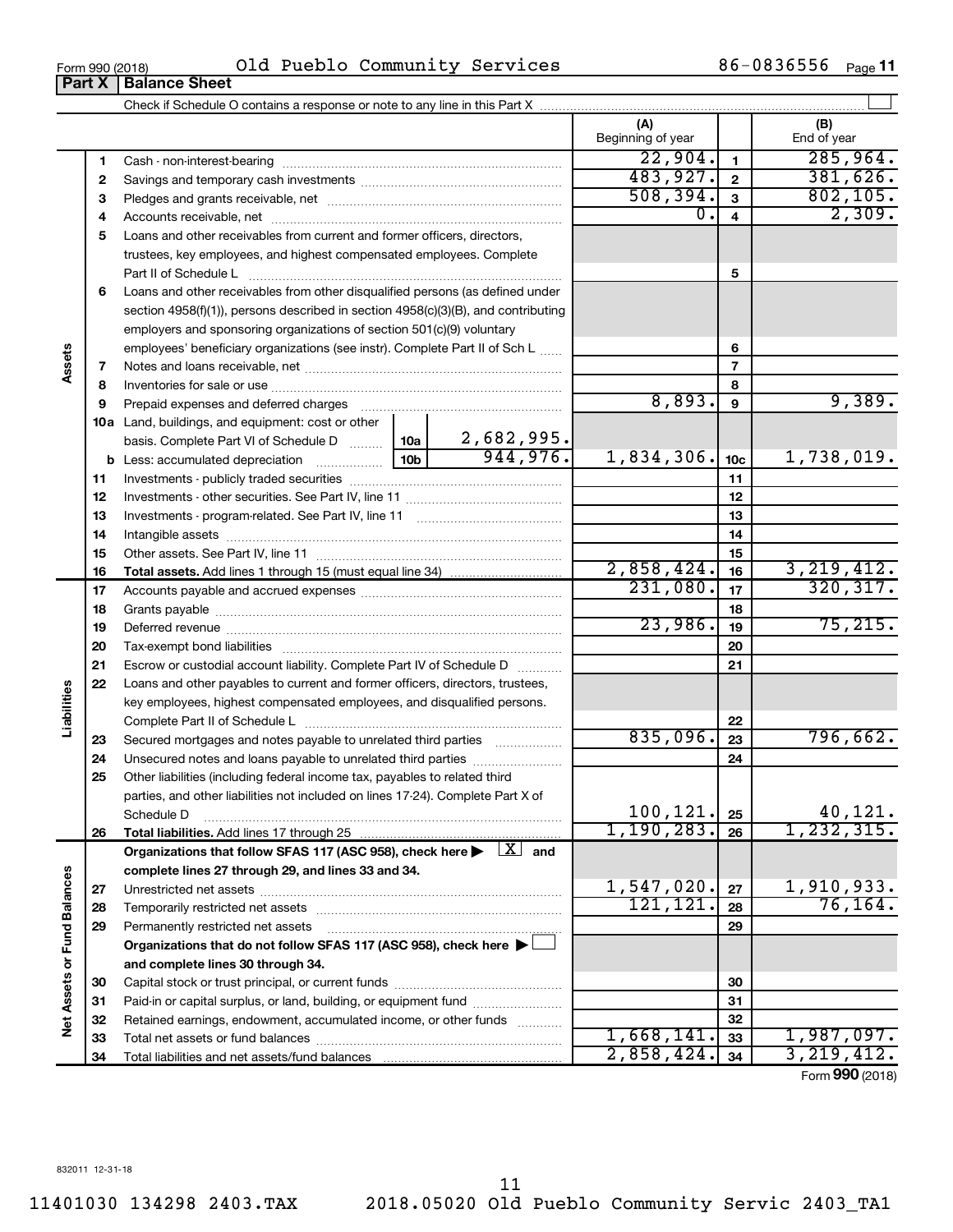|    | Old Pueblo Community Services<br>Form 990 (2018)                                                                                                                                                                               |                         | 86-0836556             |               | Page 12          |  |  |  |  |
|----|--------------------------------------------------------------------------------------------------------------------------------------------------------------------------------------------------------------------------------|-------------------------|------------------------|---------------|------------------|--|--|--|--|
|    | Part XI   Reconciliation of Net Assets                                                                                                                                                                                         |                         |                        |               |                  |  |  |  |  |
|    |                                                                                                                                                                                                                                |                         |                        |               |                  |  |  |  |  |
|    |                                                                                                                                                                                                                                |                         |                        |               |                  |  |  |  |  |
| 1  |                                                                                                                                                                                                                                | $\blacksquare$          | 6,092,251.             |               |                  |  |  |  |  |
| 2  |                                                                                                                                                                                                                                | $\overline{2}$          | 5,773,295.<br>318,956. |               |                  |  |  |  |  |
| З  | 3<br>Revenue less expenses. Subtract line 2 from line 1                                                                                                                                                                        |                         |                        |               |                  |  |  |  |  |
| 4  |                                                                                                                                                                                                                                | $\overline{\mathbf{4}}$ | 1,668,141.             |               |                  |  |  |  |  |
| 5  | Net unrealized gains (losses) on investments [11] matter than the control of the state of the state of the state of the state of the state of the state of the state of the state of the state of the state of the state of th | 5                       |                        |               |                  |  |  |  |  |
| 6  | Donated services and use of facilities                                                                                                                                                                                         | 6                       |                        |               |                  |  |  |  |  |
| 7  | Investment expenses                                                                                                                                                                                                            | $\overline{7}$          |                        |               |                  |  |  |  |  |
| 8  | Prior period adjustments                                                                                                                                                                                                       | 8                       |                        |               |                  |  |  |  |  |
| 9  |                                                                                                                                                                                                                                | 9                       |                        |               | $\overline{0}$ . |  |  |  |  |
| 10 | Net assets or fund balances at end of year. Combine lines 3 through 9 (must equal Part X, line 33,                                                                                                                             |                         |                        |               |                  |  |  |  |  |
|    | column (B))                                                                                                                                                                                                                    | 10                      | 1,987,097.             |               |                  |  |  |  |  |
|    | <b>Part XII</b> Financial Statements and Reporting                                                                                                                                                                             |                         |                        |               |                  |  |  |  |  |
|    |                                                                                                                                                                                                                                |                         |                        |               |                  |  |  |  |  |
|    |                                                                                                                                                                                                                                |                         |                        | <b>Yes</b>    | <b>No</b>        |  |  |  |  |
| 1  | $\mathbf{X}$ Accrual<br>Accounting method used to prepare the Form 990: [130] Cash<br>Other<br>$\Box$                                                                                                                          |                         |                        |               |                  |  |  |  |  |
|    | If the organization changed its method of accounting from a prior year or checked "Other," explain in Schedule O.                                                                                                              |                         |                        |               |                  |  |  |  |  |
|    |                                                                                                                                                                                                                                |                         | 2a                     |               | x                |  |  |  |  |
|    | If "Yes," check a box below to indicate whether the financial statements for the year were compiled or reviewed on a                                                                                                           |                         |                        |               |                  |  |  |  |  |
|    | separate basis, consolidated basis, or both:                                                                                                                                                                                   |                         |                        |               |                  |  |  |  |  |
|    | Both consolidated and separate basis<br>Separate basis<br>Consolidated basis                                                                                                                                                   |                         |                        |               |                  |  |  |  |  |
|    |                                                                                                                                                                                                                                |                         | 2 <sub>b</sub>         | X             |                  |  |  |  |  |
|    | If "Yes," check a box below to indicate whether the financial statements for the year were audited on a separate basis,                                                                                                        |                         |                        |               |                  |  |  |  |  |
|    | consolidated basis, or both:                                                                                                                                                                                                   |                         |                        |               |                  |  |  |  |  |
|    | $ \mathbf{X} $ Separate basis<br>Consolidated basis<br>Both consolidated and separate basis                                                                                                                                    |                         |                        |               |                  |  |  |  |  |
|    | c If "Yes" to line 2a or 2b, does the organization have a committee that assumes responsibility for oversight of the audit,                                                                                                    |                         |                        |               |                  |  |  |  |  |
|    |                                                                                                                                                                                                                                |                         | 2c                     | X             |                  |  |  |  |  |
|    | If the organization changed either its oversight process or selection process during the tax year, explain in Schedule O.                                                                                                      |                         |                        |               |                  |  |  |  |  |
|    | 3a As a result of a federal award, was the organization required to undergo an audit or audits as set forth in the Single Audit                                                                                                |                         |                        |               |                  |  |  |  |  |
|    |                                                                                                                                                                                                                                |                         | За                     | x             |                  |  |  |  |  |
|    | b If "Yes," did the organization undergo the required audit or audits? If the organization did not undergo the required audit                                                                                                  |                         |                        |               |                  |  |  |  |  |
|    |                                                                                                                                                                                                                                |                         | 3b                     | х<br>$\Omega$ |                  |  |  |  |  |

Form (2018) **990**

832012 12-31-18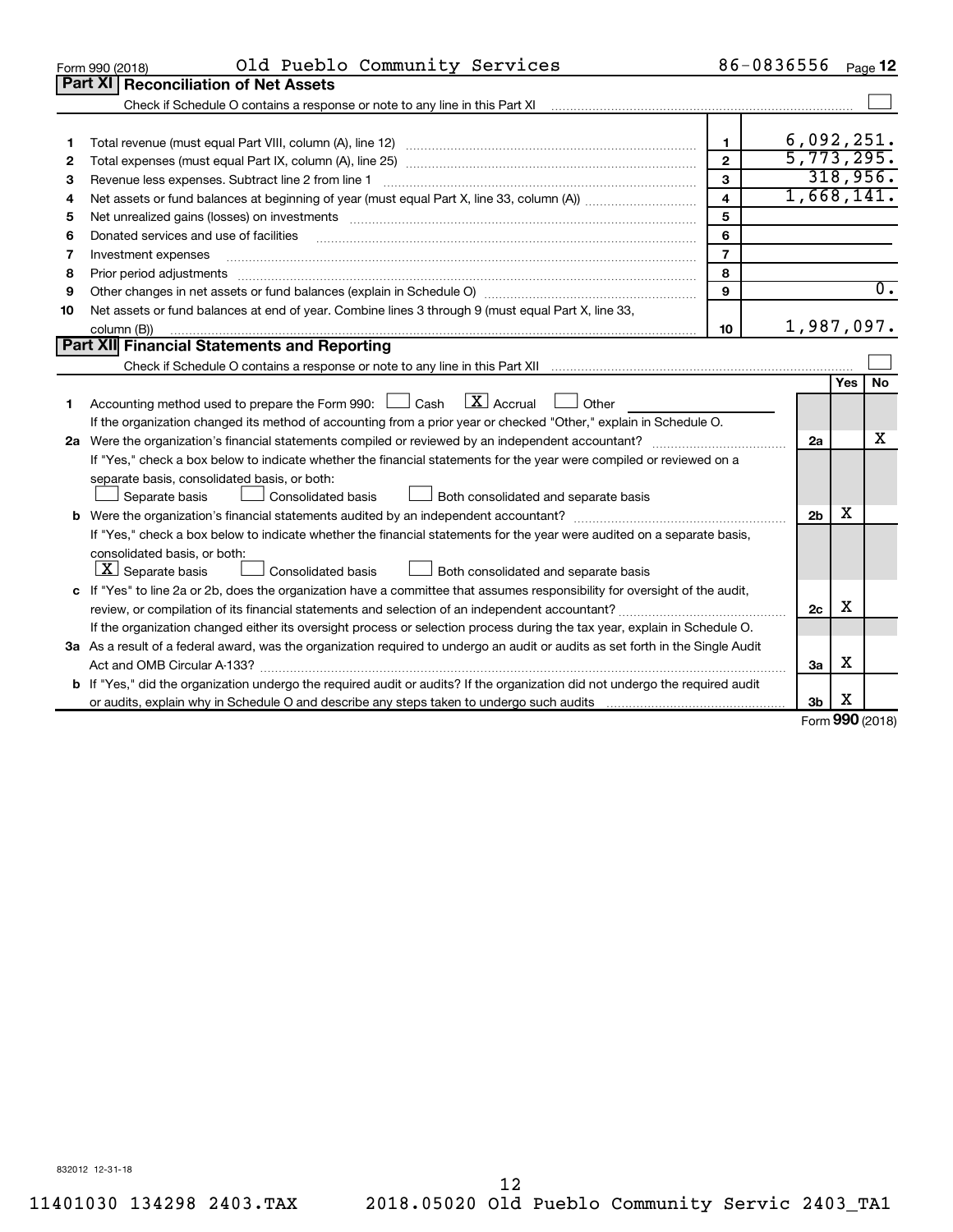| <b>SCHEDULE A</b> |  |
|-------------------|--|
|-------------------|--|

Department of the Treasury

| (Form 990 or 990-EZ) |  |  |  |  |
|----------------------|--|--|--|--|
|----------------------|--|--|--|--|

# **Public Charity Status and Public Support 2018**

Complete if the organization is a section 501(c)(3) organization or a section

**4947(a)(1) nonexempt charitable trust.**

| Attach to Form 990 or Form 990-EZ.                                            |
|-------------------------------------------------------------------------------|
| $n_{101}$ is $n_{21}/F_{21}$ and $000$ fax in thurships and the latest inform |

| OMB No. 1545-0047                   |
|-------------------------------------|
|                                     |
| <b>Open to Public</b><br>Inspection |
|                                     |

| Internal Revenue Service |                     |                                                                                                                                                                                                                                                                                        |  | Inspection<br>Go to www.irs.gov/Form990 for instructions and the latest information. |                                                                                                                                            |                                                                |     |                            |  |                                                     |  |  |  |
|--------------------------|---------------------|----------------------------------------------------------------------------------------------------------------------------------------------------------------------------------------------------------------------------------------------------------------------------------------|--|--------------------------------------------------------------------------------------|--------------------------------------------------------------------------------------------------------------------------------------------|----------------------------------------------------------------|-----|----------------------------|--|-----------------------------------------------------|--|--|--|
|                          |                     | Name of the organization                                                                                                                                                                                                                                                               |  |                                                                                      | Old Pueblo Community Services                                                                                                              |                                                                |     |                            |  | <b>Employer identification number</b><br>86-0836556 |  |  |  |
|                          | <b>Part I</b>       |                                                                                                                                                                                                                                                                                        |  |                                                                                      | Reason for Public Charity Status (All organizations must complete this part.) See instructions.                                            |                                                                |     |                            |  |                                                     |  |  |  |
|                          |                     |                                                                                                                                                                                                                                                                                        |  |                                                                                      | The organization is not a private foundation because it is: (For lines 1 through 12, check only one box.)                                  |                                                                |     |                            |  |                                                     |  |  |  |
| 1                        |                     |                                                                                                                                                                                                                                                                                        |  |                                                                                      | A church, convention of churches, or association of churches described in section 170(b)(1)(A)(i).                                         |                                                                |     |                            |  |                                                     |  |  |  |
| 2                        |                     |                                                                                                                                                                                                                                                                                        |  |                                                                                      | A school described in section 170(b)(1)(A)(ii). (Attach Schedule E (Form 990 or 990-EZ).)                                                  |                                                                |     |                            |  |                                                     |  |  |  |
| 3                        |                     |                                                                                                                                                                                                                                                                                        |  |                                                                                      | A hospital or a cooperative hospital service organization described in section 170(b)(1)(A)(iii).                                          |                                                                |     |                            |  |                                                     |  |  |  |
| 4                        |                     |                                                                                                                                                                                                                                                                                        |  |                                                                                      | A medical research organization operated in conjunction with a hospital described in section 170(b)(1)(A)(iii). Enter the hospital's name, |                                                                |     |                            |  |                                                     |  |  |  |
|                          |                     | city, and state:                                                                                                                                                                                                                                                                       |  |                                                                                      |                                                                                                                                            |                                                                |     |                            |  |                                                     |  |  |  |
| 5                        |                     |                                                                                                                                                                                                                                                                                        |  |                                                                                      | An organization operated for the benefit of a college or university owned or operated by a governmental unit described in                  |                                                                |     |                            |  |                                                     |  |  |  |
|                          |                     |                                                                                                                                                                                                                                                                                        |  | section 170(b)(1)(A)(iv). (Complete Part II.)                                        |                                                                                                                                            |                                                                |     |                            |  |                                                     |  |  |  |
| 6                        |                     | A federal, state, or local government or governmental unit described in section 170(b)(1)(A)(v).                                                                                                                                                                                       |  |                                                                                      |                                                                                                                                            |                                                                |     |                            |  |                                                     |  |  |  |
| 7                        | $\lfloor x \rfloor$ |                                                                                                                                                                                                                                                                                        |  |                                                                                      | An organization that normally receives a substantial part of its support from a governmental unit or from the general public described in  |                                                                |     |                            |  |                                                     |  |  |  |
|                          |                     |                                                                                                                                                                                                                                                                                        |  | section 170(b)(1)(A)(vi). (Complete Part II.)                                        |                                                                                                                                            |                                                                |     |                            |  |                                                     |  |  |  |
| 8                        |                     |                                                                                                                                                                                                                                                                                        |  |                                                                                      | A community trust described in section 170(b)(1)(A)(vi). (Complete Part II.)                                                               |                                                                |     |                            |  |                                                     |  |  |  |
| 9                        |                     |                                                                                                                                                                                                                                                                                        |  |                                                                                      | An agricultural research organization described in section 170(b)(1)(A)(ix) operated in conjunction with a land-grant college              |                                                                |     |                            |  |                                                     |  |  |  |
|                          |                     |                                                                                                                                                                                                                                                                                        |  |                                                                                      | or university or a non-land-grant college of agriculture (see instructions). Enter the name, city, and state of the college or             |                                                                |     |                            |  |                                                     |  |  |  |
|                          |                     | university:                                                                                                                                                                                                                                                                            |  |                                                                                      |                                                                                                                                            |                                                                |     |                            |  |                                                     |  |  |  |
| 10                       |                     |                                                                                                                                                                                                                                                                                        |  |                                                                                      | An organization that normally receives: (1) more than 33 1/3% of its support from contributions, membership fees, and gross receipts from  |                                                                |     |                            |  |                                                     |  |  |  |
|                          |                     |                                                                                                                                                                                                                                                                                        |  |                                                                                      |                                                                                                                                            |                                                                |     |                            |  |                                                     |  |  |  |
|                          |                     | activities related to its exempt functions - subject to certain exceptions, and (2) no more than 33 1/3% of its support from gross investment<br>income and unrelated business taxable income (less section 511 tax) from businesses acquired by the organization after June 30, 1975. |  |                                                                                      |                                                                                                                                            |                                                                |     |                            |  |                                                     |  |  |  |
|                          |                     |                                                                                                                                                                                                                                                                                        |  | See section 509(a)(2). (Complete Part III.)                                          |                                                                                                                                            |                                                                |     |                            |  |                                                     |  |  |  |
| 11                       |                     |                                                                                                                                                                                                                                                                                        |  |                                                                                      | An organization organized and operated exclusively to test for public safety. See section 509(a)(4).                                       |                                                                |     |                            |  |                                                     |  |  |  |
| 12                       |                     |                                                                                                                                                                                                                                                                                        |  |                                                                                      | An organization organized and operated exclusively for the benefit of, to perform the functions of, or to carry out the purposes of one or |                                                                |     |                            |  |                                                     |  |  |  |
|                          |                     |                                                                                                                                                                                                                                                                                        |  |                                                                                      | more publicly supported organizations described in section 509(a)(1) or section 509(a)(2). See section 509(a)(3). Check the box in         |                                                                |     |                            |  |                                                     |  |  |  |
|                          |                     |                                                                                                                                                                                                                                                                                        |  |                                                                                      | lines 12a through 12d that describes the type of supporting organization and complete lines 12e, 12f, and 12g.                             |                                                                |     |                            |  |                                                     |  |  |  |
| а                        |                     |                                                                                                                                                                                                                                                                                        |  |                                                                                      | Type I. A supporting organization operated, supervised, or controlled by its supported organization(s), typically by giving                |                                                                |     |                            |  |                                                     |  |  |  |
|                          |                     |                                                                                                                                                                                                                                                                                        |  |                                                                                      | the supported organization(s) the power to regularly appoint or elect a majority of the directors or trustees of the supporting            |                                                                |     |                            |  |                                                     |  |  |  |
|                          |                     |                                                                                                                                                                                                                                                                                        |  | organization. You must complete Part IV, Sections A and B.                           |                                                                                                                                            |                                                                |     |                            |  |                                                     |  |  |  |
| b                        |                     |                                                                                                                                                                                                                                                                                        |  |                                                                                      | Type II. A supporting organization supervised or controlled in connection with its supported organization(s), by having                    |                                                                |     |                            |  |                                                     |  |  |  |
|                          |                     |                                                                                                                                                                                                                                                                                        |  |                                                                                      | control or management of the supporting organization vested in the same persons that control or manage the supported                       |                                                                |     |                            |  |                                                     |  |  |  |
|                          |                     |                                                                                                                                                                                                                                                                                        |  | organization(s). You must complete Part IV, Sections A and C.                        |                                                                                                                                            |                                                                |     |                            |  |                                                     |  |  |  |
| с                        |                     |                                                                                                                                                                                                                                                                                        |  |                                                                                      | Type III functionally integrated. A supporting organization operated in connection with, and functionally integrated with,                 |                                                                |     |                            |  |                                                     |  |  |  |
|                          |                     |                                                                                                                                                                                                                                                                                        |  |                                                                                      | its supported organization(s) (see instructions). You must complete Part IV, Sections A, D, and E.                                         |                                                                |     |                            |  |                                                     |  |  |  |
| d                        |                     |                                                                                                                                                                                                                                                                                        |  |                                                                                      | Type III non-functionally integrated. A supporting organization operated in connection with its supported organization(s)                  |                                                                |     |                            |  |                                                     |  |  |  |
|                          |                     |                                                                                                                                                                                                                                                                                        |  |                                                                                      | that is not functionally integrated. The organization generally must satisfy a distribution requirement and an attentiveness               |                                                                |     |                            |  |                                                     |  |  |  |
|                          |                     |                                                                                                                                                                                                                                                                                        |  |                                                                                      | requirement (see instructions). You must complete Part IV, Sections A and D, and Part V.                                                   |                                                                |     |                            |  |                                                     |  |  |  |
| е                        |                     |                                                                                                                                                                                                                                                                                        |  |                                                                                      | Check this box if the organization received a written determination from the IRS that it is a Type I, Type II, Type III                    |                                                                |     |                            |  |                                                     |  |  |  |
|                          |                     |                                                                                                                                                                                                                                                                                        |  |                                                                                      | functionally integrated, or Type III non-functionally integrated supporting organization.                                                  |                                                                |     |                            |  |                                                     |  |  |  |
| f                        |                     | Enter the number of supported organizations                                                                                                                                                                                                                                            |  |                                                                                      |                                                                                                                                            |                                                                |     |                            |  |                                                     |  |  |  |
|                          |                     |                                                                                                                                                                                                                                                                                        |  | Provide the following information about the supported organization(s).               |                                                                                                                                            |                                                                |     |                            |  |                                                     |  |  |  |
|                          |                     | (i) Name of supported                                                                                                                                                                                                                                                                  |  | (ii) EIN                                                                             | (iii) Type of organization                                                                                                                 | (iv) Is the organization listed<br>in your governing document? |     | (v) Amount of monetary     |  | (vi) Amount of other                                |  |  |  |
|                          |                     | organization                                                                                                                                                                                                                                                                           |  |                                                                                      | (described on lines 1-10<br>above (see instructions))                                                                                      | Yes                                                            | No. | support (see instructions) |  | support (see instructions)                          |  |  |  |
|                          |                     |                                                                                                                                                                                                                                                                                        |  |                                                                                      |                                                                                                                                            |                                                                |     |                            |  |                                                     |  |  |  |
|                          |                     |                                                                                                                                                                                                                                                                                        |  |                                                                                      |                                                                                                                                            |                                                                |     |                            |  |                                                     |  |  |  |
|                          |                     |                                                                                                                                                                                                                                                                                        |  |                                                                                      |                                                                                                                                            |                                                                |     |                            |  |                                                     |  |  |  |
|                          |                     |                                                                                                                                                                                                                                                                                        |  |                                                                                      |                                                                                                                                            |                                                                |     |                            |  |                                                     |  |  |  |
|                          |                     |                                                                                                                                                                                                                                                                                        |  |                                                                                      |                                                                                                                                            |                                                                |     |                            |  |                                                     |  |  |  |
|                          |                     |                                                                                                                                                                                                                                                                                        |  |                                                                                      |                                                                                                                                            |                                                                |     |                            |  |                                                     |  |  |  |
|                          |                     |                                                                                                                                                                                                                                                                                        |  |                                                                                      |                                                                                                                                            |                                                                |     |                            |  |                                                     |  |  |  |
|                          |                     |                                                                                                                                                                                                                                                                                        |  |                                                                                      |                                                                                                                                            |                                                                |     |                            |  |                                                     |  |  |  |
|                          |                     |                                                                                                                                                                                                                                                                                        |  |                                                                                      |                                                                                                                                            |                                                                |     |                            |  |                                                     |  |  |  |
|                          |                     |                                                                                                                                                                                                                                                                                        |  |                                                                                      |                                                                                                                                            |                                                                |     |                            |  |                                                     |  |  |  |
| Total                    |                     |                                                                                                                                                                                                                                                                                        |  |                                                                                      |                                                                                                                                            |                                                                |     |                            |  |                                                     |  |  |  |

LHA For Paperwork Reduction Act Notice, see the Instructions for Form 990 or 990-EZ. 832021 10-11-18 Schedule A (Form 990 or 990-EZ) 2018 13

11401030 134298 2403.TAX 2018.05020 Old Pueblo Community Servic 2403\_TA1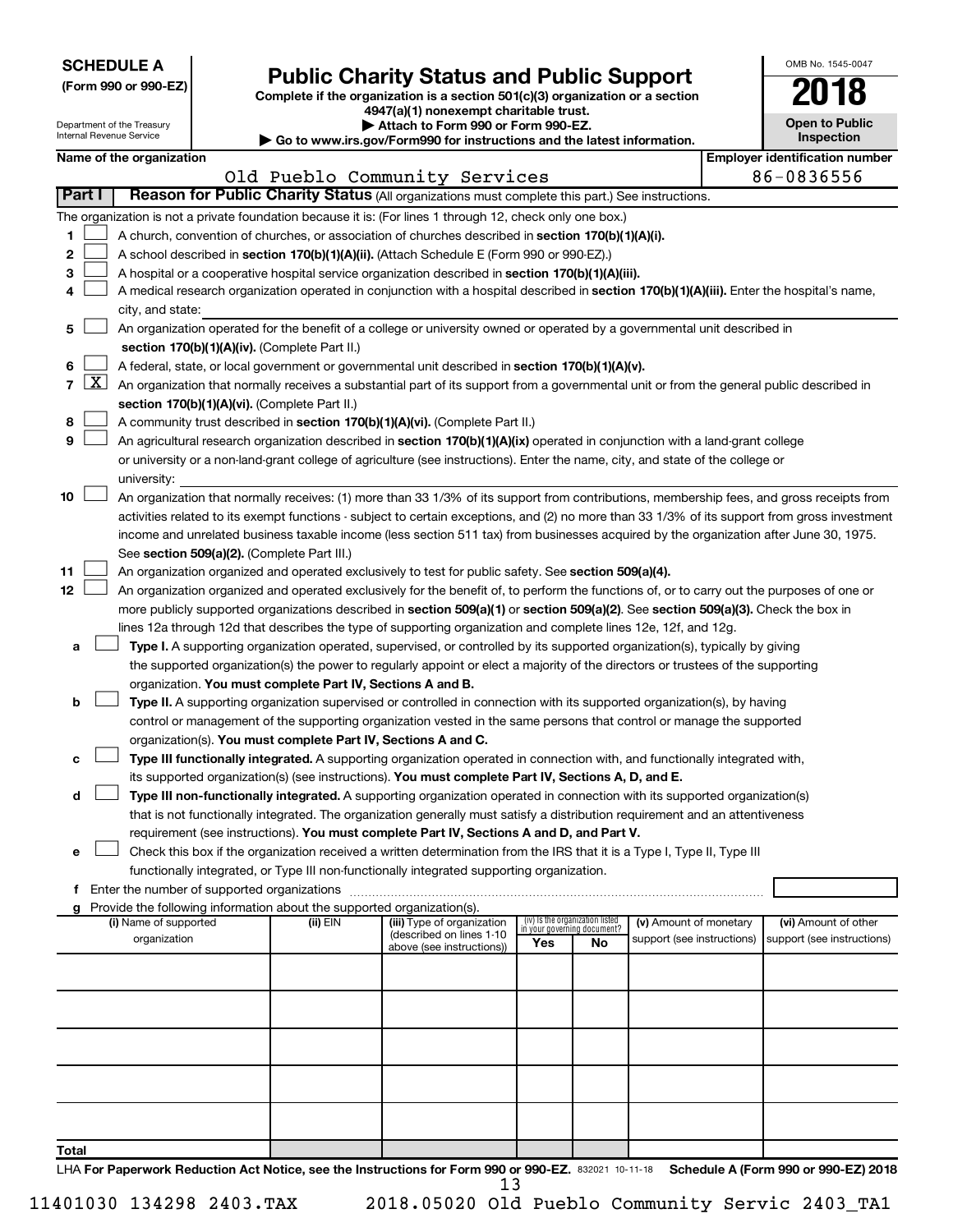### Schedule A (Form 990 or 990-EZ) 2018  $\mathsf{old}\;$  Pueblo <code>Community Services</code>  $86$ –0836556  $_\mathsf{Page}\;$

86-0836556 <sub>Page 2</sub>

(Complete only if you checked the box on line 5, 7, or 8 of Part I or if the organization failed to qualify under Part III. If the organization fails to qualify under the tests listed below, please complete Part III.) **Part II Support Schedule for Organizations Described in Sections 170(b)(1)(A)(iv) and 170(b)(1)(A)(vi)**

|    | <b>Section A. Public Support</b>                                                                                                                                                                                                                                                                                                                                           |            |                     |            |            |                                             |                                    |  |
|----|----------------------------------------------------------------------------------------------------------------------------------------------------------------------------------------------------------------------------------------------------------------------------------------------------------------------------------------------------------------------------|------------|---------------------|------------|------------|---------------------------------------------|------------------------------------|--|
|    | Calendar year (or fiscal year beginning in)                                                                                                                                                                                                                                                                                                                                | (a) 2014   | $(b)$ 2015          | $(c)$ 2016 | $(d)$ 2017 | (e) 2018                                    | (f) Total                          |  |
|    | 1 Gifts, grants, contributions, and                                                                                                                                                                                                                                                                                                                                        |            |                     |            |            |                                             |                                    |  |
|    | membership fees received. (Do not                                                                                                                                                                                                                                                                                                                                          |            |                     |            |            |                                             |                                    |  |
|    | include any "unusual grants.")                                                                                                                                                                                                                                                                                                                                             | 4,088,866. | 4, 383, 295.        | 4,906,372. | 5,749,510. | 5,832,467.                                  | 24,960,510.                        |  |
|    | 2 Tax revenues levied for the organ-                                                                                                                                                                                                                                                                                                                                       |            |                     |            |            |                                             |                                    |  |
|    | ization's benefit and either paid to                                                                                                                                                                                                                                                                                                                                       |            |                     |            |            |                                             |                                    |  |
|    | or expended on its behalf                                                                                                                                                                                                                                                                                                                                                  |            |                     |            |            |                                             |                                    |  |
|    | 3 The value of services or facilities                                                                                                                                                                                                                                                                                                                                      |            |                     |            |            |                                             |                                    |  |
|    | furnished by a governmental unit to                                                                                                                                                                                                                                                                                                                                        |            |                     |            |            |                                             |                                    |  |
|    | the organization without charge                                                                                                                                                                                                                                                                                                                                            |            |                     |            |            |                                             |                                    |  |
|    | 4 Total. Add lines 1 through 3                                                                                                                                                                                                                                                                                                                                             | 4,088,866. | 4,383,295.          | 4,906,372. | 5,749,510  | 5,832,467.                                  | 24,960,510.                        |  |
| 5  | The portion of total contributions                                                                                                                                                                                                                                                                                                                                         |            |                     |            |            |                                             |                                    |  |
|    | by each person (other than a                                                                                                                                                                                                                                                                                                                                               |            |                     |            |            |                                             |                                    |  |
|    | governmental unit or publicly                                                                                                                                                                                                                                                                                                                                              |            |                     |            |            |                                             |                                    |  |
|    | supported organization) included                                                                                                                                                                                                                                                                                                                                           |            |                     |            |            |                                             |                                    |  |
|    | on line 1 that exceeds 2% of the                                                                                                                                                                                                                                                                                                                                           |            |                     |            |            |                                             |                                    |  |
|    | amount shown on line 11,                                                                                                                                                                                                                                                                                                                                                   |            |                     |            |            |                                             |                                    |  |
|    | column (f)                                                                                                                                                                                                                                                                                                                                                                 |            |                     |            |            |                                             |                                    |  |
|    | 6 Public support. Subtract line 5 from line 4.                                                                                                                                                                                                                                                                                                                             |            |                     |            |            |                                             | 24,960,510.                        |  |
|    | <b>Section B. Total Support</b>                                                                                                                                                                                                                                                                                                                                            |            |                     |            |            |                                             |                                    |  |
|    | Calendar year (or fiscal year beginning in)                                                                                                                                                                                                                                                                                                                                | (a) 2014   | $(b)$ 2015          | $(c)$ 2016 | $(d)$ 2017 | $(e)$ 2018                                  | (f) Total                          |  |
|    | 7 Amounts from line 4                                                                                                                                                                                                                                                                                                                                                      | 4,088,866  | 4, 383, 295.        | 4,906,372. | 5,749,510  | 5,832,467.                                  | 24,960,510.                        |  |
| 8  | Gross income from interest,                                                                                                                                                                                                                                                                                                                                                |            |                     |            |            |                                             |                                    |  |
|    | dividends, payments received on                                                                                                                                                                                                                                                                                                                                            |            |                     |            |            |                                             |                                    |  |
|    | securities loans, rents, royalties,                                                                                                                                                                                                                                                                                                                                        |            |                     |            |            |                                             |                                    |  |
|    | and income from similar sources                                                                                                                                                                                                                                                                                                                                            | 17.        | 20.                 | 131.       | 271.       | 314.                                        | 753.                               |  |
| 9  | Net income from unrelated business                                                                                                                                                                                                                                                                                                                                         |            |                     |            |            |                                             |                                    |  |
|    | activities, whether or not the                                                                                                                                                                                                                                                                                                                                             |            |                     |            |            |                                             |                                    |  |
|    |                                                                                                                                                                                                                                                                                                                                                                            |            |                     |            |            |                                             |                                    |  |
|    | business is regularly carried on<br>10 Other income. Do not include gain                                                                                                                                                                                                                                                                                                   |            |                     |            |            |                                             |                                    |  |
|    | or loss from the sale of capital                                                                                                                                                                                                                                                                                                                                           |            |                     |            |            |                                             |                                    |  |
|    | assets (Explain in Part VI.)                                                                                                                                                                                                                                                                                                                                               |            | 168, 615. 571, 251. | 26,621.    | 38,689.    | $-5, 355.$                                  | 799,821.                           |  |
|    | 11 Total support. Add lines 7 through 10                                                                                                                                                                                                                                                                                                                                   |            |                     |            |            |                                             | 25,761,084.                        |  |
|    |                                                                                                                                                                                                                                                                                                                                                                            |            |                     |            |            | 12                                          | 3,445,233.                         |  |
|    | <b>12</b> Gross receipts from related activities, etc. (see instructions)<br>13 First five years. If the Form 990 is for the organization's first, second, third, fourth, or fifth tax year as a section 501(c)(3)                                                                                                                                                         |            |                     |            |            |                                             |                                    |  |
|    |                                                                                                                                                                                                                                                                                                                                                                            |            |                     |            |            |                                             |                                    |  |
|    | organization, check this box and stop here<br><b>Section C. Computation of Public Support Percentage</b>                                                                                                                                                                                                                                                                   |            |                     |            |            |                                             |                                    |  |
|    |                                                                                                                                                                                                                                                                                                                                                                            |            |                     |            |            | 14                                          | 96.89<br>%                         |  |
|    |                                                                                                                                                                                                                                                                                                                                                                            |            |                     |            |            | 15                                          | 96.72<br>%                         |  |
|    | 16a 33 1/3% support test - 2018. If the organization did not check the box on line 13, and line 14 is 33 1/3% or more, check this box and                                                                                                                                                                                                                                  |            |                     |            |            |                                             |                                    |  |
|    |                                                                                                                                                                                                                                                                                                                                                                            |            |                     |            |            |                                             | $\blacktriangleright$ $\mathbf{X}$ |  |
|    | stop here. The organization qualifies as a publicly supported organization manufactured content and the support of the state of the state of the state of the state of the state of the state of the state of the state of the<br>b 33 1/3% support test - 2017. If the organization did not check a box on line 13 or 16a, and line 15 is 33 1/3% or more, check this box |            |                     |            |            |                                             |                                    |  |
|    |                                                                                                                                                                                                                                                                                                                                                                            |            |                     |            |            |                                             |                                    |  |
|    | 17a 10% -facts-and-circumstances test - 2018. If the organization did not check a box on line 13, 16a, or 16b, and line 14 is 10% or more,                                                                                                                                                                                                                                 |            |                     |            |            |                                             |                                    |  |
|    |                                                                                                                                                                                                                                                                                                                                                                            |            |                     |            |            |                                             |                                    |  |
|    | and if the organization meets the "facts-and-circumstances" test, check this box and stop here. Explain in Part VI how the organization                                                                                                                                                                                                                                    |            |                     |            |            |                                             |                                    |  |
|    | meets the "facts-and-circumstances" test. The organization qualifies as a publicly supported organization <i>manumumumum</i>                                                                                                                                                                                                                                               |            |                     |            |            |                                             |                                    |  |
|    | b 10% -facts-and-circumstances test - 2017. If the organization did not check a box on line 13, 16a, 16b, or 17a, and line 15 is 10% or                                                                                                                                                                                                                                    |            |                     |            |            |                                             |                                    |  |
|    | more, and if the organization meets the "facts-and-circumstances" test, check this box and stop here. Explain in Part VI how the                                                                                                                                                                                                                                           |            |                     |            |            |                                             |                                    |  |
|    | organization meets the "facts-and-circumstances" test. The organization qualifies as a publicly supported organization                                                                                                                                                                                                                                                     |            |                     |            |            |                                             |                                    |  |
| 18 | Private foundation. If the organization did not check a box on line 13, 16a, 16b, 17a, or 17b, check this box and see instructions                                                                                                                                                                                                                                         |            |                     |            |            | <b>Cohodulo A (Earm 000 or 000 E7) 2010</b> |                                    |  |

**Schedule A (Form 990 or 990-EZ) 2018**

832022 10-11-18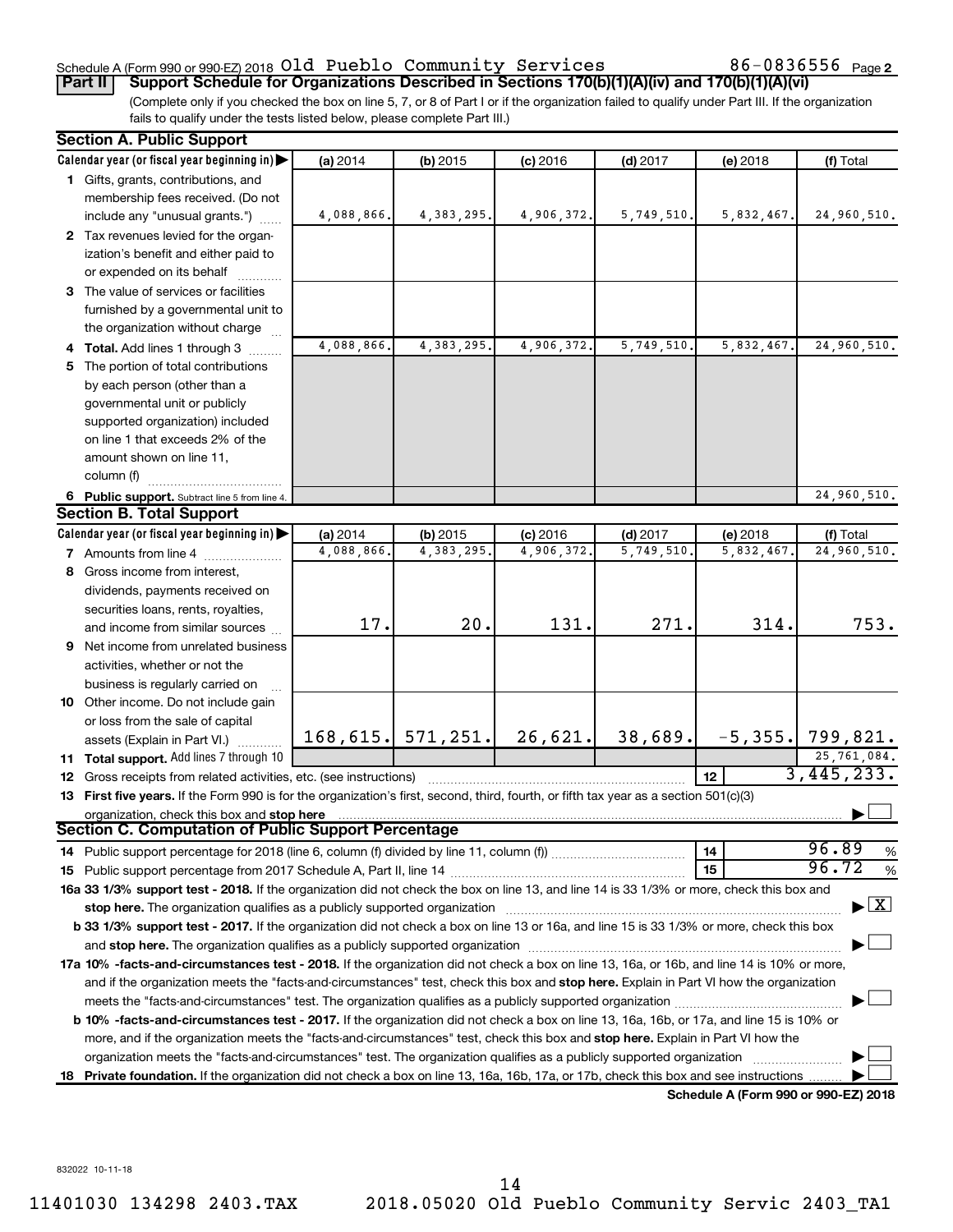### Schedule A (Form 990 or 990-EZ) 2018  $\mathsf{old}\;$  Pueblo <code>Community Services</code>  $86$ –0836556  $_\mathsf{Page}\;$ **Part III Support Schedule for Organizations Described in Section 509(a)(2)**

(Complete only if you checked the box on line 10 of Part I or if the organization failed to qualify under Part II. If the organization fails to qualify under the tests listed below, please complete Part II.)

| <b>Section A. Public Support</b>                                                                                                                                                         |          |          |            |            |          |                                      |
|------------------------------------------------------------------------------------------------------------------------------------------------------------------------------------------|----------|----------|------------|------------|----------|--------------------------------------|
| Calendar year (or fiscal year beginning in)                                                                                                                                              | (a) 2014 | (b) 2015 | $(c)$ 2016 | $(d)$ 2017 | (e) 2018 | (f) Total                            |
| 1 Gifts, grants, contributions, and                                                                                                                                                      |          |          |            |            |          |                                      |
| membership fees received. (Do not                                                                                                                                                        |          |          |            |            |          |                                      |
| include any "unusual grants.")                                                                                                                                                           |          |          |            |            |          |                                      |
| 2 Gross receipts from admissions,<br>merchandise sold or services per-<br>formed, or facilities furnished in<br>any activity that is related to the<br>organization's tax-exempt purpose |          |          |            |            |          |                                      |
| 3 Gross receipts from activities that                                                                                                                                                    |          |          |            |            |          |                                      |
| are not an unrelated trade or bus-                                                                                                                                                       |          |          |            |            |          |                                      |
| iness under section 513                                                                                                                                                                  |          |          |            |            |          |                                      |
| 4 Tax revenues levied for the organ-                                                                                                                                                     |          |          |            |            |          |                                      |
| ization's benefit and either paid to                                                                                                                                                     |          |          |            |            |          |                                      |
| or expended on its behalf<br>.                                                                                                                                                           |          |          |            |            |          |                                      |
| 5 The value of services or facilities                                                                                                                                                    |          |          |            |            |          |                                      |
| furnished by a governmental unit to                                                                                                                                                      |          |          |            |            |          |                                      |
| the organization without charge                                                                                                                                                          |          |          |            |            |          |                                      |
| 6 Total. Add lines 1 through 5                                                                                                                                                           |          |          |            |            |          |                                      |
| 7a Amounts included on lines 1, 2, and                                                                                                                                                   |          |          |            |            |          |                                      |
| 3 received from disqualified persons                                                                                                                                                     |          |          |            |            |          |                                      |
| <b>b</b> Amounts included on lines 2 and 3 received<br>from other than disqualified persons that<br>exceed the greater of \$5,000 or 1% of the<br>amount on line 13 for the year         |          |          |            |            |          |                                      |
| c Add lines 7a and 7b                                                                                                                                                                    |          |          |            |            |          |                                      |
| 8 Public support. (Subtract line 7c from line 6.)                                                                                                                                        |          |          |            |            |          |                                      |
| <b>Section B. Total Support</b>                                                                                                                                                          |          |          |            |            |          |                                      |
| Calendar year (or fiscal year beginning in)                                                                                                                                              | (a) 2014 | (b) 2015 | $(c)$ 2016 | $(d)$ 2017 | (e) 2018 | (f) Total                            |
| <b>9</b> Amounts from line 6                                                                                                                                                             |          |          |            |            |          |                                      |
| <b>10a</b> Gross income from interest,<br>dividends, payments received on<br>securities loans, rents, royalties,<br>and income from similar sources                                      |          |          |            |            |          |                                      |
| <b>b</b> Unrelated business taxable income                                                                                                                                               |          |          |            |            |          |                                      |
| (less section 511 taxes) from businesses<br>acquired after June 30, 1975                                                                                                                 |          |          |            |            |          |                                      |
| c Add lines 10a and 10b                                                                                                                                                                  |          |          |            |            |          |                                      |
| 11 Net income from unrelated business<br>activities not included in line 10b.<br>whether or not the business is<br>regularly carried on                                                  |          |          |            |            |          |                                      |
| <b>12</b> Other income. Do not include gain<br>or loss from the sale of capital<br>assets (Explain in Part VI.)                                                                          |          |          |            |            |          |                                      |
| <b>13</b> Total support. (Add lines 9, 10c, 11, and 12.)                                                                                                                                 |          |          |            |            |          |                                      |
| 14 First five years. If the Form 990 is for the organization's first, second, third, fourth, or fifth tax year as a section 501(c)(3) organization,                                      |          |          |            |            |          |                                      |
|                                                                                                                                                                                          |          |          |            |            |          |                                      |
| Section C. Computation of Public Support Percentage                                                                                                                                      |          |          |            |            |          |                                      |
| 15 Public support percentage for 2018 (line 8, column (f), divided by line 13, column (f) <i>manumeronominimal</i>                                                                       |          |          |            |            | 15       | ℅                                    |
| 16 Public support percentage from 2017 Schedule A, Part III, line 15                                                                                                                     |          |          |            |            | 16       | %                                    |
| Section D. Computation of Investment Income Percentage                                                                                                                                   |          |          |            |            |          |                                      |
|                                                                                                                                                                                          |          |          |            |            | 17       | %                                    |
| 18 Investment income percentage from 2017 Schedule A, Part III, line 17                                                                                                                  |          |          |            |            | 18       | %                                    |
| 19a 33 1/3% support tests - 2018. If the organization did not check the box on line 14, and line 15 is more than 33 1/3%, and line 17 is not                                             |          |          |            |            |          |                                      |
| more than 33 1/3%, check this box and stop here. The organization qualifies as a publicly supported organization                                                                         |          |          |            |            |          |                                      |
| b 33 1/3% support tests - 2017. If the organization did not check a box on line 14 or line 19a, and line 16 is more than 33 1/3%, and                                                    |          |          |            |            |          |                                      |
| line 18 is not more than 33 1/3%, check this box and stop here. The organization qualifies as a publicly supported organization                                                          |          |          |            |            |          |                                      |
|                                                                                                                                                                                          |          |          |            |            |          |                                      |
| 832023 10-11-18                                                                                                                                                                          |          |          |            |            |          | Schedule A (Form 990 or 990-EZ) 2018 |
|                                                                                                                                                                                          |          |          | 15         |            |          |                                      |

<sup>11401030 134298 2403.</sup>TAX 2018.05020 Old Pueblo Community Servic 2403\_TA1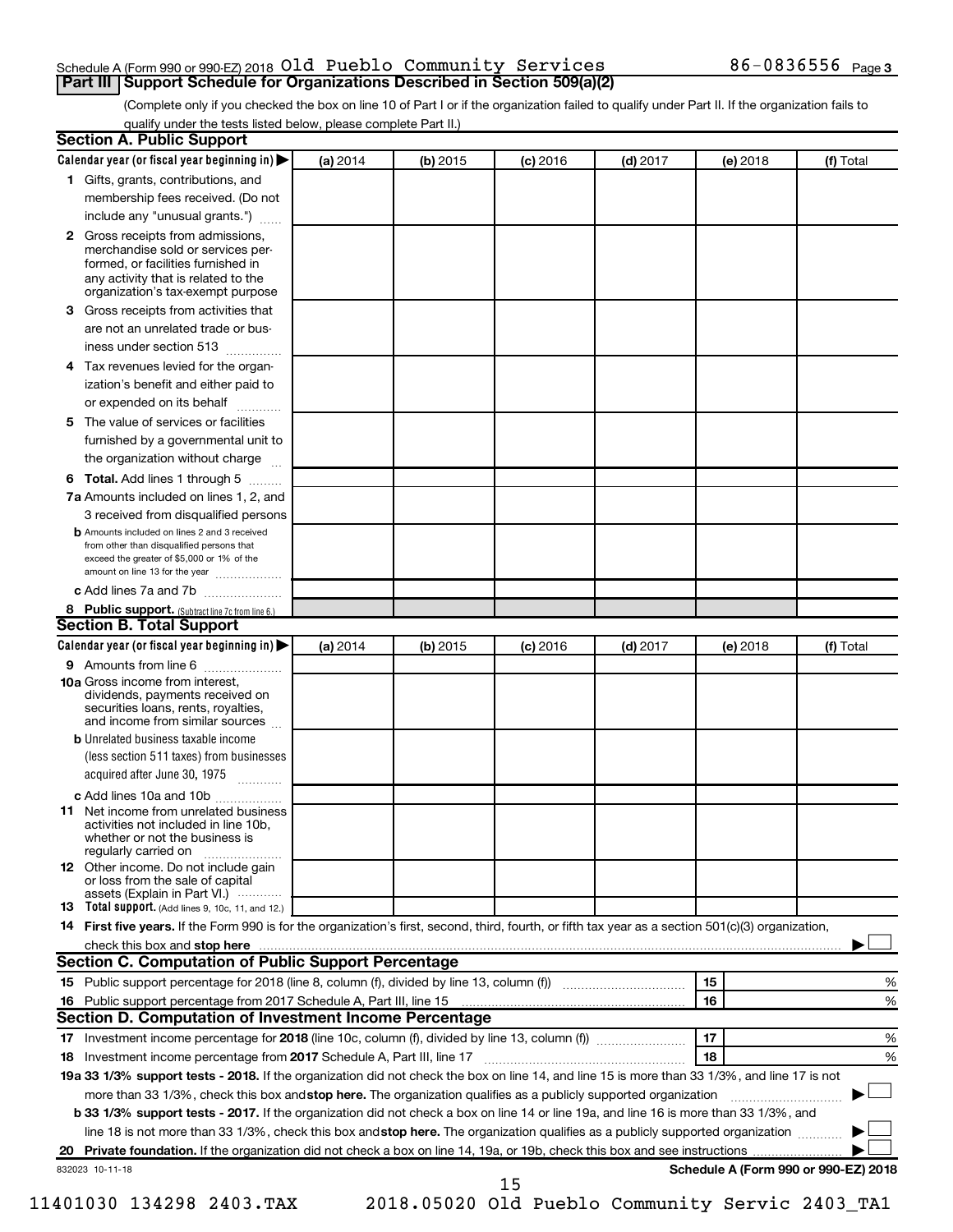### Schedule A (Form 990 or 990-EZ) 2018  $\mathsf{old}\;$  Pueblo <code>Community Services</code>  $86$ –0836556  $_\mathsf{Page}\;$

**1**

**2**

**3a**

**3b**

**3c**

**4a**

**4b**

**4c**

**5a**

**5b 5c**

**6**

**7**

**8**

**9a**

**9b**

**9c**

**10a**

**10b**

**Yes No**

### **Part IV Supporting Organizations**

(Complete only if you checked a box in line 12 on Part I. If you checked 12a of Part I, complete Sections A and B. If you checked 12b of Part I, complete Sections A and C. If you checked 12c of Part I, complete Sections A, D, and E. If you checked 12d of Part I, complete Sections A and D, and complete Part V.)

### **Section A. All Supporting Organizations**

- **1** Are all of the organization's supported organizations listed by name in the organization's governing documents? If "No," describe in Part VI how the supported organizations are designated. If designated by *class or purpose, describe the designation. If historic and continuing relationship, explain.*
- **2** Did the organization have any supported organization that does not have an IRS determination of status under section 509(a)(1) or (2)? If "Yes," explain in Part **VI** how the organization determined that the supported *organization was described in section 509(a)(1) or (2).*
- **3a** Did the organization have a supported organization described in section 501(c)(4), (5), or (6)? If "Yes," answer *(b) and (c) below.*
- **b** Did the organization confirm that each supported organization qualified under section 501(c)(4), (5), or (6) and satisfied the public support tests under section 509(a)(2)? If "Yes," describe in Part VI when and how the *organization made the determination.*
- **c** Did the organization ensure that all support to such organizations was used exclusively for section 170(c)(2)(B) purposes? If "Yes," explain in Part VI what controls the organization put in place to ensure such use.
- **4 a** *If* Was any supported organization not organized in the United States ("foreign supported organization")? *"Yes," and if you checked 12a or 12b in Part I, answer (b) and (c) below.*
- **b** Did the organization have ultimate control and discretion in deciding whether to make grants to the foreign supported organization? If "Yes," describe in Part VI how the organization had such control and discretion *despite being controlled or supervised by or in connection with its supported organizations.*
- **c** Did the organization support any foreign supported organization that does not have an IRS determination under sections 501(c)(3) and 509(a)(1) or (2)? If "Yes," explain in Part VI what controls the organization used *to ensure that all support to the foreign supported organization was used exclusively for section 170(c)(2)(B) purposes.*
- **5a** Did the organization add, substitute, or remove any supported organizations during the tax year? If "Yes," answer (b) and (c) below (if applicable). Also, provide detail in **Part VI,** including (i) the names and EIN *numbers of the supported organizations added, substituted, or removed; (ii) the reasons for each such action; (iii) the authority under the organization's organizing document authorizing such action; and (iv) how the action was accomplished (such as by amendment to the organizing document).*
- **b Type I or Type II only.** Was any added or substituted supported organization part of a class already designated in the organization's organizing document?
- **c Substitutions only.**  Was the substitution the result of an event beyond the organization's control?
- **6** Did the organization provide support (whether in the form of grants or the provision of services or facilities) to **Part VI.** support or benefit one or more of the filing organization's supported organizations? If "Yes," provide detail in anyone other than (i) its supported organizations, (ii) individuals that are part of the charitable class benefited by one or more of its supported organizations, or (iii) other supporting organizations that also
- **7** Did the organization provide a grant, loan, compensation, or other similar payment to a substantial contributor regard to a substantial contributor? If "Yes," complete Part I of Schedule L (Form 990 or 990-EZ). (as defined in section 4958(c)(3)(C)), a family member of a substantial contributor, or a 35% controlled entity with
- **8** Did the organization make a loan to a disqualified person (as defined in section 4958) not described in line 7? *If "Yes," complete Part I of Schedule L (Form 990 or 990-EZ).*
- **9 a** Was the organization controlled directly or indirectly at any time during the tax year by one or more in section 509(a)(1) or (2))? If "Yes," provide detail in **Part VI.** disqualified persons as defined in section 4946 (other than foundation managers and organizations described
- **b** Did one or more disqualified persons (as defined in line 9a) hold a controlling interest in any entity in which the supporting organization had an interest? If "Yes," provide detail in Part VI.
- **c** Did a disqualified person (as defined in line 9a) have an ownership interest in, or derive any personal benefit from, assets in which the supporting organization also had an interest? If "Yes," provide detail in Part VI.
- **10 a** Was the organization subject to the excess business holdings rules of section 4943 because of section supporting organizations)? If "Yes," answer 10b below. 4943(f) (regarding certain Type II supporting organizations, and all Type III non-functionally integrated
	- **b** Did the organization have any excess business holdings in the tax year? (Use Schedule C, Form 4720, to *determine whether the organization had excess business holdings.)*

832024 10-11-18

**Schedule A (Form 990 or 990-EZ) 2018**

11401030 134298 2403.TAX 2018.05020 Old Pueblo Community Servic 2403\_TA1

16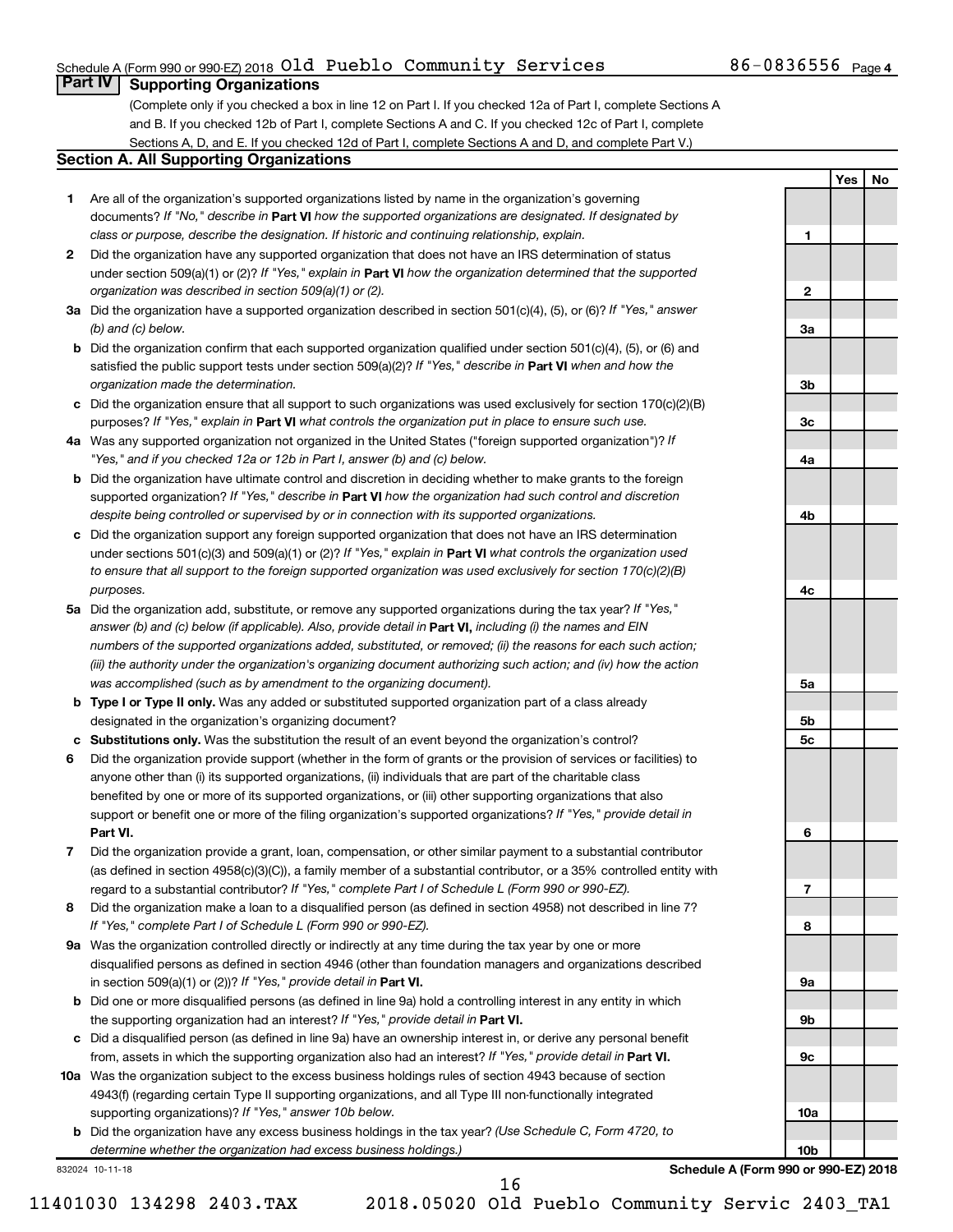### Schedule A (Form 990 or 990-EZ) 2018 UIQ PUEDIO COMMUNITY SETVICES  $80-08365556$  Page **Part IV Supporting Organizations** *(continued)* Old Pueblo Community Services 86-0836556

|    |                                                                                                                                 |                 | Yes | No |
|----|---------------------------------------------------------------------------------------------------------------------------------|-----------------|-----|----|
| 11 | Has the organization accepted a gift or contribution from any of the following persons?                                         |                 |     |    |
|    | a A person who directly or indirectly controls, either alone or together with persons described in (b) and (c)                  |                 |     |    |
|    | below, the governing body of a supported organization?                                                                          | 11a             |     |    |
|    | <b>b</b> A family member of a person described in (a) above?                                                                    | 11 <sub>b</sub> |     |    |
|    | c A 35% controlled entity of a person described in (a) or (b) above? If "Yes" to a, b, or c, provide detail in Part VI.         | 11c             |     |    |
|    | <b>Section B. Type I Supporting Organizations</b>                                                                               |                 |     |    |
|    |                                                                                                                                 |                 | Yes | No |
| 1. | Did the directors, trustees, or membership of one or more supported organizations have the power to                             |                 |     |    |
|    | regularly appoint or elect at least a majority of the organization's directors or trustees at all times during the              |                 |     |    |
|    | tax year? If "No," describe in Part VI how the supported organization(s) effectively operated, supervised, or                   |                 |     |    |
|    | controlled the organization's activities. If the organization had more than one supported organization,                         |                 |     |    |
|    | describe how the powers to appoint and/or remove directors or trustees were allocated among the supported                       |                 |     |    |
|    | organizations and what conditions or restrictions, if any, applied to such powers during the tax year.                          | 1               |     |    |
| 2  | Did the organization operate for the benefit of any supported organization other than the supported                             |                 |     |    |
|    | organization(s) that operated, supervised, or controlled the supporting organization? If "Yes," explain in                      |                 |     |    |
|    | Part VI how providing such benefit carried out the purposes of the supported organization(s) that operated,                     |                 |     |    |
|    | supervised, or controlled the supporting organization.                                                                          | 2               |     |    |
|    | <b>Section C. Type II Supporting Organizations</b>                                                                              |                 |     |    |
|    |                                                                                                                                 |                 | Yes | No |
| 1. | Were a majority of the organization's directors or trustees during the tax year also a majority of the directors                |                 |     |    |
|    | or trustees of each of the organization's supported organization(s)? If "No," describe in Part VI how control                   |                 |     |    |
|    | or management of the supporting organization was vested in the same persons that controlled or managed                          |                 |     |    |
|    | the supported organization(s).                                                                                                  | 1               |     |    |
|    | Section D. All Type III Supporting Organizations                                                                                |                 |     |    |
|    |                                                                                                                                 |                 | Yes | No |
| 1. | Did the organization provide to each of its supported organizations, by the last day of the fifth month of the                  |                 |     |    |
|    | organization's tax year, (i) a written notice describing the type and amount of support provided during the prior tax           |                 |     |    |
|    | year, (ii) a copy of the Form 990 that was most recently filed as of the date of notification, and (iii) copies of the          |                 |     |    |
|    | organization's governing documents in effect on the date of notification, to the extent not previously provided?                | 1               |     |    |
| 2  | Were any of the organization's officers, directors, or trustees either (i) appointed or elected by the supported                |                 |     |    |
|    | organization(s) or (ii) serving on the governing body of a supported organization? If "No," explain in Part VI how              |                 |     |    |
|    | the organization maintained a close and continuous working relationship with the supported organization(s).                     | 2               |     |    |
| 3  | By reason of the relationship described in (2), did the organization's supported organizations have a                           |                 |     |    |
|    | significant voice in the organization's investment policies and in directing the use of the organization's                      |                 |     |    |
|    | income or assets at all times during the tax year? If "Yes," describe in Part VI the role the organization's                    |                 |     |    |
|    | supported organizations played in this regard.                                                                                  | З               |     |    |
|    | Section E. Type III Functionally Integrated Supporting Organizations                                                            |                 |     |    |
| 1  | Check the box next to the method that the organization used to satisfy the Integral Part Test during the yealsee instructions). |                 |     |    |
| a  | The organization satisfied the Activities Test. Complete line 2 below.                                                          |                 |     |    |
| b  | The organization is the parent of each of its supported organizations. Complete line 3 below.                                   |                 |     |    |
| c  | The organization supported a governmental entity. Describe in Part VI how you supported a government entity (see instructions). |                 |     |    |
| 2  | Activities Test. Answer (a) and (b) below.                                                                                      |                 | Yes | No |
| а  | Did substantially all of the organization's activities during the tax year directly further the exempt purposes of              |                 |     |    |
|    | the supported organization(s) to which the organization was responsive? If "Yes," then in Part VI identify                      |                 |     |    |
|    | those supported organizations and explain how these activities directly furthered their exempt purposes,                        |                 |     |    |
|    | how the organization was responsive to those supported organizations, and how the organization determined                       |                 |     |    |
|    | that these activities constituted substantially all of its activities.                                                          | 2a              |     |    |
| b  | Did the activities described in (a) constitute activities that, but for the organization's involvement, one or more             |                 |     |    |
|    | of the organization's supported organization(s) would have been engaged in? If "Yes," explain in Part VI the                    |                 |     |    |
|    | reasons for the organization's position that its supported organization(s) would have engaged in these                          |                 |     |    |
|    | activities but for the organization's involvement.                                                                              | 2b              |     |    |
| з  | Parent of Supported Organizations. Answer (a) and (b) below.                                                                    |                 |     |    |
| а  | Did the organization have the power to regularly appoint or elect a majority of the officers, directors, or                     |                 |     |    |
|    | trustees of each of the supported organizations? Provide details in Part VI.                                                    | За              |     |    |
| b  | Did the organization exercise a substantial degree of direction over the policies, programs, and activities of each             |                 |     |    |
|    | of its supported organizations? If "Yes," describe in Part VI the role played by the organization in this regard.               | Зb              |     |    |
|    | Schedule A (Form 990 or 990-EZ) 2018<br>832025 10-11-18                                                                         |                 |     |    |
|    | 17                                                                                                                              |                 |     |    |

11401030 134298 2403.TAX 2018.05020 Old Pueblo Community Servic 2403\_TA1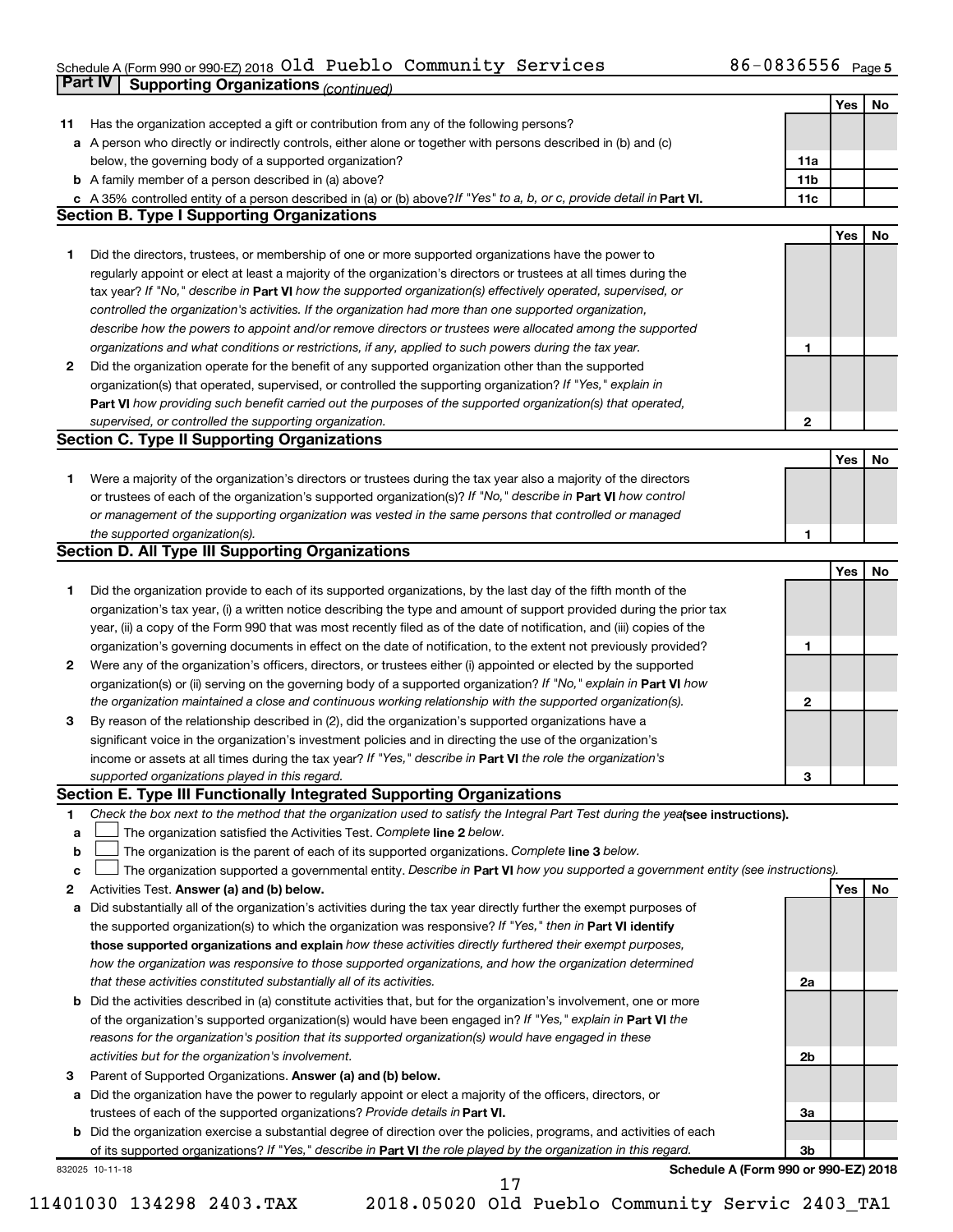### Schedule A (Form 990 or 990-EZ) 2018  $\mathsf{old}\;$  Pueblo <code>Community Services</code>  $86$ –0836556  $_\mathsf{Page}\;$ **Part V Type III Non-Functionally Integrated 509(a)(3) Supporting Organizations**

1 **Letter See instructions.** All Check here if the organization satisfied the Integral Part Test as a qualifying trust on Nov. 20, 1970 (explain in Part VI.) See instructions. All other Type III non-functionally integrated supporting organizations must complete Sections A through E.

|   | Section A - Adjusted Net Income                                              |                | (A) Prior Year | (B) Current Year<br>(optional) |
|---|------------------------------------------------------------------------------|----------------|----------------|--------------------------------|
| 1 | Net short-term capital gain                                                  | $\blacksquare$ |                |                                |
| 2 | Recoveries of prior-year distributions                                       | $\mathbf{2}$   |                |                                |
| 3 | Other gross income (see instructions)                                        | 3              |                |                                |
| 4 | Add lines 1 through 3                                                        | 4              |                |                                |
| 5 | Depreciation and depletion                                                   | 5              |                |                                |
| 6 | Portion of operating expenses paid or incurred for production or             |                |                |                                |
|   | collection of gross income or for management, conservation, or               |                |                |                                |
|   | maintenance of property held for production of income (see instructions)     | 6              |                |                                |
| 7 | Other expenses (see instructions)                                            | $\overline{7}$ |                |                                |
| 8 | Adjusted Net Income (subtract lines 5, 6, and 7 from line 4)                 | 8              |                |                                |
|   | <b>Section B - Minimum Asset Amount</b>                                      |                | (A) Prior Year | (B) Current Year<br>(optional) |
| 1 | Aggregate fair market value of all non-exempt-use assets (see                |                |                |                                |
|   | instructions for short tax year or assets held for part of year):            |                |                |                                |
|   | a Average monthly value of securities                                        | 1a             |                |                                |
|   | <b>b</b> Average monthly cash balances                                       | 1 <sub>b</sub> |                |                                |
|   | c Fair market value of other non-exempt-use assets                           | 1c             |                |                                |
|   | <b>d</b> Total (add lines 1a, 1b, and 1c)                                    | 1d             |                |                                |
|   | <b>e</b> Discount claimed for blockage or other                              |                |                |                                |
|   | factors (explain in detail in Part VI):                                      |                |                |                                |
| 2 | Acquisition indebtedness applicable to non-exempt-use assets                 | $\mathbf{2}$   |                |                                |
| З | Subtract line 2 from line 1d                                                 | 3              |                |                                |
| 4 | Cash deemed held for exempt use. Enter 1-1/2% of line 3 (for greater amount, |                |                |                                |
|   | see instructions)                                                            | 4              |                |                                |
| 5 | Net value of non-exempt-use assets (subtract line 4 from line 3)             | 5              |                |                                |
| 6 | Multiply line 5 by .035                                                      | 6              |                |                                |
| 7 | Recoveries of prior-year distributions                                       | $\overline{7}$ |                |                                |
| 8 | <b>Minimum Asset Amount (add line 7 to line 6)</b>                           | 8              |                |                                |
|   | <b>Section C - Distributable Amount</b>                                      |                |                | <b>Current Year</b>            |
| 1 | Adjusted net income for prior year (from Section A, line 8, Column A)        | 1              |                |                                |
| 2 | Enter 85% of line 1                                                          | $\mathbf{2}$   |                |                                |
| 3 | Minimum asset amount for prior year (from Section B, line 8, Column A)       | 3              |                |                                |
| 4 | Enter greater of line 2 or line 3                                            | 4              |                |                                |
| 5 | Income tax imposed in prior year                                             | 5              |                |                                |
| 6 | Distributable Amount. Subtract line 5 from line 4, unless subject to         |                |                |                                |
|   | emergency temporary reduction (see instructions)                             | 6              |                |                                |
|   |                                                                              |                |                |                                |

**7** Check here if the current year is the organization's first as a non-functionally integrated Type III supporting organization (see † instructions).

**Schedule A (Form 990 or 990-EZ) 2018**

832026 10-11-18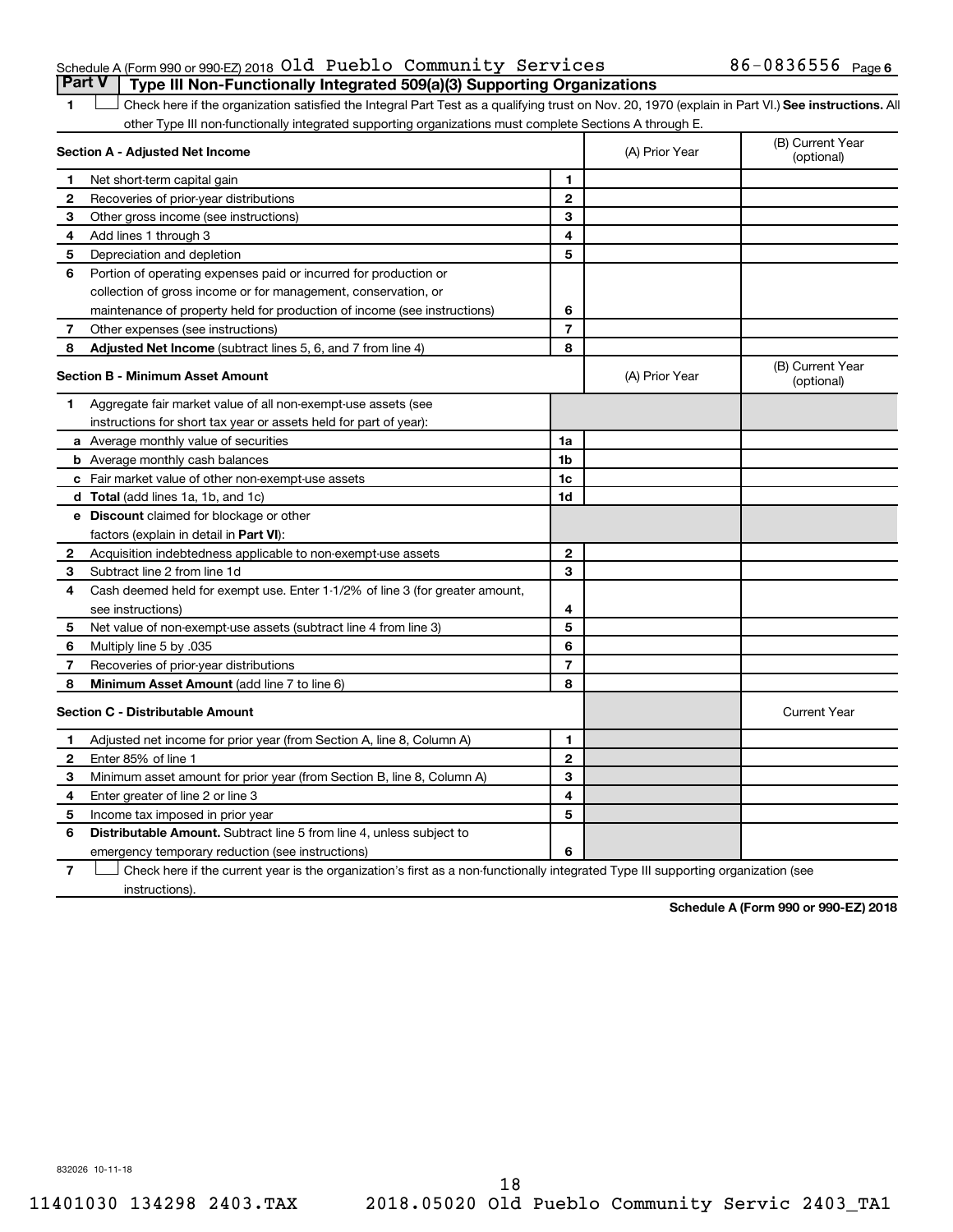### Schedule A (Form 990 or 990-EZ) 2018  $\mathsf{old}\;$  Pueblo <code>Community Services</code>  $86$ –0836556  $_\mathsf{Page}\;$

| <b>Part V</b> | Type III Non-Functionally Integrated 509(a)(3) Supporting Organizations (continued)        |                                    |                                               |                                                  |  |  |  |  |
|---------------|--------------------------------------------------------------------------------------------|------------------------------------|-----------------------------------------------|--------------------------------------------------|--|--|--|--|
|               | <b>Section D - Distributions</b>                                                           |                                    |                                               | <b>Current Year</b>                              |  |  |  |  |
| 1             | Amounts paid to supported organizations to accomplish exempt purposes                      |                                    |                                               |                                                  |  |  |  |  |
| 2             | Amounts paid to perform activity that directly furthers exempt purposes of supported       |                                    |                                               |                                                  |  |  |  |  |
|               | organizations, in excess of income from activity                                           |                                    |                                               |                                                  |  |  |  |  |
| 3             | Administrative expenses paid to accomplish exempt purposes of supported organizations      |                                    |                                               |                                                  |  |  |  |  |
| 4             | Amounts paid to acquire exempt-use assets                                                  |                                    |                                               |                                                  |  |  |  |  |
| 5             | Qualified set-aside amounts (prior IRS approval required)                                  |                                    |                                               |                                                  |  |  |  |  |
| 6             | Other distributions (describe in Part VI). See instructions.                               |                                    |                                               |                                                  |  |  |  |  |
| 7             | Total annual distributions. Add lines 1 through 6.                                         |                                    |                                               |                                                  |  |  |  |  |
| 8             | Distributions to attentive supported organizations to which the organization is responsive |                                    |                                               |                                                  |  |  |  |  |
|               | (provide details in Part VI). See instructions.                                            |                                    |                                               |                                                  |  |  |  |  |
| 9             | Distributable amount for 2018 from Section C, line 6                                       |                                    |                                               |                                                  |  |  |  |  |
| 10            | Line 8 amount divided by line 9 amount                                                     |                                    |                                               |                                                  |  |  |  |  |
|               | <b>Section E - Distribution Allocations (see instructions)</b>                             | (i)<br><b>Excess Distributions</b> | (ii)<br><b>Underdistributions</b><br>Pre-2018 | (iii)<br><b>Distributable</b><br>Amount for 2018 |  |  |  |  |
| 1.            | Distributable amount for 2018 from Section C, line 6                                       |                                    |                                               |                                                  |  |  |  |  |
| $\mathbf{2}$  | Underdistributions, if any, for years prior to 2018 (reason-                               |                                    |                                               |                                                  |  |  |  |  |
|               | able cause required- explain in Part VI). See instructions.                                |                                    |                                               |                                                  |  |  |  |  |
| 3             | Excess distributions carryover, if any, to 2018                                            |                                    |                                               |                                                  |  |  |  |  |
|               | a From 2013                                                                                |                                    |                                               |                                                  |  |  |  |  |
|               | <b>b</b> From 2014                                                                         |                                    |                                               |                                                  |  |  |  |  |
|               | c From 2015                                                                                |                                    |                                               |                                                  |  |  |  |  |
|               | d From 2016                                                                                |                                    |                                               |                                                  |  |  |  |  |
|               | e From 2017                                                                                |                                    |                                               |                                                  |  |  |  |  |
|               | f Total of lines 3a through e                                                              |                                    |                                               |                                                  |  |  |  |  |
|               | <b>g</b> Applied to underdistributions of prior years                                      |                                    |                                               |                                                  |  |  |  |  |
|               | <b>h</b> Applied to 2018 distributable amount                                              |                                    |                                               |                                                  |  |  |  |  |
|               | Carryover from 2013 not applied (see instructions)                                         |                                    |                                               |                                                  |  |  |  |  |
|               | Remainder. Subtract lines 3g, 3h, and 3i from 3f.                                          |                                    |                                               |                                                  |  |  |  |  |
| 4             | Distributions for 2018 from Section D,                                                     |                                    |                                               |                                                  |  |  |  |  |
|               | $line 7$ :                                                                                 |                                    |                                               |                                                  |  |  |  |  |
|               | a Applied to underdistributions of prior years                                             |                                    |                                               |                                                  |  |  |  |  |
|               | <b>b</b> Applied to 2018 distributable amount                                              |                                    |                                               |                                                  |  |  |  |  |
| с             | Remainder. Subtract lines 4a and 4b from 4.                                                |                                    |                                               |                                                  |  |  |  |  |
| 5             | Remaining underdistributions for years prior to 2018, if                                   |                                    |                                               |                                                  |  |  |  |  |
|               | any. Subtract lines 3g and 4a from line 2. For result greater                              |                                    |                                               |                                                  |  |  |  |  |
|               | than zero, explain in Part VI. See instructions.                                           |                                    |                                               |                                                  |  |  |  |  |
| 6             | Remaining underdistributions for 2018. Subtract lines 3h                                   |                                    |                                               |                                                  |  |  |  |  |
|               | and 4b from line 1. For result greater than zero, explain in                               |                                    |                                               |                                                  |  |  |  |  |
|               | <b>Part VI.</b> See instructions.                                                          |                                    |                                               |                                                  |  |  |  |  |
| $\mathbf{7}$  | Excess distributions carryover to 2019. Add lines 3j                                       |                                    |                                               |                                                  |  |  |  |  |
|               | and 4c.                                                                                    |                                    |                                               |                                                  |  |  |  |  |
| 8             | Breakdown of line 7:                                                                       |                                    |                                               |                                                  |  |  |  |  |
|               | a Excess from 2014                                                                         |                                    |                                               |                                                  |  |  |  |  |
|               | <b>b</b> Excess from 2015                                                                  |                                    |                                               |                                                  |  |  |  |  |
|               | c Excess from 2016                                                                         |                                    |                                               |                                                  |  |  |  |  |
|               | d Excess from 2017                                                                         |                                    |                                               |                                                  |  |  |  |  |
|               | e Excess from 2018                                                                         |                                    |                                               |                                                  |  |  |  |  |

**Schedule A (Form 990 or 990-EZ) 2018**

832027 10-11-18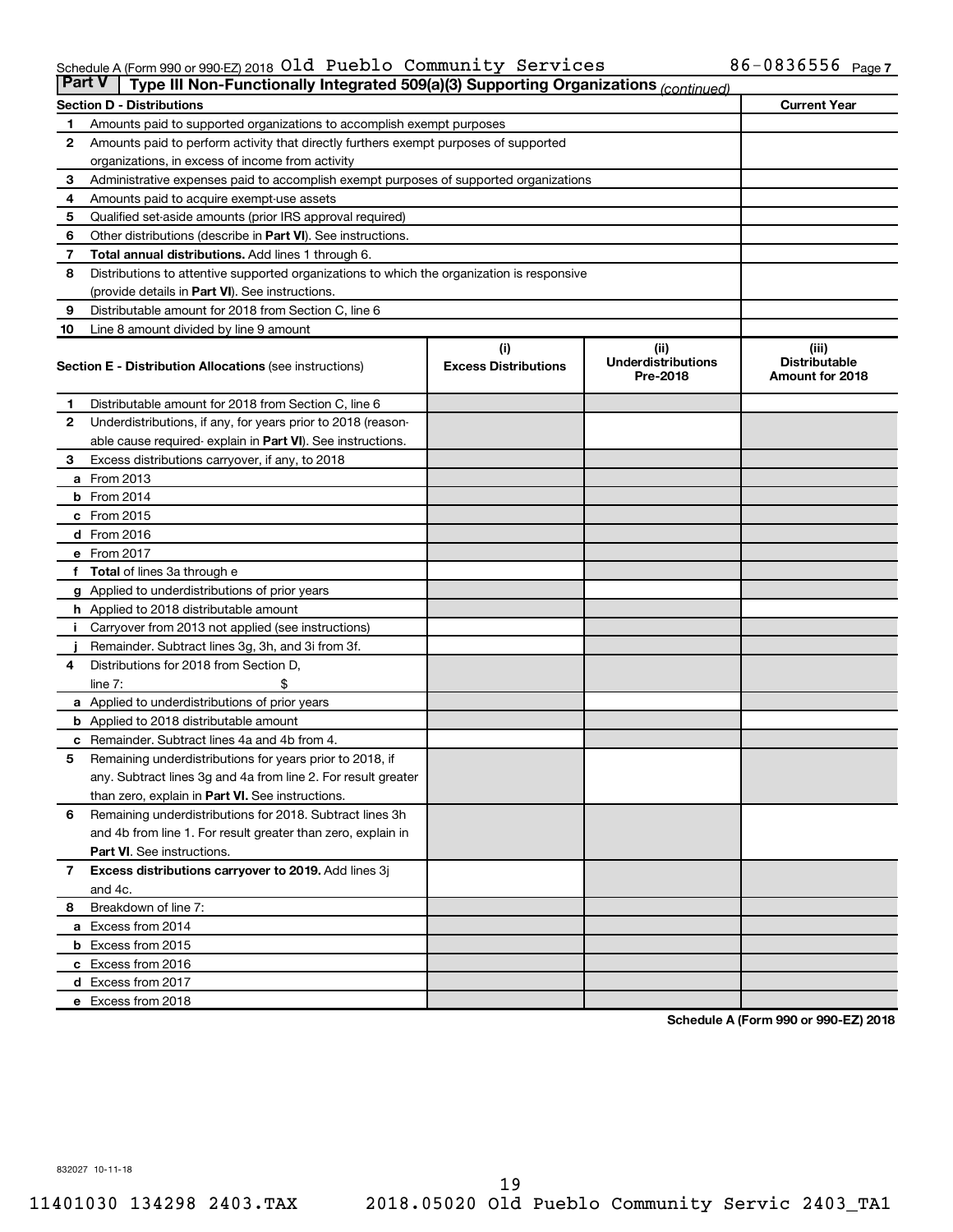| <b>Part VI</b>  | Schedule A (Form 990 or 990 EZ) 2018 Old Pueblo Community Services                                                                                                                                                                                                                  |  |    |  |                                                 | 86-0836556 Page 8 |
|-----------------|-------------------------------------------------------------------------------------------------------------------------------------------------------------------------------------------------------------------------------------------------------------------------------------|--|----|--|-------------------------------------------------|-------------------|
|                 | Supplemental Information. Provide the explanations required by Part II, line 10; Part II, line 17a or 17b; Part III, line 12;<br>Part IV, Section A, lines 1, 2, 3b, 3c, 4b, 4c, 5a, 6, 9a, 9b, 9c, 11a, 11b, and 11c; Part IV, Section B, lines 1 and 2; Part IV, Section C,       |  |    |  |                                                 |                   |
|                 | line 1; Part IV, Section D, lines 2 and 3; Part IV, Section E, lines 1c, 2a, 2b, 3a, and 3b; Part V, line 1; Part V, Section B, line 1e; Part V,<br>Section D, lines 5, 6, and 8; and Part V, Section E, lines 2, 5, and 6. Also complete this part for any additional information. |  |    |  |                                                 |                   |
|                 | (See instructions.)                                                                                                                                                                                                                                                                 |  |    |  |                                                 |                   |
|                 |                                                                                                                                                                                                                                                                                     |  |    |  |                                                 |                   |
|                 |                                                                                                                                                                                                                                                                                     |  |    |  |                                                 |                   |
|                 |                                                                                                                                                                                                                                                                                     |  |    |  |                                                 |                   |
|                 |                                                                                                                                                                                                                                                                                     |  |    |  |                                                 |                   |
|                 |                                                                                                                                                                                                                                                                                     |  |    |  |                                                 |                   |
|                 |                                                                                                                                                                                                                                                                                     |  |    |  |                                                 |                   |
|                 |                                                                                                                                                                                                                                                                                     |  |    |  |                                                 |                   |
|                 |                                                                                                                                                                                                                                                                                     |  |    |  |                                                 |                   |
|                 |                                                                                                                                                                                                                                                                                     |  |    |  |                                                 |                   |
|                 |                                                                                                                                                                                                                                                                                     |  |    |  |                                                 |                   |
|                 |                                                                                                                                                                                                                                                                                     |  |    |  |                                                 |                   |
|                 |                                                                                                                                                                                                                                                                                     |  |    |  |                                                 |                   |
|                 |                                                                                                                                                                                                                                                                                     |  |    |  |                                                 |                   |
|                 |                                                                                                                                                                                                                                                                                     |  |    |  |                                                 |                   |
|                 |                                                                                                                                                                                                                                                                                     |  |    |  |                                                 |                   |
|                 |                                                                                                                                                                                                                                                                                     |  |    |  |                                                 |                   |
|                 |                                                                                                                                                                                                                                                                                     |  |    |  |                                                 |                   |
|                 |                                                                                                                                                                                                                                                                                     |  |    |  |                                                 |                   |
|                 |                                                                                                                                                                                                                                                                                     |  |    |  |                                                 |                   |
|                 |                                                                                                                                                                                                                                                                                     |  |    |  |                                                 |                   |
|                 |                                                                                                                                                                                                                                                                                     |  |    |  |                                                 |                   |
|                 |                                                                                                                                                                                                                                                                                     |  |    |  |                                                 |                   |
|                 |                                                                                                                                                                                                                                                                                     |  |    |  |                                                 |                   |
|                 |                                                                                                                                                                                                                                                                                     |  |    |  |                                                 |                   |
|                 |                                                                                                                                                                                                                                                                                     |  |    |  |                                                 |                   |
|                 |                                                                                                                                                                                                                                                                                     |  |    |  |                                                 |                   |
|                 |                                                                                                                                                                                                                                                                                     |  |    |  |                                                 |                   |
|                 |                                                                                                                                                                                                                                                                                     |  |    |  |                                                 |                   |
|                 |                                                                                                                                                                                                                                                                                     |  |    |  |                                                 |                   |
|                 |                                                                                                                                                                                                                                                                                     |  |    |  |                                                 |                   |
|                 |                                                                                                                                                                                                                                                                                     |  |    |  |                                                 |                   |
|                 |                                                                                                                                                                                                                                                                                     |  |    |  |                                                 |                   |
|                 |                                                                                                                                                                                                                                                                                     |  |    |  |                                                 |                   |
|                 |                                                                                                                                                                                                                                                                                     |  |    |  |                                                 |                   |
|                 |                                                                                                                                                                                                                                                                                     |  |    |  |                                                 |                   |
|                 |                                                                                                                                                                                                                                                                                     |  |    |  |                                                 |                   |
|                 |                                                                                                                                                                                                                                                                                     |  |    |  |                                                 |                   |
|                 |                                                                                                                                                                                                                                                                                     |  |    |  |                                                 |                   |
|                 |                                                                                                                                                                                                                                                                                     |  |    |  |                                                 |                   |
|                 |                                                                                                                                                                                                                                                                                     |  |    |  |                                                 |                   |
|                 |                                                                                                                                                                                                                                                                                     |  |    |  |                                                 |                   |
|                 |                                                                                                                                                                                                                                                                                     |  |    |  |                                                 |                   |
|                 |                                                                                                                                                                                                                                                                                     |  |    |  |                                                 |                   |
| 832028 10-11-18 |                                                                                                                                                                                                                                                                                     |  | 20 |  | Schedule A (Form 990 or 990-EZ) 2018            |                   |
|                 | 11401030 134298 2403. TAX                                                                                                                                                                                                                                                           |  |    |  | 2018.05020 Old Pueblo Community Servic 2403_TA1 |                   |
|                 |                                                                                                                                                                                                                                                                                     |  |    |  |                                                 |                   |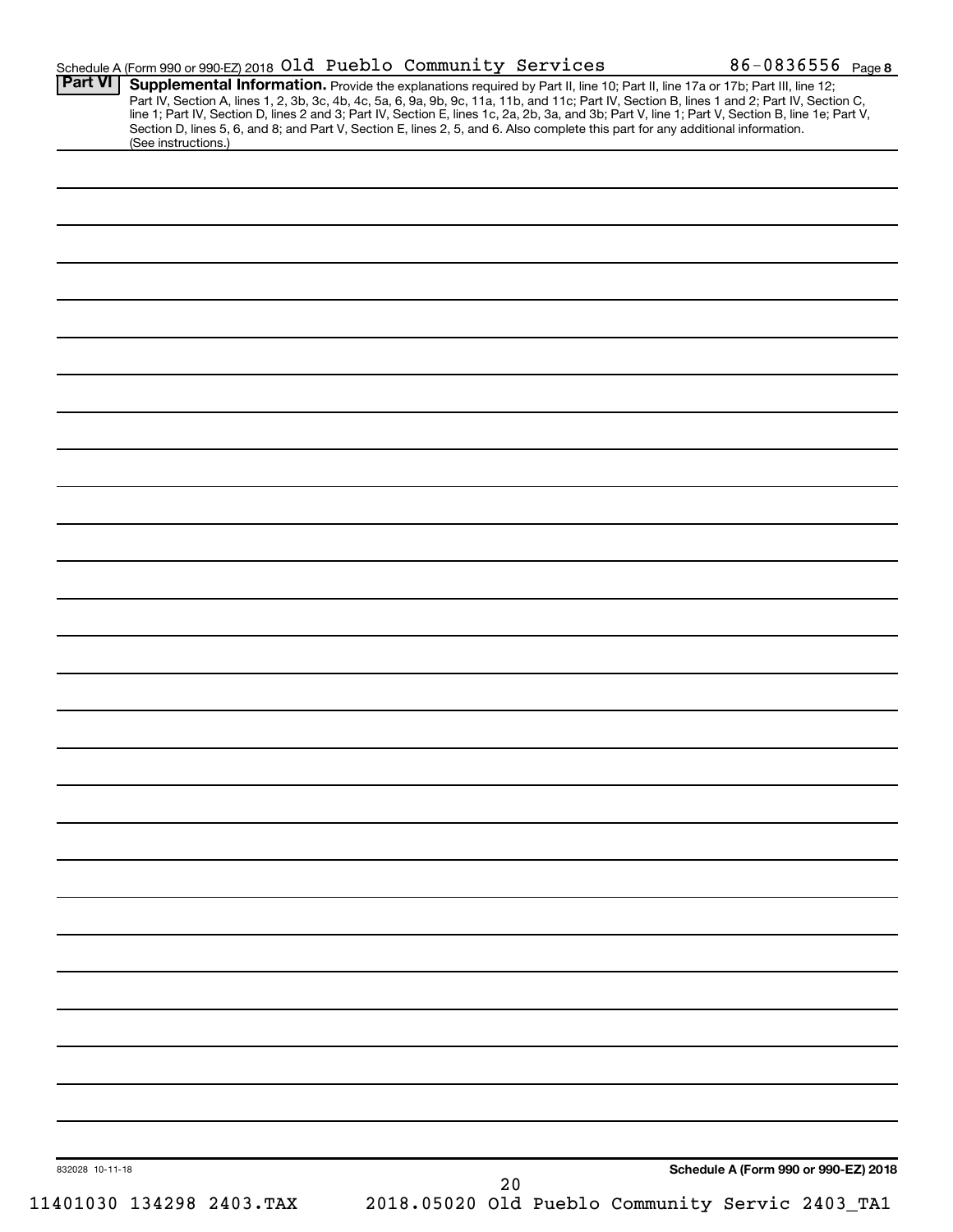# **Schedule B Schedule of Contributors**

**or 990-PF) | Attach to Form 990, Form 990-EZ, or Form 990-PF. | Go to www.irs.gov/Form990 for the latest information.** OMB No. 1545-0047

**2018**

**Employer identification number**

| Department of the Treasury<br><b>Internal Revenue Service</b> |                                                                              | LV IV                               |
|---------------------------------------------------------------|------------------------------------------------------------------------------|-------------------------------------|
| Name of the organization                                      |                                                                              | <b>Employer identification numb</b> |
|                                                               | Old Pueblo Community Services                                                | 86-0836556                          |
| Organization type (check one):                                |                                                                              |                                     |
| Filers of:                                                    | Section:                                                                     |                                     |
| Form 990 or 990-EZ                                            | $\boxed{\textbf{X}}$ 501(c)( 3) (enter number) organization                  |                                     |
|                                                               | 4947(a)(1) nonexempt charitable trust not treated as a private foundation    |                                     |
|                                                               | 527 political organization                                                   |                                     |
| Form 990-PF                                                   | 501(c)(3) exempt private foundation                                          |                                     |
|                                                               | 4947(a)(1) nonexempt charitable trust treated as a private foundation        |                                     |
|                                                               | 501(c)(3) taxable private foundation                                         |                                     |
|                                                               |                                                                              |                                     |
|                                                               | Check if your organization is covered by the General Rule or a Special Rule. |                                     |

**Note:**  Only a section 501(c)(7), (8), or (10) organization can check boxes for both the General Rule and a Special Rule. See instructions.

### **General Rule**

 $\Box$ 

For an organization filing Form 990, 990-EZ, or 990-PF that received, during the year, contributions totaling \$5,000 or more (in money or property) from any one contributor. Complete Parts I and II. See instructions for determining a contributor's total contributions.

### **Special Rules**

any one contributor, during the year, total contributions of the greater of (1) \$5,000; or (2) 2% of the amount on (i) Form 990, Part VIII, line 1h;  $\boxed{\text{X}}$  For an organization described in section 501(c)(3) filing Form 990 or 990-EZ that met the 33 1/3% support test of the regulations under sections 509(a)(1) and 170(b)(1)(A)(vi), that checked Schedule A (Form 990 or 990-EZ), Part II, line 13, 16a, or 16b, and that received from or (ii) Form 990-EZ, line 1. Complete Parts I and II.

year, total contributions of more than \$1,000 *exclusively* for religious, charitable, scientific, literary, or educational purposes, or for the For an organization described in section 501(c)(7), (8), or (10) filing Form 990 or 990-EZ that received from any one contributor, during the prevention of cruelty to children or animals. Complete Parts I (entering "N/A" in column (b) instead of the contributor name and address), II, and III.  $\Box$ 

purpose. Don't complete any of the parts unless the General Rule applies to this organization because it received nonexclusively year, contributions exclusively for religious, charitable, etc., purposes, but no such contributions totaled more than \$1,000. If this box is checked, enter here the total contributions that were received during the year for an exclusively religious, charitable, etc., For an organization described in section 501(c)(7), (8), or (10) filing Form 990 or 990-EZ that received from any one contributor, during the religious, charitable, etc., contributions totaling \$5,000 or more during the year  $\ldots$  $\ldots$  $\ldots$  $\ldots$  $\ldots$  $\ldots$  $\Box$ 

**Caution:**  An organization that isn't covered by the General Rule and/or the Special Rules doesn't file Schedule B (Form 990, 990-EZ, or 990-PF),  **must** but it answer "No" on Part IV, line 2, of its Form 990; or check the box on line H of its Form 990-EZ or on its Form 990-PF, Part I, line 2, to certify that it doesn't meet the filing requirements of Schedule B (Form 990, 990-EZ, or 990-PF).

**For Paperwork Reduction Act Notice, see the instructions for Form 990, 990-EZ, or 990-PF. Schedule B (Form 990, 990-EZ, or 990-PF) (2018)** LHA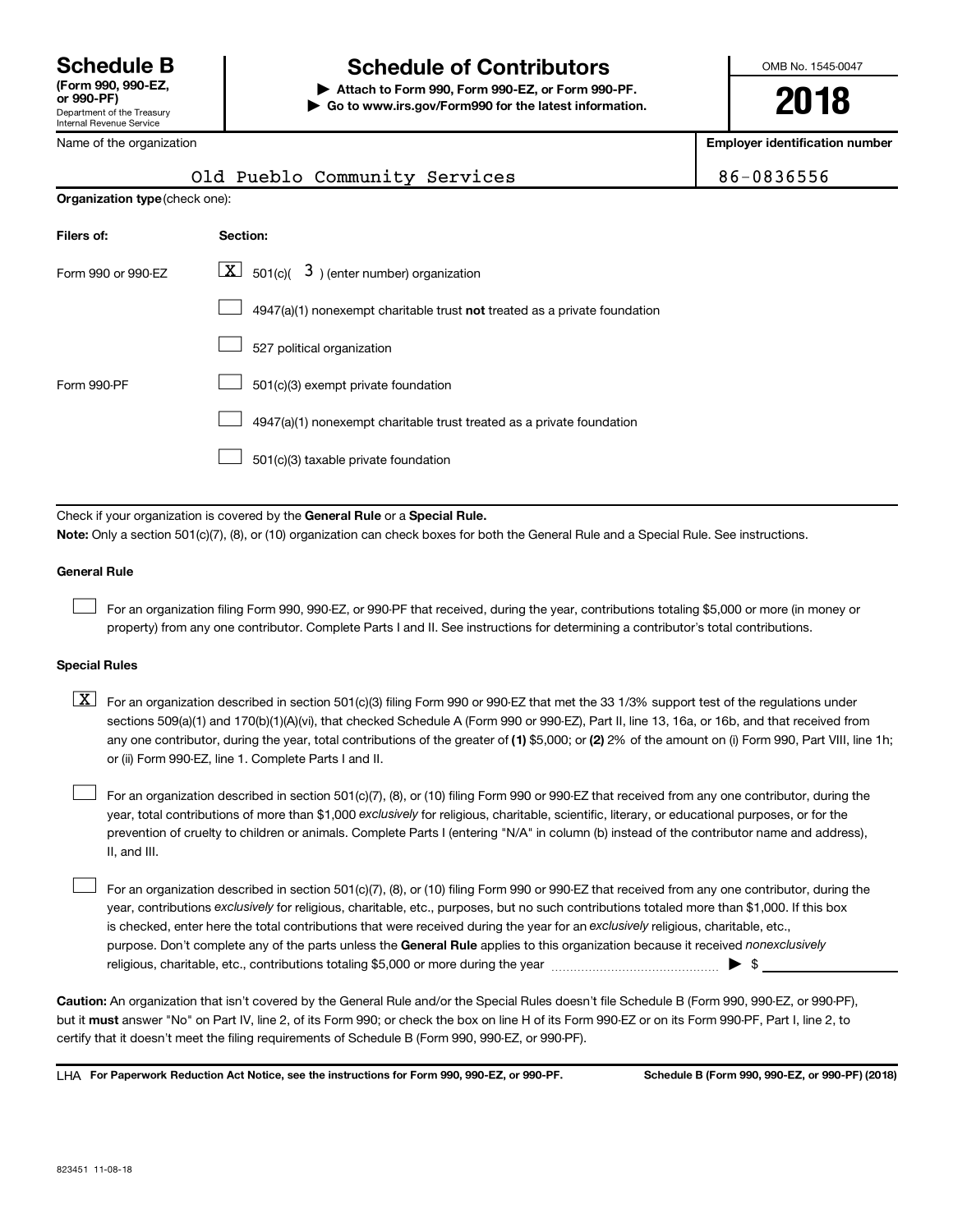# **SCHEDULE D Supplemental Financial Statements**<br> **Form 990 2018**<br> **Part IV** line 6.7.8.9.10, 11a, 11b, 11d, 11d, 11d, 11d, 11d, 12a, 0r, 12b

**(Form 990) | Complete if the organization answered "Yes" on Form 990, Part IV, line 6, 7, 8, 9, 10, 11a, 11b, 11c, 11d, 11e, 11f, 12a, or 12b.**

**| Attach to Form 990. |Go to www.irs.gov/Form990 for instructions and the latest information.**



Department of the Treasury Internal Revenue Service

## Old Pueblo Community Services 86-0836556

| Name of the organization |                                                                                                                                                                                | <b>Emplover identification number</b> |
|--------------------------|--------------------------------------------------------------------------------------------------------------------------------------------------------------------------------|---------------------------------------|
|                          | $\bigcap_{n=1}^{\infty}$ $\bigcap_{n=1}^{\infty}$ $\bigcap_{n=1}^{\infty}$ $\bigcap_{n=1}^{\infty}$ $\bigcap_{n=1}^{\infty}$ $\bigcap_{n=1}^{\infty}$ $\bigcap_{n=1}^{\infty}$ | OC OODCEEC                            |

|         | OIG PUEDIO COMMUNILY SERVICES                                                                                                                                                                                                      |                                                             | 00-0000000                                         |    |
|---------|------------------------------------------------------------------------------------------------------------------------------------------------------------------------------------------------------------------------------------|-------------------------------------------------------------|----------------------------------------------------|----|
| Part I  | Organizations Maintaining Donor Advised Funds or Other Similar Funds or Accounts. Complete if the                                                                                                                                  |                                                             |                                                    |    |
|         | organization answered "Yes" on Form 990, Part IV, line 6.                                                                                                                                                                          |                                                             |                                                    |    |
|         |                                                                                                                                                                                                                                    | (a) Donor advised funds                                     | (b) Funds and other accounts                       |    |
| 1.      |                                                                                                                                                                                                                                    |                                                             |                                                    |    |
| 2       | Aggregate value of contributions to (during year)                                                                                                                                                                                  |                                                             |                                                    |    |
| 3       | Aggregate value of grants from (during year)                                                                                                                                                                                       | the control of the control of the control of the control of |                                                    |    |
| 4       |                                                                                                                                                                                                                                    |                                                             |                                                    |    |
| 5       | Did the organization inform all donors and donor advisors in writing that the assets held in donor advised funds                                                                                                                   |                                                             |                                                    |    |
|         |                                                                                                                                                                                                                                    |                                                             | Yes                                                | No |
| 6       | Did the organization inform all grantees, donors, and donor advisors in writing that grant funds can be used only                                                                                                                  |                                                             |                                                    |    |
|         | for charitable purposes and not for the benefit of the donor or donor advisor, or for any other purpose conferring                                                                                                                 |                                                             |                                                    |    |
|         | impermissible private benefit?                                                                                                                                                                                                     |                                                             | Yes                                                | No |
| Part II | Conservation Easements. Complete if the organization answered "Yes" on Form 990, Part IV, line 7.                                                                                                                                  |                                                             |                                                    |    |
| 1.      | Purpose(s) of conservation easements held by the organization (check all that apply).                                                                                                                                              |                                                             |                                                    |    |
|         | Preservation of land for public use (e.g., recreation or education)                                                                                                                                                                |                                                             | Preservation of a historically important land area |    |
|         | Protection of natural habitat                                                                                                                                                                                                      | Preservation of a certified historic structure              |                                                    |    |
|         | Preservation of open space                                                                                                                                                                                                         |                                                             |                                                    |    |
|         |                                                                                                                                                                                                                                    |                                                             |                                                    |    |
| 2       | Complete lines 2a through 2d if the organization held a qualified conservation contribution in the form of a conservation easement on the last                                                                                     |                                                             |                                                    |    |
|         | day of the tax year.                                                                                                                                                                                                               |                                                             | Held at the End of the Tax Year                    |    |
|         |                                                                                                                                                                                                                                    |                                                             | 2a                                                 |    |
|         | <b>b</b> Total acreage restricted by conservation easements manufactured conservation conservation of the set of the set of the set of the set of the set of the set of the set of the set of the set of the set of the set of the |                                                             | 2b                                                 |    |
|         | Number of conservation easements on a certified historic structure included in (a) manufacture included in (a)                                                                                                                     |                                                             | 2c                                                 |    |
|         | d Number of conservation easements included in (c) acquired after 7/25/06, and not on a historic structure                                                                                                                         |                                                             |                                                    |    |
|         |                                                                                                                                                                                                                                    |                                                             | 2d                                                 |    |
| 3       | Number of conservation easements modified, transferred, released, extinguished, or terminated by the organization during the tax                                                                                                   |                                                             |                                                    |    |
|         | year                                                                                                                                                                                                                               |                                                             |                                                    |    |
| 4       | Number of states where property subject to conservation easement is located >                                                                                                                                                      |                                                             |                                                    |    |
| 5       | Does the organization have a written policy regarding the periodic monitoring, inspection, handling of                                                                                                                             |                                                             |                                                    |    |
|         | violations, and enforcement of the conservation easements it holds? [11] matter conservation can be reader to the conservation easements it holds? [11] matter conservation easements it holds? [11] matter conservation entri     |                                                             | Yes                                                | No |
| 6       | Staff and volunteer hours devoted to monitoring, inspecting, handling of violations, and enforcing conservation easements during the year                                                                                          |                                                             |                                                    |    |
|         |                                                                                                                                                                                                                                    |                                                             |                                                    |    |
| 7       | Amount of expenses incurred in monitoring, inspecting, handling of violations, and enforcing conservation easements during the year                                                                                                |                                                             |                                                    |    |
|         | $\blacktriangleright$ \$                                                                                                                                                                                                           |                                                             |                                                    |    |
| 8       | Does each conservation easement reported on line 2(d) above satisfy the requirements of section 170(h)(4)(B)(i)                                                                                                                    |                                                             |                                                    |    |
|         |                                                                                                                                                                                                                                    |                                                             | Yes                                                | No |
| 9       | In Part XIII, describe how the organization reports conservation easements in its revenue and expense statement, and balance sheet, and                                                                                            |                                                             |                                                    |    |
|         | include, if applicable, the text of the footnote to the organization's financial statements that describes the organization's accounting for                                                                                       |                                                             |                                                    |    |
|         | conservation easements.                                                                                                                                                                                                            |                                                             |                                                    |    |
|         | Organizations Maintaining Collections of Art, Historical Treasures, or Other Similar Assets.<br>Part III                                                                                                                           |                                                             |                                                    |    |
|         | Complete if the organization answered "Yes" on Form 990, Part IV, line 8.                                                                                                                                                          |                                                             |                                                    |    |
|         | 1a If the organization elected, as permitted under SFAS 116 (ASC 958), not to report in its revenue statement and balance sheet works of art,                                                                                      |                                                             |                                                    |    |
|         |                                                                                                                                                                                                                                    |                                                             |                                                    |    |
|         | historical treasures, or other similar assets held for public exhibition, education, or research in furtherance of public service, provide, in Part XIII,                                                                          |                                                             |                                                    |    |
|         | the text of the footnote to its financial statements that describes these items.                                                                                                                                                   |                                                             |                                                    |    |
|         | <b>b</b> If the organization elected, as permitted under SFAS 116 (ASC 958), to report in its revenue statement and balance sheet works of art, historical                                                                         |                                                             |                                                    |    |
|         | treasures, or other similar assets held for public exhibition, education, or research in furtherance of public service, provide the following amounts                                                                              |                                                             |                                                    |    |
|         | relating to these items:                                                                                                                                                                                                           |                                                             |                                                    |    |
|         |                                                                                                                                                                                                                                    |                                                             | - \$                                               |    |
|         | (ii) Assets included in Form 990, Part X                                                                                                                                                                                           |                                                             | $\blacktriangleright$ \$                           |    |
| 2       | If the organization received or held works of art, historical treasures, or other similar assets for financial gain, provide                                                                                                       |                                                             |                                                    |    |
|         | the following amounts required to be reported under SFAS 116 (ASC 958) relating to these items:                                                                                                                                    |                                                             |                                                    |    |
| а       |                                                                                                                                                                                                                                    |                                                             | - \$                                               |    |
|         |                                                                                                                                                                                                                                    |                                                             | - \$<br>▸                                          |    |
|         | LHA For Paperwork Reduction Act Notice, see the Instructions for Form 990.                                                                                                                                                         |                                                             | Schedule D (Form 990) 2018                         |    |

11401030 134298 2403.TAX 2018.05020 Old Pueblo Community Servic 2403\_TA1

832051 10-29-18

26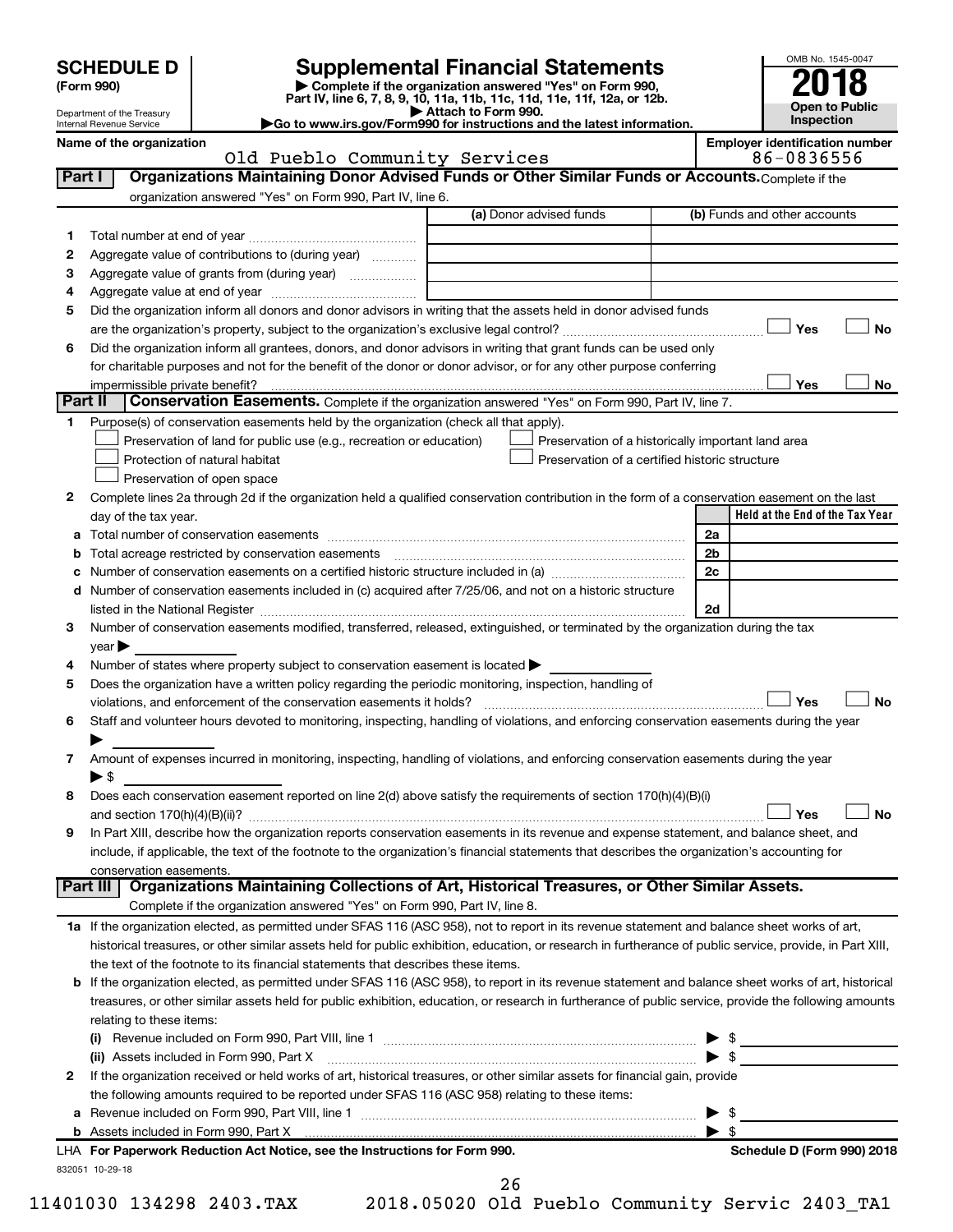|   | Schedule D (Form 990) 2018                                                                                                                                                                                                     | Old Pueblo Community Services |   |                |                                                                             |                 | 86-0836556 <sub>Page</sub> 2 |                        |                  |                       |
|---|--------------------------------------------------------------------------------------------------------------------------------------------------------------------------------------------------------------------------------|-------------------------------|---|----------------|-----------------------------------------------------------------------------|-----------------|------------------------------|------------------------|------------------|-----------------------|
|   | Part III<br>Organizations Maintaining Collections of Art, Historical Treasures, or Other Similar Assets (continued)                                                                                                            |                               |   |                |                                                                             |                 |                              |                        |                  |                       |
| З | Using the organization's acquisition, accession, and other records, check any of the following that are a significant use of its collection items                                                                              |                               |   |                |                                                                             |                 |                              |                        |                  |                       |
|   | (check all that apply):                                                                                                                                                                                                        |                               |   |                |                                                                             |                 |                              |                        |                  |                       |
| a | Public exhibition                                                                                                                                                                                                              |                               |   |                | Loan or exchange programs                                                   |                 |                              |                        |                  |                       |
| b | Scholarly research                                                                                                                                                                                                             |                               |   |                | Other <b>Communication</b>                                                  |                 |                              |                        |                  |                       |
| c | Preservation for future generations                                                                                                                                                                                            |                               |   |                |                                                                             |                 |                              |                        |                  |                       |
|   | Provide a description of the organization's collections and explain how they further the organization's exempt purpose in Part XIII.                                                                                           |                               |   |                |                                                                             |                 |                              |                        |                  |                       |
| 5 | During the year, did the organization solicit or receive donations of art, historical treasures, or other similar assets                                                                                                       |                               |   |                |                                                                             |                 |                              |                        |                  |                       |
|   |                                                                                                                                                                                                                                |                               |   |                |                                                                             |                 |                              | Yes                    |                  | No                    |
|   | Part IV<br><b>Escrow and Custodial Arrangements.</b> Complete if the organization answered "Yes" on Form 990, Part IV, line 9, or                                                                                              |                               |   |                |                                                                             |                 |                              |                        |                  |                       |
|   | reported an amount on Form 990, Part X, line 21.                                                                                                                                                                               |                               |   |                |                                                                             |                 |                              |                        |                  |                       |
|   | 1a Is the organization an agent, trustee, custodian or other intermediary for contributions or other assets not included                                                                                                       |                               |   |                |                                                                             |                 |                              |                        |                  |                       |
|   | on Form 990, Part X? [11] matter and the contract of the contract of the contract of the contract of the contract of the contract of the contract of the contract of the contract of the contract of the contract of the contr |                               |   |                |                                                                             |                 |                              | $\boxed{\text{X}}$ Yes |                  | No                    |
|   | b If "Yes," explain the arrangement in Part XIII and complete the following table:                                                                                                                                             |                               |   |                |                                                                             |                 |                              |                        |                  |                       |
|   |                                                                                                                                                                                                                                |                               |   |                |                                                                             |                 |                              | Amount                 |                  |                       |
|   | c Beginning balance measurements and the contract of the contract of the contract of the contract of the contract of the contract of the contract of the contract of the contract of the contract of the contract of the contr |                               |   |                |                                                                             | 1c              |                              |                        | 6,616.<br>7,500. |                       |
|   | d Additions during the year manufactured and an account of a state of the state of an account of the state of the state of the state of the state of the state of the state of the state of the state of the state of the stat |                               |   |                |                                                                             | 1d              |                              |                        | 10,872.          |                       |
|   | e Distributions during the year manufactured and continuum control of the control of the control of the state of the control of the control of the control of the control of the control of the control of the control of the  |                               |   |                |                                                                             | 1e              |                              |                        | 3, 244.          |                       |
|   | 2a Did the organization include an amount on Form 990, Part X, line 21, for escrow or custodial account liability?                                                                                                             |                               |   |                |                                                                             | 1f              |                              | Yes                    |                  | $\boxed{\text{X}}$ No |
|   |                                                                                                                                                                                                                                |                               |   |                |                                                                             |                 |                              |                        |                  |                       |
|   | Endowment Funds. Complete if the organization answered "Yes" on Form 990, Part IV, line 10.<br><b>Part V</b>                                                                                                                   |                               |   |                |                                                                             |                 |                              |                        |                  |                       |
|   |                                                                                                                                                                                                                                | (a) Current year              |   | (b) Prior year | (c) Two years back $\vert$ (d) Three years back $\vert$ (e) Four years back |                 |                              |                        |                  |                       |
|   | <b>1a</b> Beginning of year balance                                                                                                                                                                                            |                               |   |                |                                                                             |                 |                              |                        |                  |                       |
|   |                                                                                                                                                                                                                                |                               |   |                |                                                                             |                 |                              |                        |                  |                       |
|   | Net investment earnings, gains, and losses                                                                                                                                                                                     |                               |   |                |                                                                             |                 |                              |                        |                  |                       |
|   |                                                                                                                                                                                                                                |                               |   |                |                                                                             |                 |                              |                        |                  |                       |
|   | e Other expenditures for facilities                                                                                                                                                                                            |                               |   |                |                                                                             |                 |                              |                        |                  |                       |
|   | and programs                                                                                                                                                                                                                   |                               |   |                |                                                                             |                 |                              |                        |                  |                       |
|   |                                                                                                                                                                                                                                |                               |   |                |                                                                             |                 |                              |                        |                  |                       |
| g |                                                                                                                                                                                                                                |                               |   |                |                                                                             |                 |                              |                        |                  |                       |
| 2 | Provide the estimated percentage of the current year end balance (line 1g, column (a)) held as:                                                                                                                                |                               |   |                |                                                                             |                 |                              |                        |                  |                       |
| а | Board designated or quasi-endowment >                                                                                                                                                                                          |                               | % |                |                                                                             |                 |                              |                        |                  |                       |
|   | <b>b</b> Permanent endowment $\blacktriangleright$                                                                                                                                                                             | %                             |   |                |                                                                             |                 |                              |                        |                  |                       |
|   | c Temporarily restricted endowment $\blacktriangleright$                                                                                                                                                                       | %                             |   |                |                                                                             |                 |                              |                        |                  |                       |
|   | The percentages on lines 2a, 2b, and 2c should equal 100%.                                                                                                                                                                     |                               |   |                |                                                                             |                 |                              |                        |                  |                       |
|   | 3a Are there endowment funds not in the possession of the organization that are held and administered for the organization                                                                                                     |                               |   |                |                                                                             |                 |                              |                        |                  |                       |
|   | by:                                                                                                                                                                                                                            |                               |   |                |                                                                             |                 |                              |                        | Yes              | No                    |
|   | (i)                                                                                                                                                                                                                            |                               |   |                |                                                                             |                 |                              | 3a(i)                  |                  |                       |
|   |                                                                                                                                                                                                                                |                               |   |                |                                                                             |                 |                              | 3a(ii)                 |                  |                       |
|   |                                                                                                                                                                                                                                |                               |   |                |                                                                             |                 |                              | 3b                     |                  |                       |
| 4 | Describe in Part XIII the intended uses of the organization's endowment funds.                                                                                                                                                 |                               |   |                |                                                                             |                 |                              |                        |                  |                       |
|   | Land, Buildings, and Equipment.<br><b>Part VI</b>                                                                                                                                                                              |                               |   |                |                                                                             |                 |                              |                        |                  |                       |
|   | Complete if the organization answered "Yes" on Form 990, Part IV, line 11a. See Form 990, Part X, line 10.                                                                                                                     |                               |   |                |                                                                             |                 |                              |                        |                  |                       |
|   | Description of property                                                                                                                                                                                                        | (a) Cost or other             |   |                | (b) Cost or other                                                           | (c) Accumulated |                              | (d) Book value         |                  |                       |
|   |                                                                                                                                                                                                                                | basis (investment)            |   |                | basis (other)                                                               | depreciation    |                              |                        |                  |                       |
|   |                                                                                                                                                                                                                                |                               |   |                | 235,563.                                                                    |                 |                              |                        | 235,563.         |                       |
|   |                                                                                                                                                                                                                                |                               |   |                | 1,589,229.                                                                  | 375,848.        |                              | 1, 213, 381.           |                  |                       |
|   |                                                                                                                                                                                                                                |                               |   |                | 421,356.                                                                    | 200, 965.       |                              |                        | 220,391.         |                       |
|   |                                                                                                                                                                                                                                |                               |   |                |                                                                             |                 |                              |                        |                  |                       |
|   |                                                                                                                                                                                                                                |                               |   |                | 436,847.                                                                    | 368, 163.       |                              |                        | 68,684.          |                       |
|   | Total. Add lines 1a through 1e. (Column (d) must equal Form 990, Part X, column (B), line 10c.)                                                                                                                                |                               |   |                |                                                                             |                 |                              | 1,738,019.             |                  |                       |

**Schedule D (Form 990) 2018**

832052 10-29-18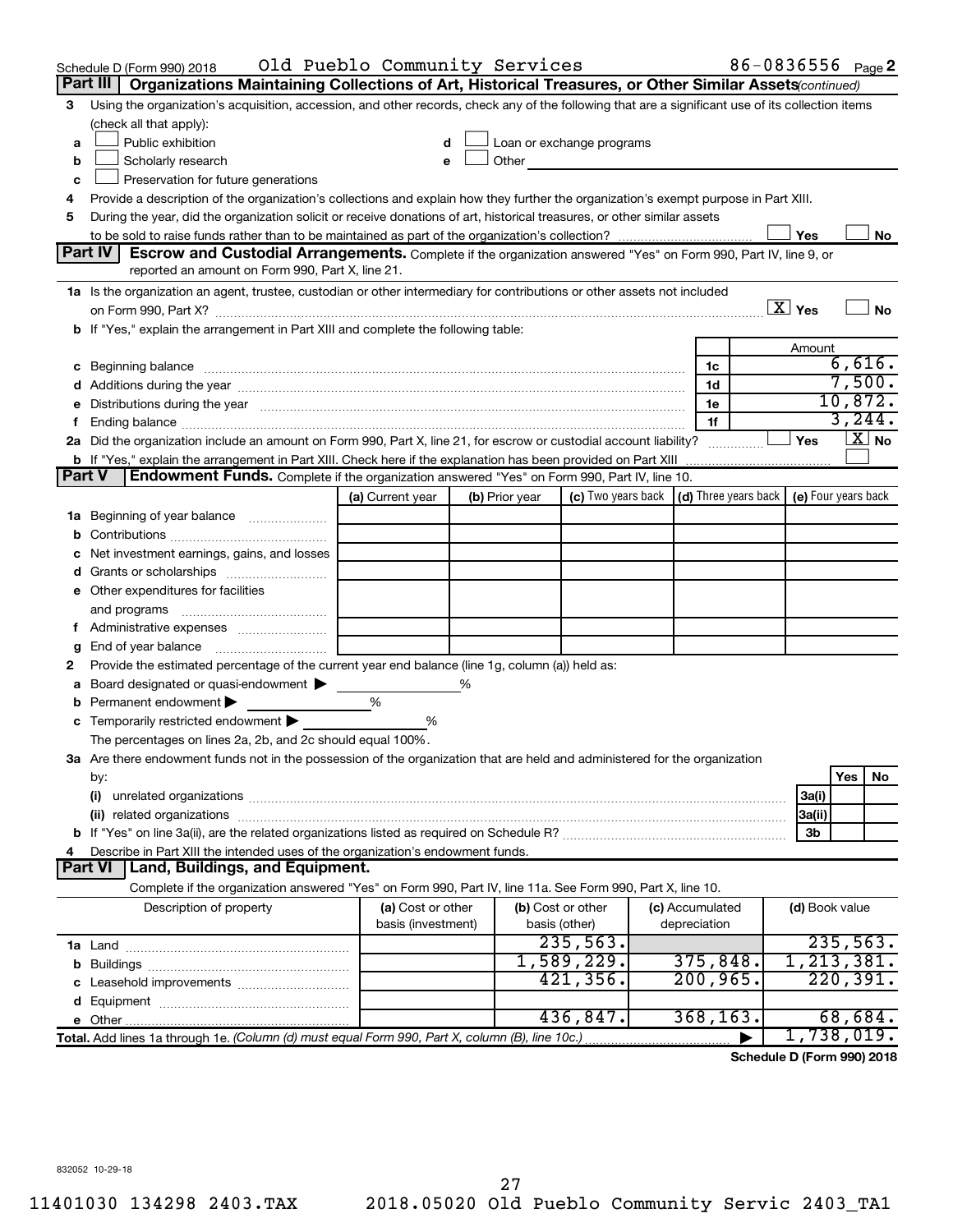|  | 0 (Form 990) 2018<br>Schedule I |  | Pueblo | Community Services |  | $-08$<br>36556 | Page $3$ |
|--|---------------------------------|--|--------|--------------------|--|----------------|----------|
|--|---------------------------------|--|--------|--------------------|--|----------------|----------|

| Part VII Investments - Other Securities.                                                                                                             |                 |                |                                                           |
|------------------------------------------------------------------------------------------------------------------------------------------------------|-----------------|----------------|-----------------------------------------------------------|
| Complete if the organization answered "Yes" on Form 990, Part IV, line 11b. See Form 990, Part X, line 12.                                           |                 |                |                                                           |
| (a) Description of security or category (including name of security)                                                                                 | (b) Book value  |                | (c) Method of valuation: Cost or end-of-year market value |
|                                                                                                                                                      |                 |                |                                                           |
|                                                                                                                                                      |                 |                |                                                           |
| $(3)$ Other                                                                                                                                          |                 |                |                                                           |
| (A)                                                                                                                                                  |                 |                |                                                           |
| (B)                                                                                                                                                  |                 |                |                                                           |
| (C)                                                                                                                                                  |                 |                |                                                           |
| (D)                                                                                                                                                  |                 |                |                                                           |
| (E)                                                                                                                                                  |                 |                |                                                           |
| (F)                                                                                                                                                  |                 |                |                                                           |
| (G)                                                                                                                                                  |                 |                |                                                           |
| (H)                                                                                                                                                  |                 |                |                                                           |
| <b>Total.</b> (Col. (b) must equal Form 990, Part X, col. (B) line 12.) $\blacktriangleright$<br>Part VIII Investments - Program Related.            |                 |                |                                                           |
|                                                                                                                                                      |                 |                |                                                           |
| Complete if the organization answered "Yes" on Form 990, Part IV, line 11c. See Form 990, Part X, line 13.<br>(a) Description of investment          | (b) Book value  |                | (c) Method of valuation: Cost or end-of-year market value |
|                                                                                                                                                      |                 |                |                                                           |
| (1)                                                                                                                                                  |                 |                |                                                           |
| (2)                                                                                                                                                  |                 |                |                                                           |
| (3)<br>(4)                                                                                                                                           |                 |                |                                                           |
|                                                                                                                                                      |                 |                |                                                           |
| (5)<br>(6)                                                                                                                                           |                 |                |                                                           |
| (7)                                                                                                                                                  |                 |                |                                                           |
| (8)                                                                                                                                                  |                 |                |                                                           |
| (9)                                                                                                                                                  |                 |                |                                                           |
| <b>Total.</b> (Col. (b) must equal Form 990, Part X, col. (B) line 13.) $\blacktriangleright$                                                        |                 |                |                                                           |
| Part IX<br><b>Other Assets.</b>                                                                                                                      |                 |                |                                                           |
| Complete if the organization answered "Yes" on Form 990, Part IV, line 11d. See Form 990, Part X, line 15.                                           |                 |                |                                                           |
|                                                                                                                                                      | (a) Description |                | (b) Book value                                            |
| (1)                                                                                                                                                  |                 |                |                                                           |
| (2)                                                                                                                                                  |                 |                |                                                           |
| (3)                                                                                                                                                  |                 |                |                                                           |
| (4)                                                                                                                                                  |                 |                |                                                           |
| (5)                                                                                                                                                  |                 |                |                                                           |
| (6)                                                                                                                                                  |                 |                |                                                           |
| (7)                                                                                                                                                  |                 |                |                                                           |
| (8)                                                                                                                                                  |                 |                |                                                           |
| (9)                                                                                                                                                  |                 |                |                                                           |
| Total. (Column (b) must equal Form 990, Part X, col. (B) line 15.)                                                                                   |                 |                |                                                           |
| <b>Other Liabilities.</b><br>Part X                                                                                                                  |                 |                |                                                           |
| Complete if the organization answered "Yes" on Form 990, Part IV, line 11e or 11f. See Form 990, Part X, line 25.                                    |                 |                |                                                           |
| (a) Description of liability<br>1.                                                                                                                   |                 | (b) Book value |                                                           |
| Federal income taxes<br>(1)                                                                                                                          |                 |                |                                                           |
| Other Liabilities<br>(2)                                                                                                                             |                 | 40,121.        |                                                           |
| (3)                                                                                                                                                  |                 |                |                                                           |
| (4)                                                                                                                                                  |                 |                |                                                           |
| (5)                                                                                                                                                  |                 |                |                                                           |
| (6)                                                                                                                                                  |                 |                |                                                           |
|                                                                                                                                                      |                 |                |                                                           |
|                                                                                                                                                      |                 |                |                                                           |
| (7)                                                                                                                                                  |                 |                |                                                           |
| (8)                                                                                                                                                  |                 |                |                                                           |
| (9)                                                                                                                                                  |                 | 40,121         |                                                           |
| 2. Liability for uncertain tax positions. In Part XIII, provide the text of the footnote to the organization's financial statements that reports the |                 |                |                                                           |

832053 10-29-18

**Schedule D (Form 990) 2018**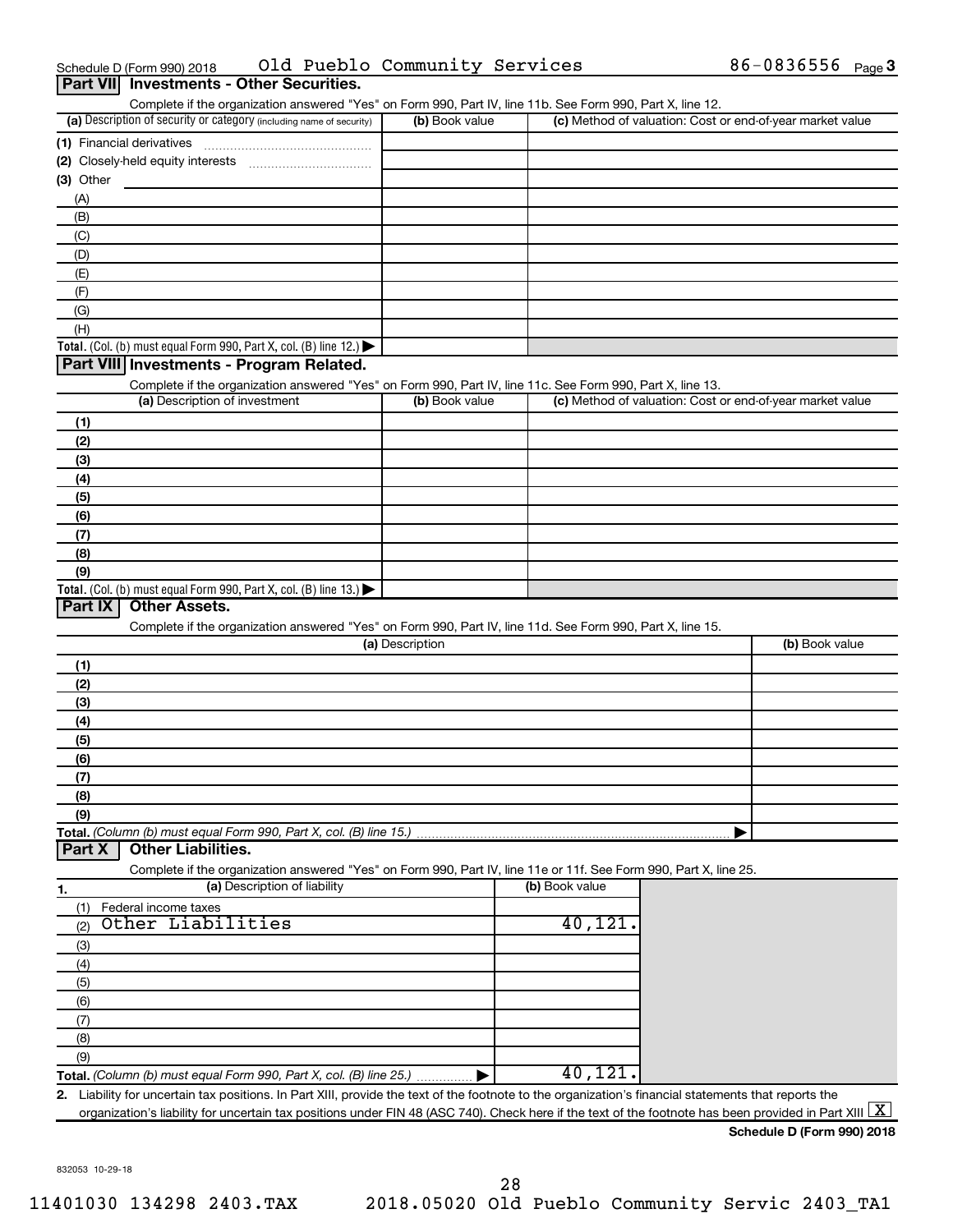|    | Old Pueblo Community Services<br>Schedule D (Form 990) 2018                                                                                                                                                                          |                |                | 86-0836556 $_{Page 4}$ |
|----|--------------------------------------------------------------------------------------------------------------------------------------------------------------------------------------------------------------------------------------|----------------|----------------|------------------------|
|    | Reconciliation of Revenue per Audited Financial Statements With Revenue per Return.<br>Part XI                                                                                                                                       |                |                |                        |
|    | Complete if the organization answered "Yes" on Form 990, Part IV, line 12a.                                                                                                                                                          |                |                |                        |
| 1. | Total revenue, gains, and other support per audited financial statements [11] [11] Total revenue, gains, and other support per audited financial statements                                                                          |                | $\blacksquare$ | 6,092,251.             |
| 2  | Amounts included on line 1 but not on Form 990, Part VIII, line 12:                                                                                                                                                                  |                |                |                        |
| a  | Net unrealized gains (losses) on investments [111] [12] matter contracts and a local metal of the university of the university of the university of the university of the university of the university of the university of th       | 2a             |                |                        |
|    |                                                                                                                                                                                                                                      | 2 <sub>b</sub> |                |                        |
|    |                                                                                                                                                                                                                                      | 2 <sub>c</sub> |                |                        |
| d  |                                                                                                                                                                                                                                      | 2d             |                |                        |
| е  | Add lines 2a through 2d <b>continuum continuum contract and continuum contract and continuum contract and continuum contract and continuum contract and continuum contract and continuum contract and continuum contract and con</b> |                | 2е             | 0.                     |
| 3  |                                                                                                                                                                                                                                      |                | 3              | 6,092,251.             |
| 4  | Amounts included on Form 990, Part VIII, line 12, but not on line 1:                                                                                                                                                                 |                |                |                        |
|    |                                                                                                                                                                                                                                      | 4a             |                |                        |
|    |                                                                                                                                                                                                                                      | 4 <sub>b</sub> |                |                        |
|    | c Add lines 4a and 4b                                                                                                                                                                                                                |                | 4c             | 0.                     |
|    |                                                                                                                                                                                                                                      |                | 5              | 6,092,251.             |
|    |                                                                                                                                                                                                                                      |                |                |                        |
|    | Part XII   Reconciliation of Expenses per Audited Financial Statements With Expenses per Return.                                                                                                                                     |                |                |                        |
|    | Complete if the organization answered "Yes" on Form 990, Part IV, line 12a.                                                                                                                                                          |                |                |                        |
| 1. |                                                                                                                                                                                                                                      |                | $\blacksquare$ | 5,773,295.             |
| 2  | Amounts included on line 1 but not on Form 990, Part IX, line 25:                                                                                                                                                                    |                |                |                        |
| a  |                                                                                                                                                                                                                                      | 2a             |                |                        |
| b  |                                                                                                                                                                                                                                      | 2 <sub>b</sub> |                |                        |
|    |                                                                                                                                                                                                                                      | 2 <sub>c</sub> |                |                        |
|    |                                                                                                                                                                                                                                      | 2d             |                |                        |
|    |                                                                                                                                                                                                                                      |                | <b>2e</b>      | 0.                     |
| 3  |                                                                                                                                                                                                                                      |                | $\mathbf{a}$   | 5,773,295.             |
| 4  | Amounts included on Form 990, Part IX, line 25, but not on line 1:                                                                                                                                                                   |                |                |                        |
| a  |                                                                                                                                                                                                                                      | 4a             |                |                        |
| b  | Other (Describe in Part XIII.) [2000] [2010] [2010] [2010] [2010] [2010] [2010] [2010] [2010] [2010] [2010] [2010] [2010] [2010] [2010] [2010] [2010] [2010] [2010] [2010] [2010] [2010] [2010] [2010] [2010] [2010] [2010] [2       | 4 <sub>b</sub> |                |                        |
|    | c Add lines 4a and 4b                                                                                                                                                                                                                |                | 4c             | 0.                     |
|    | Part XIII Supplemental Information.                                                                                                                                                                                                  |                | 5              | 5,773,295.             |

Provide the descriptions required for Part II, lines 3, 5, and 9; Part III, lines 1a and 4; Part IV, lines 1b and 2b; Part V, line 4; Part X, line 2; Part XI, lines 2d and 4b; and Part XII, lines 2d and 4b. Also complete this part to provide any additional information.

### Part IV, line 1b:

|  |  | The Organization holds funds for Second Chance Tucson, a reentry |  |  |  |  |  |  |  |  |
|--|--|------------------------------------------------------------------|--|--|--|--|--|--|--|--|
|--|--|------------------------------------------------------------------|--|--|--|--|--|--|--|--|

collaborative, for two events held annually.

### Part X, Line 2:

The Organization is a Section 501(c)(3) organization exempt from taxation

under Internal Revenue Code Section 501(a). Accordingly, no provision is

made in the accompanying financial statements for federal and state income

taxes. Income from certain activities not directly related to the

Organization's tax-exempt purpose, however may be subject to taxation as

unrelated business income. Management is not aware of any matters which

would cause the Organization to lose its tax-exempt status.

11401030 134298 2403.TAX 2018.05020 Old Pueblo Community Servic 2403\_TA1

29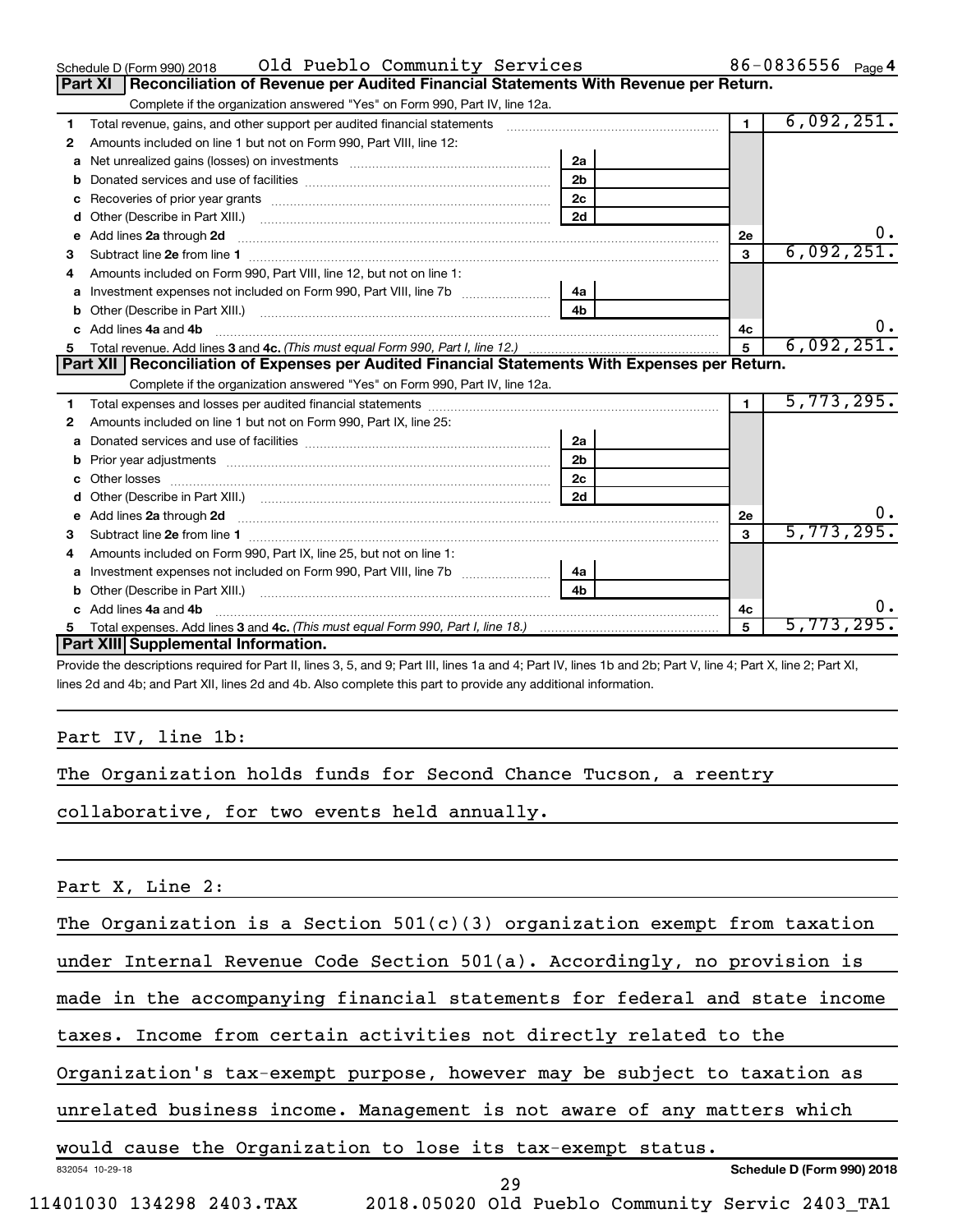Management has considered its tax positions and believes that all of the positions taken in its federal and state exempt organization tax returns are more likely than not to be sustained upon examination. The Organization's returns are subject to examination by federal and state taxing authorities, generally for three years and four years, respectively, after they are filed.

The Organization recognizes interest and penalties related to unrecognized tax benefits in management and general expenses and accrued expenses in the accompanying financial statements. During the year ended December 31, 2018 and 2017, the Organization did not recognize any interest and penalties.

**Schedule D (Form 990) 2018**

832055 10-29-18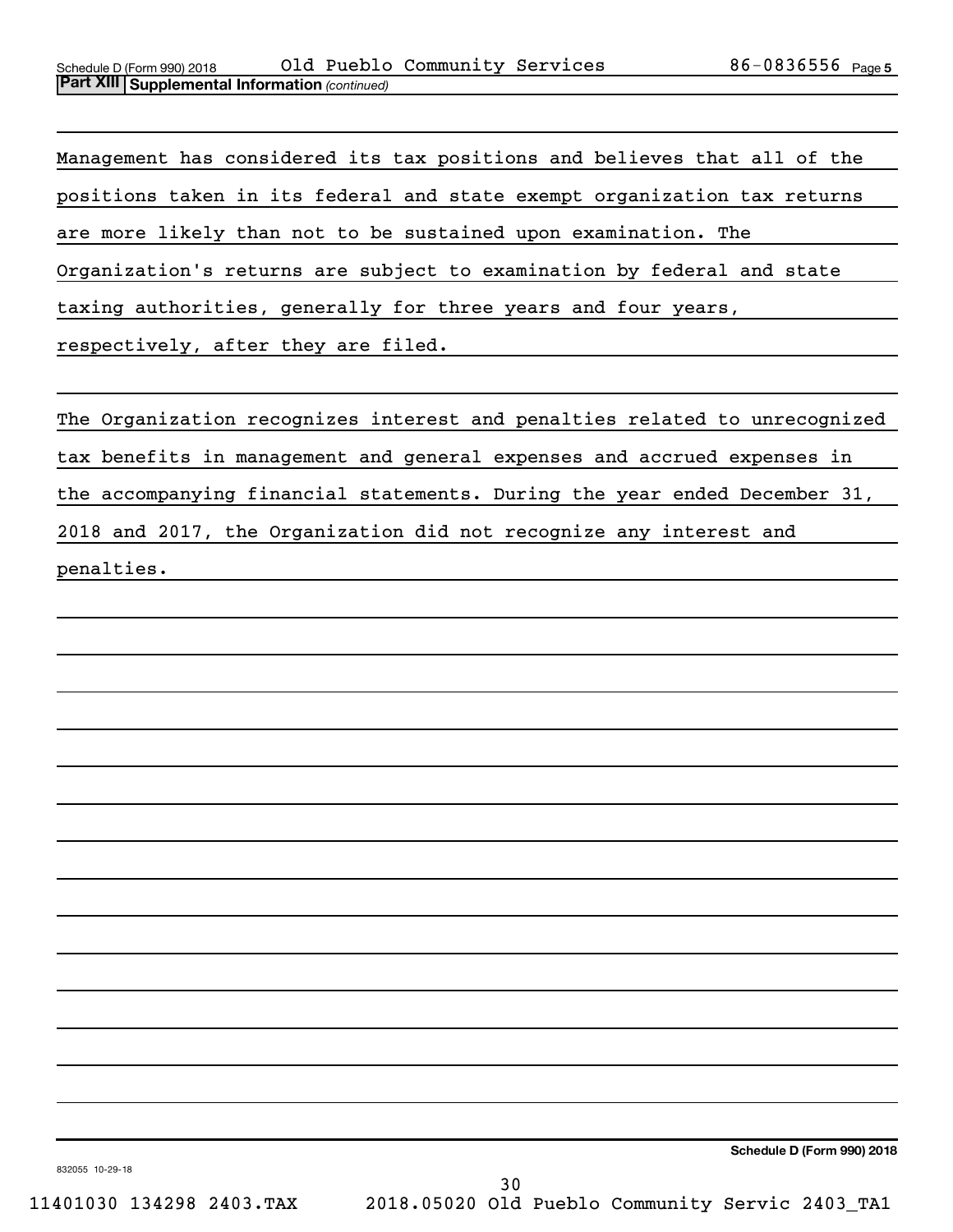| <b>SCHEDULE G</b>                                                                        |                                                                                                                                                                     | <b>Supplemental Information Regarding Fundraising or Gaming Activities</b>                                                                                                                                                                                                                 |                                                          |                |                                                                            |  |                                                                            | OMB No. 1545-0047                                       |
|------------------------------------------------------------------------------------------|---------------------------------------------------------------------------------------------------------------------------------------------------------------------|--------------------------------------------------------------------------------------------------------------------------------------------------------------------------------------------------------------------------------------------------------------------------------------------|----------------------------------------------------------|----------------|----------------------------------------------------------------------------|--|----------------------------------------------------------------------------|---------------------------------------------------------|
| (Form 990 or 990-EZ)                                                                     | Complete if the organization answered "Yes" on Form 990, Part IV, line 17, 18, or 19, or if the<br>organization entered more than \$15,000 on Form 990-EZ, line 6a. |                                                                                                                                                                                                                                                                                            | 018                                                      |                |                                                                            |  |                                                                            |                                                         |
| Department of the Treasury<br>Internal Revenue Service                                   |                                                                                                                                                                     |                                                                                                                                                                                                                                                                                            | <b>Open to Public</b><br>Inspection                      |                |                                                                            |  |                                                                            |                                                         |
| Name of the organization                                                                 |                                                                                                                                                                     | ► Go to www.irs.gov/Form990 for instructions and the latest information.                                                                                                                                                                                                                   |                                                          |                |                                                                            |  |                                                                            | <b>Employer identification number</b>                   |
|                                                                                          |                                                                                                                                                                     | Old Pueblo Community Services                                                                                                                                                                                                                                                              |                                                          |                |                                                                            |  | 86-0836556                                                                 |                                                         |
| Part I                                                                                   | required to complete this part.                                                                                                                                     | Fundraising Activities. Complete if the organization answered "Yes" on Form 990, Part IV, line 17. Form 990-EZ filers are not                                                                                                                                                              |                                                          |                |                                                                            |  |                                                                            |                                                         |
| Mail solicitations<br>a<br>b<br>Phone solicitations<br>с<br>In-person solicitations<br>d | Internet and email solicitations                                                                                                                                    | 1 Indicate whether the organization raised funds through any of the following activities. Check all that apply.<br>e<br>f<br>Special fundraising events<br>g<br>2 a Did the organization have a written or oral agreement with any individual (including officers, directors, trustees, or |                                                          |                | Solicitation of non-government grants<br>Solicitation of government grants |  |                                                                            |                                                         |
| compensated at least \$5,000 by the organization.                                        |                                                                                                                                                                     | key employees listed in Form 990, Part VII) or entity in connection with professional fundraising services?<br>b If "Yes," list the 10 highest paid individuals or entities (fundraisers) pursuant to agreements under which the fundraiser is to be                                       |                                                          |                |                                                                            |  | Yes                                                                        | <b>No</b>                                               |
| (i) Name and address of individual<br>or entity (fundraiser)                             |                                                                                                                                                                     | (ii) Activity                                                                                                                                                                                                                                                                              | (iii) Did<br>fundraiser<br>have custody<br>or control of | contributions? | (iv) Gross receipts<br>from activity                                       |  | (v) Amount paid<br>to (or retained by)<br>fundraiser<br>listed in col. (i) | (vi) Amount paid<br>to (or retained by)<br>organization |
|                                                                                          |                                                                                                                                                                     |                                                                                                                                                                                                                                                                                            | Yes                                                      | No             |                                                                            |  |                                                                            |                                                         |
|                                                                                          |                                                                                                                                                                     |                                                                                                                                                                                                                                                                                            |                                                          |                |                                                                            |  |                                                                            |                                                         |
|                                                                                          |                                                                                                                                                                     |                                                                                                                                                                                                                                                                                            |                                                          |                |                                                                            |  |                                                                            |                                                         |
|                                                                                          |                                                                                                                                                                     |                                                                                                                                                                                                                                                                                            |                                                          |                |                                                                            |  |                                                                            |                                                         |
|                                                                                          |                                                                                                                                                                     |                                                                                                                                                                                                                                                                                            |                                                          |                |                                                                            |  |                                                                            |                                                         |
|                                                                                          |                                                                                                                                                                     |                                                                                                                                                                                                                                                                                            |                                                          |                |                                                                            |  |                                                                            |                                                         |
|                                                                                          |                                                                                                                                                                     |                                                                                                                                                                                                                                                                                            |                                                          |                |                                                                            |  |                                                                            |                                                         |
|                                                                                          |                                                                                                                                                                     |                                                                                                                                                                                                                                                                                            |                                                          |                |                                                                            |  |                                                                            |                                                         |
|                                                                                          |                                                                                                                                                                     |                                                                                                                                                                                                                                                                                            |                                                          |                |                                                                            |  |                                                                            |                                                         |
|                                                                                          |                                                                                                                                                                     |                                                                                                                                                                                                                                                                                            |                                                          |                |                                                                            |  |                                                                            |                                                         |
| Total                                                                                    |                                                                                                                                                                     |                                                                                                                                                                                                                                                                                            |                                                          |                |                                                                            |  |                                                                            |                                                         |
| or licensing.                                                                            |                                                                                                                                                                     | 3 List all states in which the organization is registered or licensed to solicit contributions or has been notified it is exempt from registration                                                                                                                                         |                                                          |                |                                                                            |  |                                                                            |                                                         |
|                                                                                          |                                                                                                                                                                     |                                                                                                                                                                                                                                                                                            |                                                          |                |                                                                            |  |                                                                            |                                                         |
|                                                                                          |                                                                                                                                                                     |                                                                                                                                                                                                                                                                                            |                                                          |                |                                                                            |  |                                                                            |                                                         |
|                                                                                          |                                                                                                                                                                     |                                                                                                                                                                                                                                                                                            |                                                          |                |                                                                            |  |                                                                            |                                                         |
|                                                                                          |                                                                                                                                                                     |                                                                                                                                                                                                                                                                                            |                                                          |                |                                                                            |  |                                                                            |                                                         |
|                                                                                          |                                                                                                                                                                     |                                                                                                                                                                                                                                                                                            |                                                          |                |                                                                            |  |                                                                            |                                                         |
|                                                                                          |                                                                                                                                                                     |                                                                                                                                                                                                                                                                                            |                                                          |                |                                                                            |  |                                                                            |                                                         |
|                                                                                          |                                                                                                                                                                     |                                                                                                                                                                                                                                                                                            |                                                          |                |                                                                            |  |                                                                            |                                                         |
|                                                                                          |                                                                                                                                                                     |                                                                                                                                                                                                                                                                                            |                                                          |                |                                                                            |  |                                                                            |                                                         |

**For Paperwork Reduction Act Notice, see the Instructions for Form 990 or 990-EZ. Schedule G (Form 990 or 990-EZ) 2018** LHA

832081 10-03-18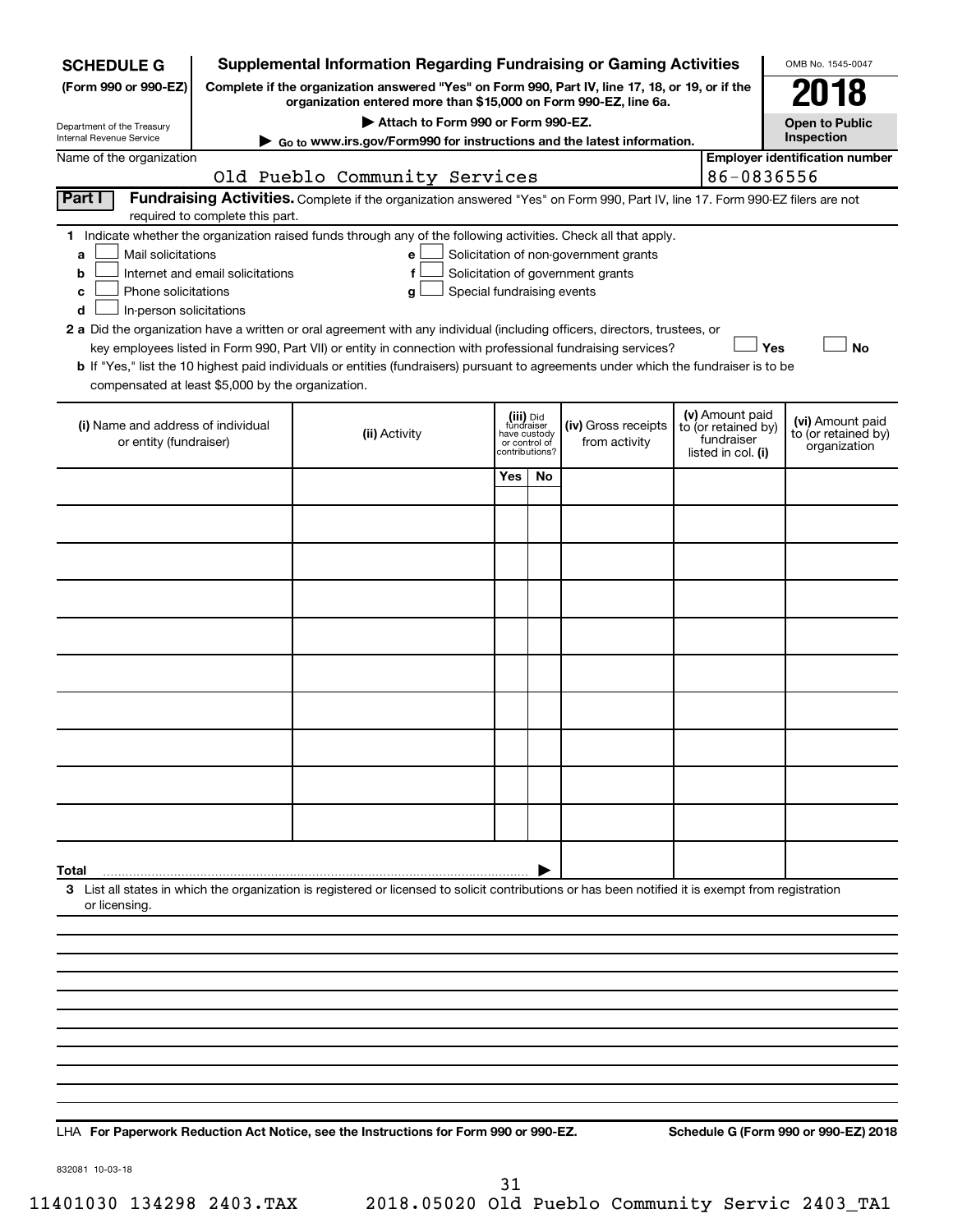### Schedule G (Form 990 or 990-EZ) 2018 UIQ PUEDIO COMMUNITY SETVICES  $80-08365556$  Page Old Pueblo Community Services 86-0836556

86-0836556 Page 2

| Part II   Fundraising Events. Complete if the organization answered "Yes" on Form 990, Part IV, line 18, or reported more than \$15,000   |
|-------------------------------------------------------------------------------------------------------------------------------------------|
| of fundraising event contributions and gross income on Form 990-EZ, lines 1 and 6b. List events with gross receipts greater than \$5,000. |

|                        |              | of fundraising event contributions and gross income on Form 990-EZ, lines T and 6D. List events with gross receipts greater than \$5,000.                                                                                                 |                |                         |                  |                                      |
|------------------------|--------------|-------------------------------------------------------------------------------------------------------------------------------------------------------------------------------------------------------------------------------------------|----------------|-------------------------|------------------|--------------------------------------|
|                        |              |                                                                                                                                                                                                                                           | (a) Event $#1$ | $(b)$ Event #2          | (c) Other events | (d) Total events                     |
|                        |              |                                                                                                                                                                                                                                           | Lend A Hand    |                         |                  |                                      |
|                        |              |                                                                                                                                                                                                                                           | Luncheon       |                         | 1                | (add col. (a) through                |
|                        |              |                                                                                                                                                                                                                                           | (event type)   | (event type)            | (total number)   | col. (c)                             |
| Revenue                |              |                                                                                                                                                                                                                                           |                |                         |                  |                                      |
|                        | 1.           |                                                                                                                                                                                                                                           | 93, 169.       |                         |                  | 93, 169.                             |
|                        |              |                                                                                                                                                                                                                                           |                |                         |                  |                                      |
|                        |              |                                                                                                                                                                                                                                           | 90,439.        |                         |                  | 90,439.                              |
|                        |              |                                                                                                                                                                                                                                           |                |                         |                  |                                      |
|                        |              | Gross income (line 1 minus line 2)                                                                                                                                                                                                        | 2,730.         |                         |                  | 2,730.                               |
|                        | 3            |                                                                                                                                                                                                                                           |                |                         |                  |                                      |
|                        |              |                                                                                                                                                                                                                                           |                |                         |                  |                                      |
|                        |              |                                                                                                                                                                                                                                           |                |                         |                  |                                      |
|                        |              |                                                                                                                                                                                                                                           |                |                         |                  |                                      |
|                        | 5            |                                                                                                                                                                                                                                           |                |                         |                  |                                      |
|                        |              |                                                                                                                                                                                                                                           |                |                         |                  |                                      |
| Direct Expenses        | 6            |                                                                                                                                                                                                                                           |                |                         |                  |                                      |
|                        |              |                                                                                                                                                                                                                                           |                |                         |                  |                                      |
|                        | $\mathbf{7}$ |                                                                                                                                                                                                                                           | 1,560.         |                         |                  | 1,560.                               |
|                        |              |                                                                                                                                                                                                                                           |                |                         |                  |                                      |
|                        | 8            |                                                                                                                                                                                                                                           |                |                         |                  |                                      |
|                        | 9            |                                                                                                                                                                                                                                           | 6,525.         |                         |                  | 6,525.                               |
|                        |              | 10 Direct expense summary. Add lines 4 through 9 in column (d)                                                                                                                                                                            |                |                         |                  | 8,085.                               |
|                        |              |                                                                                                                                                                                                                                           |                |                         |                  | $-5, 355.$                           |
| Part III               |              | Gaming. Complete if the organization answered "Yes" on Form 990, Part IV, line 19, or reported more than                                                                                                                                  |                |                         |                  |                                      |
|                        |              | \$15,000 on Form 990-EZ, line 6a.                                                                                                                                                                                                         |                |                         |                  |                                      |
|                        |              |                                                                                                                                                                                                                                           | (a) Bingo      | (b) Pull tabs/instant   | (c) Other gaming | (d) Total gaming (add                |
|                        |              |                                                                                                                                                                                                                                           |                | bingo/progressive bingo |                  | col. (a) through col. (c))           |
| Revenue                |              |                                                                                                                                                                                                                                           |                |                         |                  |                                      |
|                        | 1.           |                                                                                                                                                                                                                                           |                |                         |                  |                                      |
|                        |              |                                                                                                                                                                                                                                           |                |                         |                  |                                      |
|                        |              |                                                                                                                                                                                                                                           |                |                         |                  |                                      |
|                        |              |                                                                                                                                                                                                                                           |                |                         |                  |                                      |
| <b>Direct Expenses</b> | 3            |                                                                                                                                                                                                                                           |                |                         |                  |                                      |
|                        |              |                                                                                                                                                                                                                                           |                |                         |                  |                                      |
|                        | 4            |                                                                                                                                                                                                                                           |                |                         |                  |                                      |
|                        |              |                                                                                                                                                                                                                                           |                |                         |                  |                                      |
|                        |              |                                                                                                                                                                                                                                           |                |                         |                  |                                      |
|                        |              |                                                                                                                                                                                                                                           | Yes<br>%       | Yes<br>%                | Yes<br>%         |                                      |
|                        |              |                                                                                                                                                                                                                                           | No             | No                      | No               |                                      |
|                        |              |                                                                                                                                                                                                                                           |                |                         |                  |                                      |
|                        | 7            | Direct expense summary. Add lines 2 through 5 in column (d)                                                                                                                                                                               |                |                         |                  |                                      |
|                        |              |                                                                                                                                                                                                                                           |                |                         |                  |                                      |
|                        |              |                                                                                                                                                                                                                                           |                |                         |                  |                                      |
|                        |              |                                                                                                                                                                                                                                           |                |                         |                  |                                      |
|                        |              | 9 Enter the state(s) in which the organization conducts gaming activities:                                                                                                                                                                |                |                         |                  |                                      |
|                        |              |                                                                                                                                                                                                                                           |                |                         |                  | Yes<br>No                            |
|                        |              |                                                                                                                                                                                                                                           |                |                         |                  |                                      |
|                        |              |                                                                                                                                                                                                                                           |                |                         |                  |                                      |
|                        |              |                                                                                                                                                                                                                                           |                |                         |                  |                                      |
|                        |              |                                                                                                                                                                                                                                           |                |                         |                  | Yes<br>No                            |
|                        |              |                                                                                                                                                                                                                                           |                |                         |                  |                                      |
|                        |              |                                                                                                                                                                                                                                           |                |                         |                  |                                      |
|                        |              | <b>b</b> If "Yes," explain: <u>And a set of the set of the set of the set of the set of the set of the set of the set of the set of the set of the set of the set of the set of the set of the set of the set of the set of the set o</u> |                |                         |                  |                                      |
|                        |              |                                                                                                                                                                                                                                           |                |                         |                  |                                      |
|                        |              |                                                                                                                                                                                                                                           |                |                         |                  |                                      |
|                        |              | 832082 10-03-18                                                                                                                                                                                                                           |                |                         |                  | Schedule G (Form 990 or 990-EZ) 2018 |
|                        |              |                                                                                                                                                                                                                                           |                |                         |                  |                                      |

32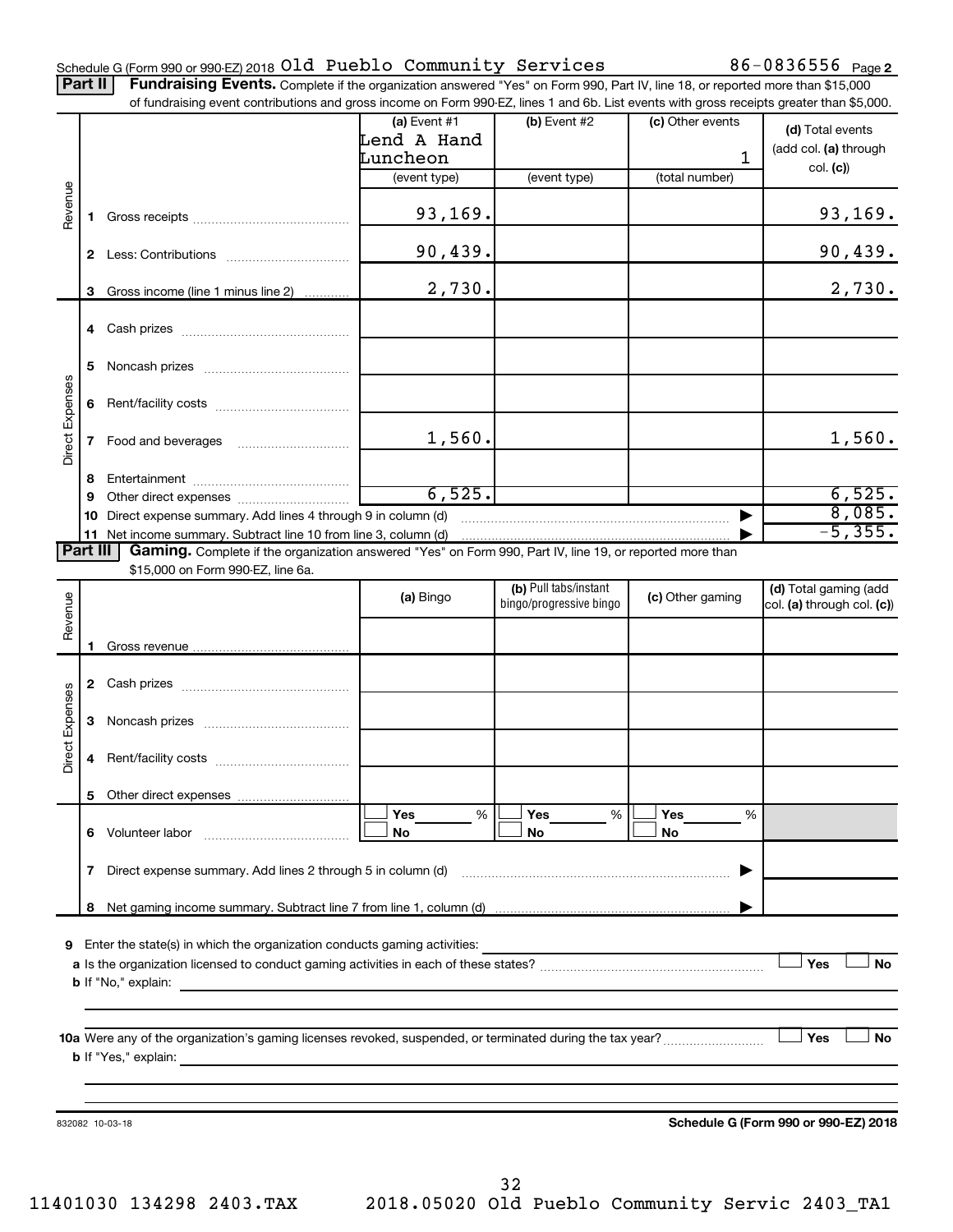|    | Schedule G (Form 990 or 990-EZ) 2018 Old Pueblo Community Services                                                                                       | 86-0836556      | Page 3               |
|----|----------------------------------------------------------------------------------------------------------------------------------------------------------|-----------------|----------------------|
|    |                                                                                                                                                          | ∣ Yes           | <b>No</b>            |
|    | 12 Is the organization a grantor, beneficiary or trustee of a trust, or a member of a partnership or other entity formed                                 |                 |                      |
|    |                                                                                                                                                          | Yes             | <b>No</b>            |
|    | 13 Indicate the percentage of gaming activity conducted in:                                                                                              |                 |                      |
|    |                                                                                                                                                          | 13а             | %                    |
|    | <b>b</b> An outside facility <i>www.communicality.communicality.communicality www.communicality.communicality.communicality</i>                          | 13 <sub>b</sub> | %                    |
|    | 14 Enter the name and address of the person who prepares the organization's gaming/special events books and records:                                     |                 |                      |
|    | Name $\blacktriangleright$<br><u> 1989 - Johann Barn, fransk politik formuler (d. 1989)</u>                                                              |                 |                      |
|    |                                                                                                                                                          |                 |                      |
|    |                                                                                                                                                          |                 | <b>No</b>            |
|    |                                                                                                                                                          |                 |                      |
|    |                                                                                                                                                          |                 |                      |
|    | c If "Yes," enter name and address of the third party:                                                                                                   |                 |                      |
|    | <u>and the contract of the contract of the contract of the contract of the contract of the contract of the contract of</u><br>Name $\blacktriangleright$ |                 |                      |
|    |                                                                                                                                                          |                 |                      |
| 16 | Gaming manager information:                                                                                                                              |                 |                      |
|    |                                                                                                                                                          |                 |                      |
|    | <u> 1989 - Johann Barbara, martin da basar a shekara 1989 - An tsaran a shekara 1989 - An tsara 1989 - An tsara</u><br>Name $\blacktriangleright$        |                 |                      |
|    | Gaming manager compensation > \$                                                                                                                         |                 |                      |
|    |                                                                                                                                                          |                 |                      |
|    |                                                                                                                                                          |                 |                      |
|    |                                                                                                                                                          |                 |                      |
|    | Director/officer<br>Employee<br>Independent contractor                                                                                                   |                 |                      |
|    |                                                                                                                                                          |                 |                      |
|    | <b>17</b> Mandatory distributions:                                                                                                                       |                 |                      |
|    | a Is the organization required under state law to make charitable distributions from the gaming proceeds to                                              |                 |                      |
|    | retain the state gaming license?                                                                                                                         |                 | $\Box$ Yes $\Box$ No |
|    | <b>b</b> Enter the amount of distributions required under state law to be distributed to other exempt organizations or spent in the                      |                 |                      |
|    | organization's own exempt activities during the tax year $\triangleright$ \$                                                                             |                 |                      |
|    | <b>Part IV</b><br>Supplemental Information. Provide the explanations required by Part I, line 2b, columns (iii) and (v); and Part III, lines 9, 9b, 10b, |                 |                      |
|    | 15b, 15c, 16, and 17b, as applicable. Also provide any additional information. See instructions.                                                         |                 |                      |
|    |                                                                                                                                                          |                 |                      |
|    |                                                                                                                                                          |                 |                      |
|    |                                                                                                                                                          |                 |                      |
|    |                                                                                                                                                          |                 |                      |
|    |                                                                                                                                                          |                 |                      |
|    |                                                                                                                                                          |                 |                      |
|    |                                                                                                                                                          |                 |                      |
|    |                                                                                                                                                          |                 |                      |
|    |                                                                                                                                                          |                 |                      |
|    |                                                                                                                                                          |                 |                      |
|    |                                                                                                                                                          |                 |                      |
|    |                                                                                                                                                          |                 |                      |
|    |                                                                                                                                                          |                 |                      |
|    |                                                                                                                                                          |                 |                      |
|    |                                                                                                                                                          |                 |                      |
|    | Schedule G (Form 990 or 990-EZ) 2018<br>832083 10-03-18<br>33                                                                                            |                 |                      |
|    |                                                                                                                                                          |                 |                      |

11401030 134298 2403.TAX 2018.05020 Old Pueblo Community Servic 2403\_TA1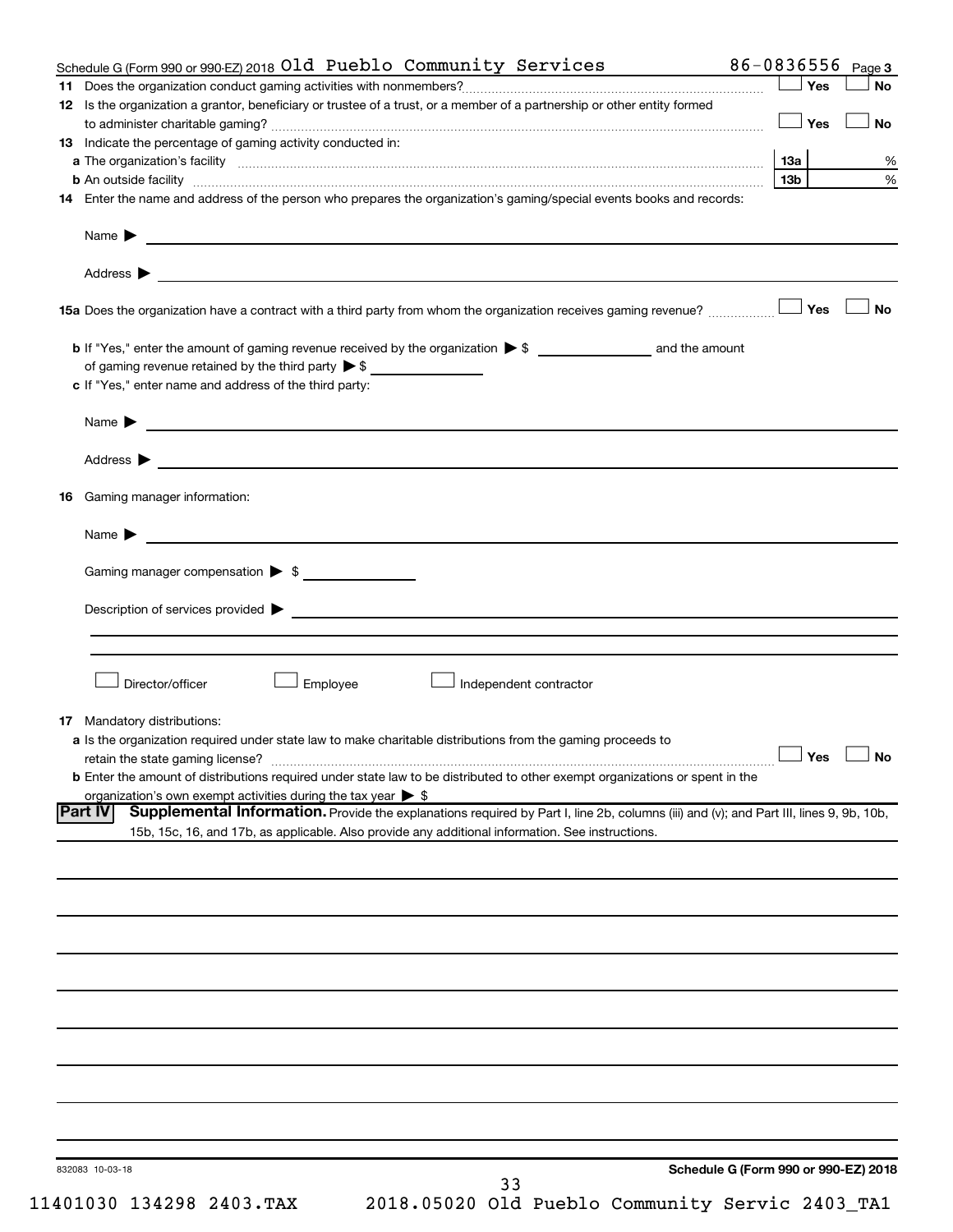| . .             | $\overline{\phantom{a}}$ |    |                                 |
|-----------------|--------------------------|----|---------------------------------|
|                 |                          |    |                                 |
|                 |                          |    |                                 |
|                 |                          |    |                                 |
|                 |                          |    |                                 |
|                 |                          |    |                                 |
|                 |                          |    |                                 |
|                 |                          |    |                                 |
|                 |                          |    |                                 |
|                 |                          |    |                                 |
|                 |                          |    |                                 |
|                 |                          |    |                                 |
|                 |                          |    |                                 |
|                 |                          |    |                                 |
|                 |                          |    |                                 |
|                 |                          |    |                                 |
|                 |                          |    |                                 |
|                 |                          |    |                                 |
|                 |                          |    |                                 |
|                 |                          |    |                                 |
|                 |                          |    |                                 |
|                 |                          |    |                                 |
|                 |                          |    |                                 |
|                 |                          |    |                                 |
|                 |                          |    |                                 |
|                 |                          |    |                                 |
|                 |                          |    |                                 |
|                 |                          |    |                                 |
|                 |                          |    |                                 |
|                 |                          |    |                                 |
|                 |                          |    |                                 |
|                 |                          |    |                                 |
|                 |                          |    |                                 |
| 832084 04-01-18 |                          |    | Schedule G (Form 990 or 990-EZ) |
|                 |                          | 34 |                                 |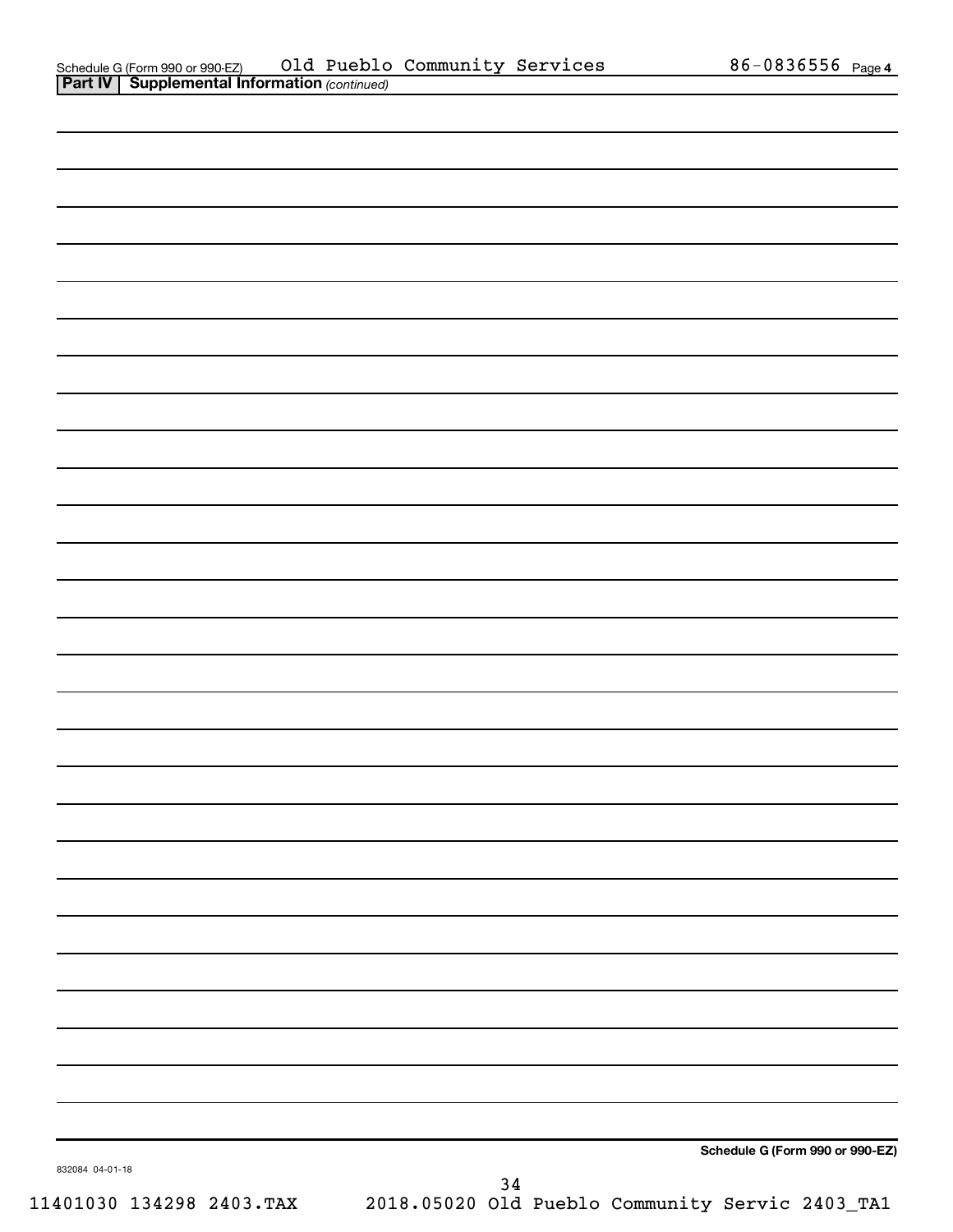### **SCHEDULE M (Form 990)**

# **Noncash Contributions**

OMB No. 1545-0047

| Department of the Treasury |
|----------------------------|
| Internal Revenue Service   |

◆ Complete if the organizations answered "Yes" on Form 990, Part IV, lines 29 or 30.<br>▶ Complete if the organizations answered "Yes" on Form 990, Part IV, lines 29 or 30. **Attach to Form 990.**  $\blacktriangleright$ 

 **Go to www.irs.gov/Form990 for instructions and the latest information.** J

**Inspection Employer identification number** 86-0836556

**Open to Public**

| Name of the organization |  |                               |  |
|--------------------------|--|-------------------------------|--|
|                          |  | Old Pueblo Community Services |  |

| Part I | <b>Types of Property</b>                                                                                                       |                               |                                      |                                                                                                      |                                                              |            |     |    |
|--------|--------------------------------------------------------------------------------------------------------------------------------|-------------------------------|--------------------------------------|------------------------------------------------------------------------------------------------------|--------------------------------------------------------------|------------|-----|----|
|        |                                                                                                                                | (a)<br>Check if<br>applicable | (b)<br>Number of<br>contributions or | (c)<br>Noncash contribution<br>amounts reported on<br>items contributed Form 990, Part VIII, line 1g | (d)<br>Method of determining<br>noncash contribution amounts |            |     |    |
| 1.     |                                                                                                                                |                               |                                      |                                                                                                      |                                                              |            |     |    |
| 2      |                                                                                                                                |                               |                                      |                                                                                                      |                                                              |            |     |    |
| З      | Art - Fractional interests                                                                                                     |                               |                                      |                                                                                                      |                                                              |            |     |    |
| 4      |                                                                                                                                |                               |                                      |                                                                                                      |                                                              |            |     |    |
| 5      | Clothing and household goods                                                                                                   |                               |                                      |                                                                                                      |                                                              |            |     |    |
| 6      |                                                                                                                                | $\overline{\text{x}}$         | 1                                    | 500.FMV                                                                                              |                                                              |            |     |    |
| 7      |                                                                                                                                |                               |                                      |                                                                                                      |                                                              |            |     |    |
| 8      |                                                                                                                                |                               |                                      |                                                                                                      |                                                              |            |     |    |
| 9      | Securities - Publicly traded                                                                                                   |                               |                                      |                                                                                                      |                                                              |            |     |    |
| 10     | Securities - Closely held stock                                                                                                |                               |                                      |                                                                                                      |                                                              |            |     |    |
| 11     | Securities - Partnership, LLC, or<br>trust interests                                                                           |                               |                                      |                                                                                                      |                                                              |            |     |    |
| 12     |                                                                                                                                |                               |                                      |                                                                                                      |                                                              |            |     |    |
| 13     | Qualified conservation contribution -                                                                                          |                               |                                      |                                                                                                      |                                                              |            |     |    |
|        |                                                                                                                                |                               |                                      |                                                                                                      |                                                              |            |     |    |
| 14     | Qualified conservation contribution - Other                                                                                    |                               |                                      |                                                                                                      |                                                              |            |     |    |
| 15     | Real estate - Residential                                                                                                      |                               |                                      |                                                                                                      |                                                              |            |     |    |
| 16     | Real estate - Commercial                                                                                                       |                               |                                      |                                                                                                      |                                                              |            |     |    |
| 17     |                                                                                                                                |                               |                                      |                                                                                                      |                                                              |            |     |    |
| 18     |                                                                                                                                |                               |                                      |                                                                                                      |                                                              |            |     |    |
| 19     |                                                                                                                                |                               |                                      |                                                                                                      |                                                              |            |     |    |
| 20     | Drugs and medical supplies                                                                                                     |                               |                                      |                                                                                                      |                                                              |            |     |    |
| 21     |                                                                                                                                |                               |                                      |                                                                                                      |                                                              |            |     |    |
| 22     |                                                                                                                                |                               |                                      |                                                                                                      |                                                              |            |     |    |
| 23     |                                                                                                                                |                               |                                      |                                                                                                      |                                                              |            |     |    |
| 24     | Archeological artifacts                                                                                                        |                               |                                      |                                                                                                      |                                                              |            |     |    |
| 25     | (Personal hygi)<br>Other $\blacktriangleright$                                                                                 | $\overline{\textbf{x}}$       | 2,939                                | 29,390.FMV                                                                                           |                                                              |            |     |    |
| 26     | $($ Household fur<br>Other $\blacktriangleright$                                                                               | х                             | $\overline{32}$                      | 800.FMV                                                                                              |                                                              |            |     |    |
| 27     | Other $\blacktriangleright$                                                                                                    |                               |                                      |                                                                                                      |                                                              |            |     |    |
| 28     | Other $\blacktriangleright$                                                                                                    |                               |                                      |                                                                                                      |                                                              |            |     |    |
| 29     | Number of Forms 8283 received by the organization during the tax year for contributions                                        |                               |                                      |                                                                                                      |                                                              |            |     |    |
|        | for which the organization completed Form 8283, Part IV, Donee Acknowledgement                                                 |                               |                                      | 29                                                                                                   |                                                              |            |     |    |
|        |                                                                                                                                |                               |                                      |                                                                                                      |                                                              |            | Yes | No |
|        | 30a During the year, did the organization receive by contribution any property reported in Part I, lines 1 through 28, that it |                               |                                      |                                                                                                      |                                                              |            |     |    |
|        | must hold for at least three years from the date of the initial contribution, and which isn't required to be used for          |                               |                                      |                                                                                                      |                                                              |            |     |    |
|        | exempt purposes for the entire holding period?                                                                                 |                               |                                      |                                                                                                      |                                                              | <b>30a</b> |     | x  |
| b      | If "Yes," describe the arrangement in Part II.                                                                                 |                               |                                      |                                                                                                      |                                                              |            |     |    |
| 31     | Does the organization have a gift acceptance policy that requires the review of any nonstandard contributions?                 |                               |                                      |                                                                                                      |                                                              | 31         | х   |    |
|        | 32a Does the organization hire or use third parties or related organizations to solicit, process, or sell noncash              |                               |                                      |                                                                                                      |                                                              |            |     |    |
|        | contributions?                                                                                                                 |                               |                                      |                                                                                                      |                                                              | 32a        |     | х  |
| b      | If "Yes," describe in Part II.                                                                                                 |                               |                                      |                                                                                                      |                                                              |            |     |    |
| 33     | If the organization didn't report an amount in column (c) for a type of property for which column (a) is checked,              |                               |                                      |                                                                                                      |                                                              |            |     |    |
|        | describe in Part II.                                                                                                           |                               |                                      |                                                                                                      |                                                              |            |     |    |

**For Paperwork Reduction Act Notice, see the Instructions for Form 990. Schedule M (Form 990) 2018** LHA

832141 10-18-18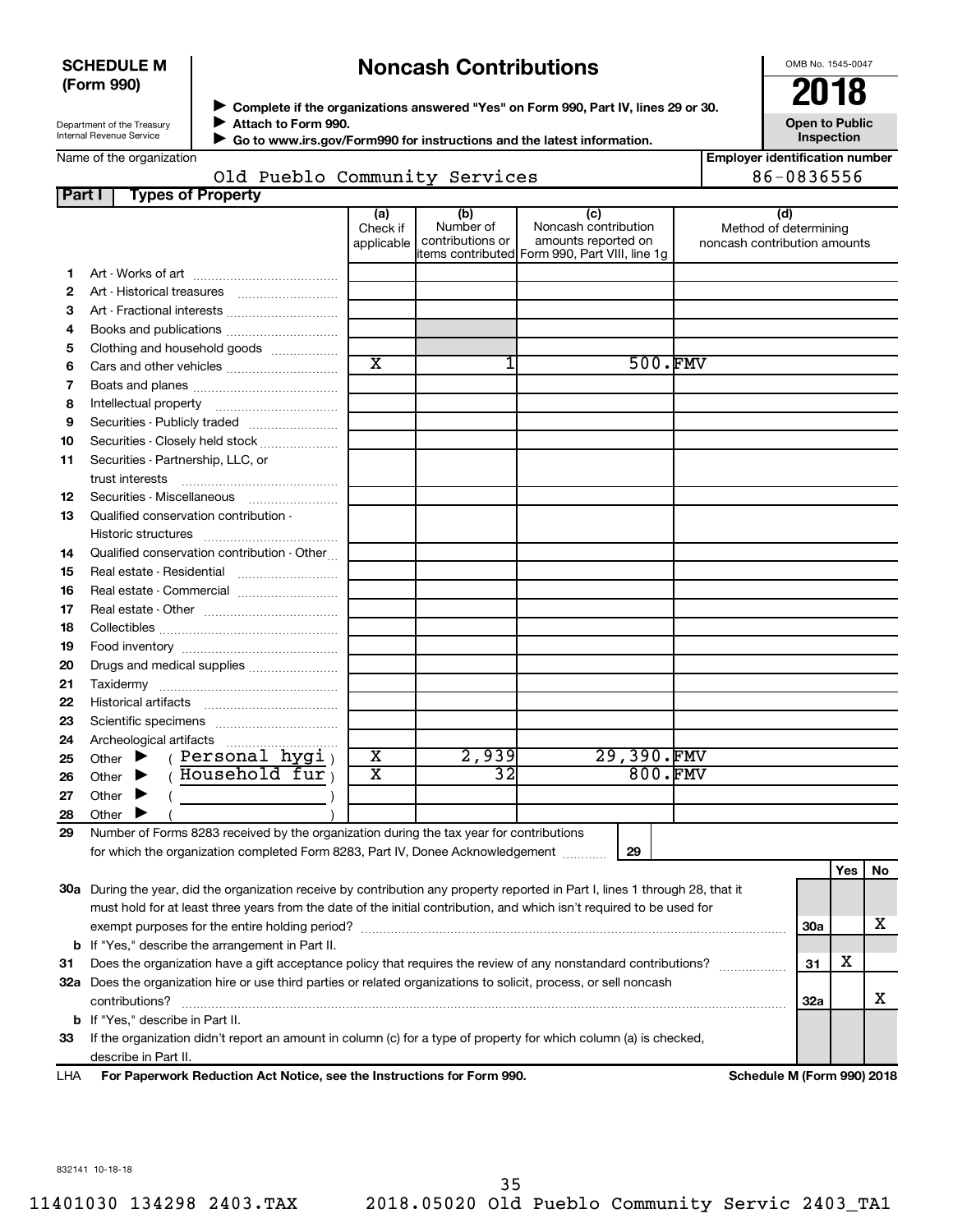Part II | Supplemental Information. Provide the information required by Part I, lines 30b, 32b, and 33, and whether the organization is reporting in Part I, column (b), the number of contributions, the number of items received, or a combination of both. Also complete this part for any additional information.

| Schedule M, Part I, Column (b): |  |  |  |  |  |  |
|---------------------------------|--|--|--|--|--|--|
|---------------------------------|--|--|--|--|--|--|

OPCS keeps track of the donated personal hygiene & household cleaning

supplies and household furnishings by number of boxes/bags received.

The number of contributed items represents the number of boxes/bags

received during the year.

832142 10-18-18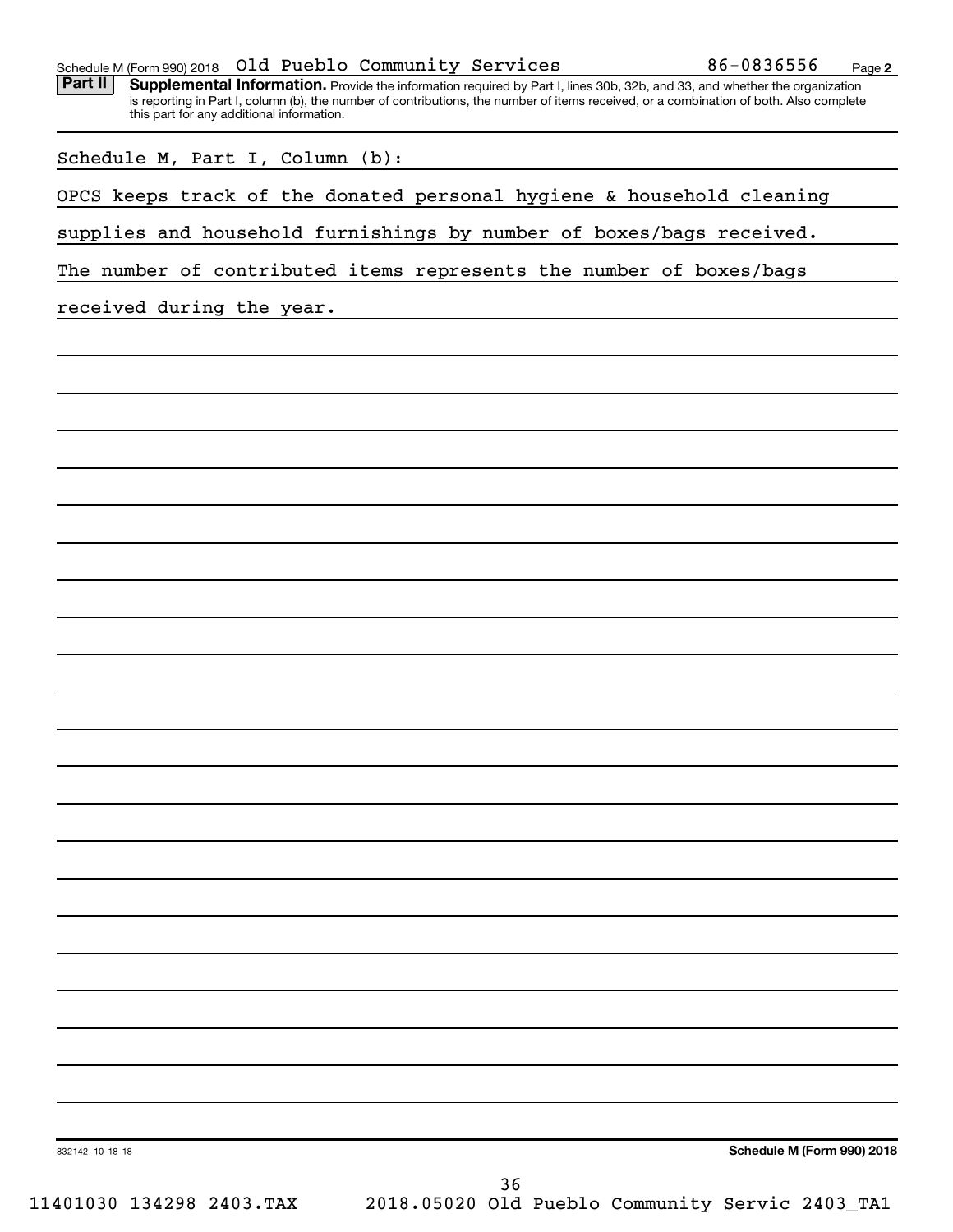**(Form 990 or 990-EZ)**

**Complete to provide information for responses to specific questions on Form 990 or 990-EZ or to provide any additional information. | Attach to Form 990 or 990-EZ. | Go to www.irs.gov/Form990 for the latest information.** SCHEDULE O **Supplemental Information to Form 990 or 990-EZ** 2018 No. 1545-004<br>(Form 990 or 990-EZ)



Old Pueblo Community Services 186-0836556

Form 990, Part I, Line 1, Description of Organization Mission:

services to help them transform their lives.

Form 990, Part III, Line 1, Description of Organization Mission:

these individuals find their way home. We have adopted the "Housing

First" model across all of our programs. This model allows OPCS to help

homeless individuals find housing while providing treatment services

for substance abuse issues. Our clients consist of both Seriously

Mentally Ill (SMI) and General Mental Health and Substance Abuse

(GMHSA) disorders.

Within all the Programs listed below, we provide behavioral health

services, utilizing AHCCCS, which is federal Medicaid funding at our

local level. This has become a significant part of the revenue, which

has replaced previous federal grant funding.

Form 990, Part III, Line 4a, Program Service Accomplishments:

Administration, the City of Tucson and other community partners. The

program is funded entirely by government grants.

Form 990, Part III, Line 4b, Program Service Accomplishments:

some of the program's expenses. The Home Fund is comprised of donations

from individuals as well as corporate and foundations grants. Last

year, over \$80,000 from the Home Fund were used to provide

"scholarships" to reentry clients.

832211 10-10-18 LHA For Paperwork Reduction Act Notice, see the Instructions for Form 990 or 990-EZ. Schedule O (Form 990 or 990-EZ) (2018) Form 990, Part III, Line 4c, Program Service Accomplishments: 37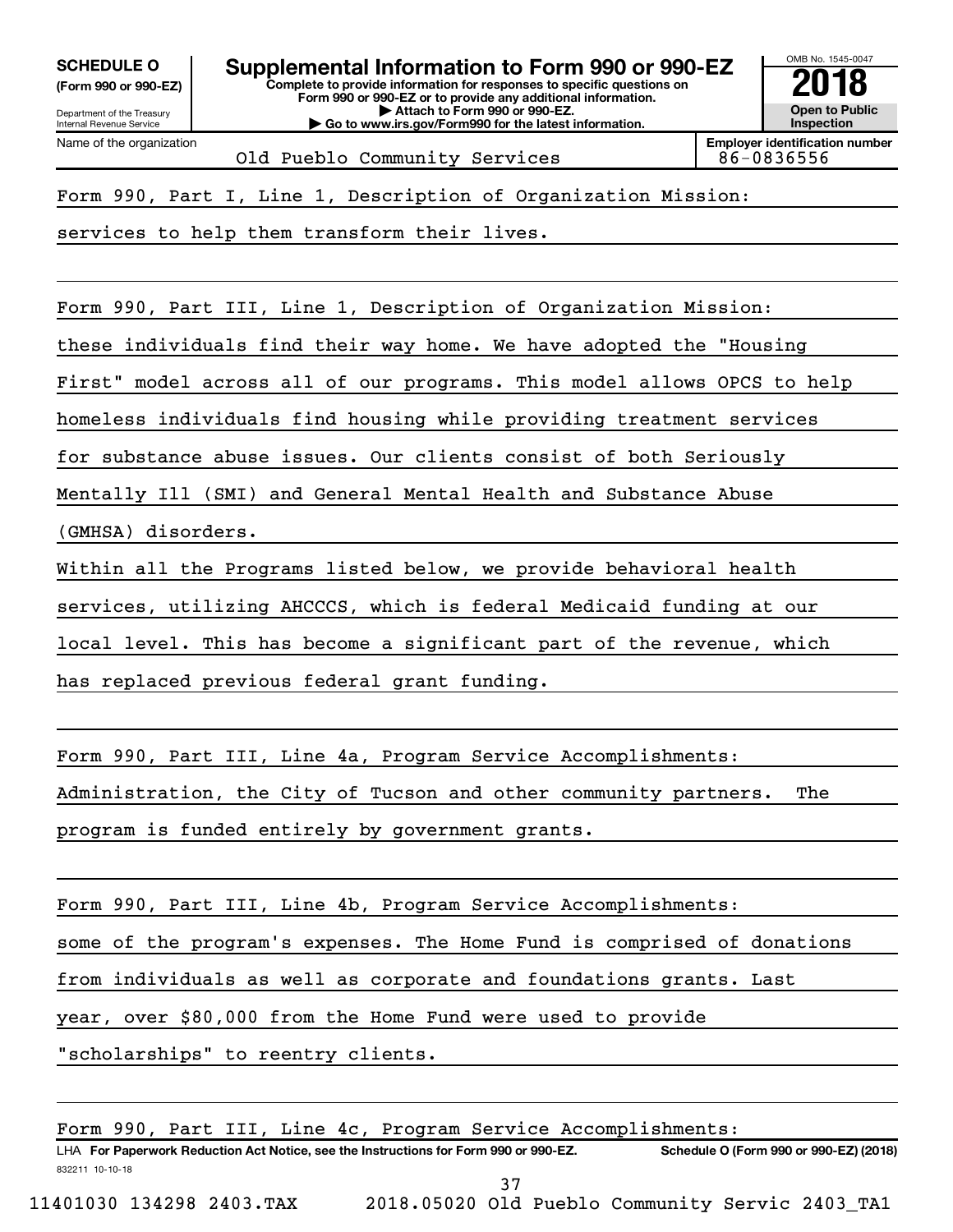195 clients. All clients have access to support services through OPCS,

as well as the community at large.

Form 990, Part VI, Section B, line 11b:

The Board Treasurer and the CEO review the 990 and it is signed and filed.

Form 990, Part VI, Section B, Line 12c:

Board members review, complete, and sign a conflict of interest policy.

Members are required to disclose any potential conflicts.

Form 990, Part VI, Section B, Line 15:

To ensure consistency throughout the Agency and to maintain competitive position with peer employers, Old Pueblo Community Services retained an outside company to perform salary reviews on all staff positions. Wage and salary levels for all positions are evaluated and set based on such criteria as the position responsibilities; experience, skills, and education required; and the level of decision-making authority. Minimum, midpoint, and maximum wage and salary levels are set for each position.

|  |  | Form 990, Part VI, Section C, Line 19: |  |  |  |                                                                         |  |
|--|--|----------------------------------------|--|--|--|-------------------------------------------------------------------------|--|
|  |  |                                        |  |  |  | The organization's governing documents, conflict of interest policy and |  |
|  |  |                                        |  |  |  | financial statements are available to the public by written request.    |  |

38

832212 10-10-18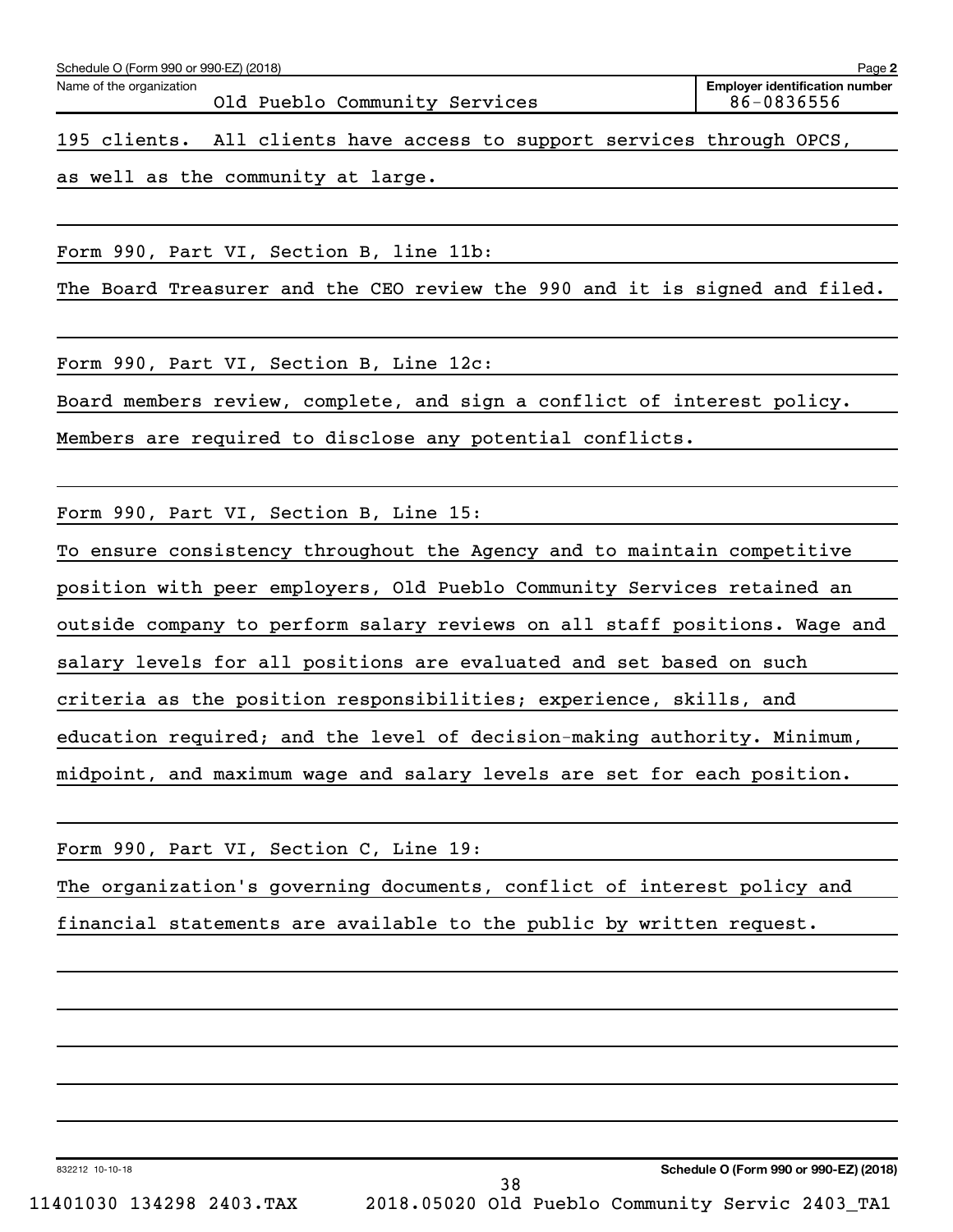| <b>SCHEDULE R</b> |  |
|-------------------|--|
|                   |  |

## Department of the Treasury

Internal Revenue Service

## **Related Organizations and Unrelated Partnerships**

**(Form 990) Complete if the organization answered "Yes" on Form 990, Part IV, line 33, 34, 35b, 36, or 37.** |

**Attach to Form 990. Contract to Public** 

**| Go to www.irs.gov/Form990 for instructions and the latest information. Inspection 2018**<br>Open to Public

**Employer identification number**

OMB No. 1545-0047

Name of the organization

Old Pueblo Community Services

Part I ldentification of Disregarded Entities. Complete if the organization answered "Yes" on Form 990, Part IV, line 33.

| (a)<br>Name, address, and EIN (if applicable)<br>of disregarded entity | (b)<br>Primary activity | (c)<br>Legal domicile (state or<br>foreign country) | (d)<br>Total income | (e)<br>End-of-year assets | (f)<br>Direct controlling<br>entity |
|------------------------------------------------------------------------|-------------------------|-----------------------------------------------------|---------------------|---------------------------|-------------------------------------|
|                                                                        |                         |                                                     |                     |                           |                                     |
|                                                                        |                         |                                                     |                     |                           |                                     |
|                                                                        |                         |                                                     |                     |                           |                                     |
|                                                                        |                         |                                                     |                     |                           |                                     |

**Part II** Identification of Related Tax-Exempt Organizations. Complete if the organization answered "Yes" on Form 990, Part IV, line 34, because it had one or more related tax-exempt<br>Part II acconizations during the tax ye organizations during the tax year.

| (a)<br>Name, address, and EIN<br>of related organization | (b)<br>Primary activity | (c)<br>Legal domicile (state or<br>foreign country) | (d)<br>Exempt Code<br>section | (e)<br>Public charity<br>status (if section | (f)<br>Direct controlling<br>entity |   | $(g)$<br>Section 512(b)(13)<br>controlled<br>entity? |
|----------------------------------------------------------|-------------------------|-----------------------------------------------------|-------------------------------|---------------------------------------------|-------------------------------------|---|------------------------------------------------------|
|                                                          | 501(c)(3))              |                                                     |                               | Yes                                         | No                                  |   |                                                      |
| Old Pueblo Housing Development - 45-5030279              |                         |                                                     |                               |                                             | Old Pueblo                          |   |                                                      |
| 4501 E 5th St                                            |                         |                                                     |                               |                                             | Community                           |   |                                                      |
| Tucson, AZ 85711                                         | Housing Development     | Arizona                                             | 501(c)(3)                     | Line 7                                      | Services                            | х |                                                      |
|                                                          |                         |                                                     |                               |                                             |                                     |   |                                                      |
|                                                          |                         |                                                     |                               |                                             |                                     |   |                                                      |
|                                                          |                         |                                                     |                               |                                             |                                     |   |                                                      |

**For Paperwork Reduction Act Notice, see the Instructions for Form 990. Schedule R (Form 990) 2018**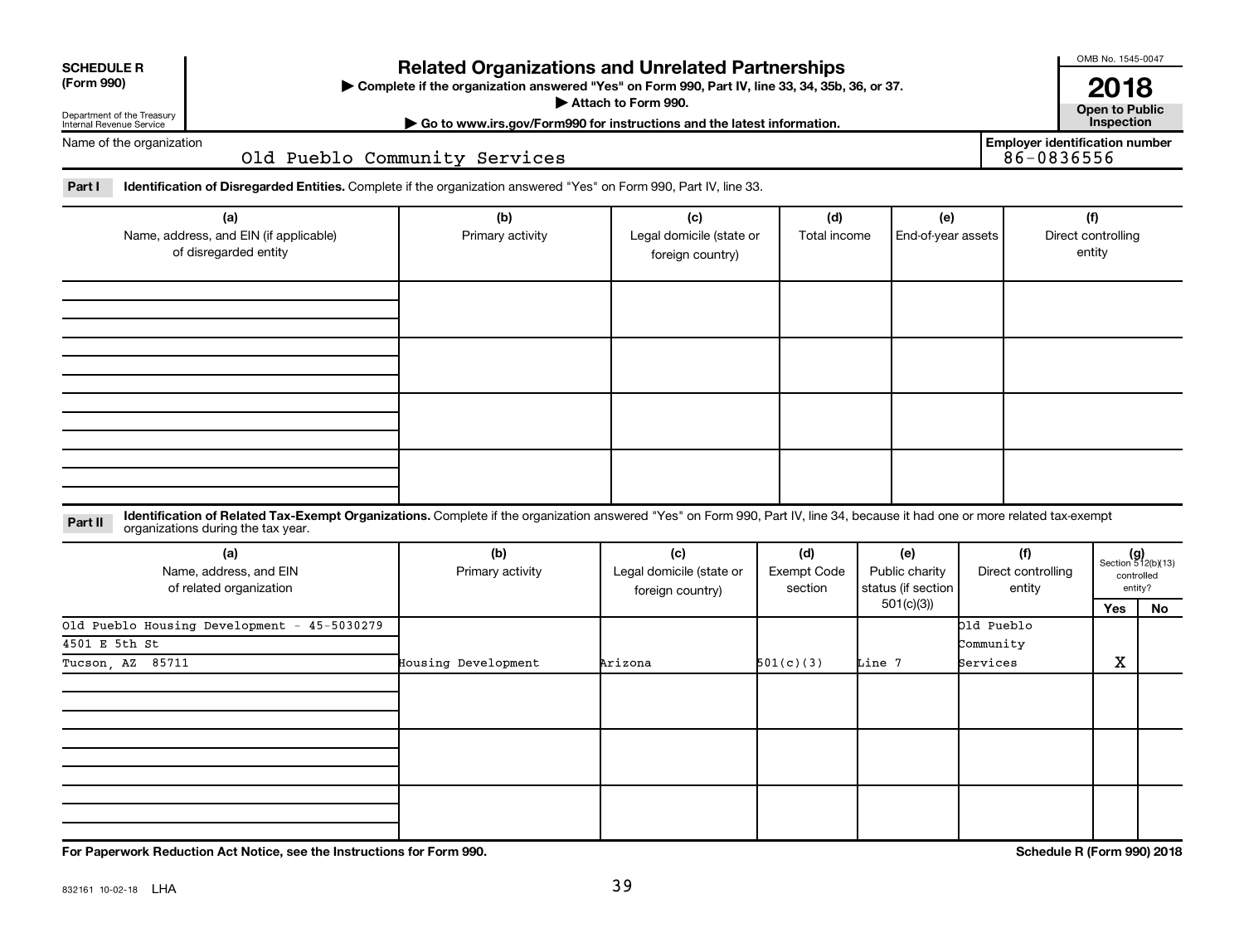Part III Identification of Related Organizations Taxable as a Partnership. Complete if the organization answered "Yes" on Form 990, Part IV, line 34, because it had one or more related<br>Read to the organizations tracted as organizations treated as a partnership during the tax year.

| (a)                                                                                                                                                                                                                                                                         | (b)              | (c)                                       | (d)                          |                      | (e)                                                                                        | (f)                           | (g)                               | (h)                              |           | (i)                                           | (i)                                                     | (k)            |         |
|-----------------------------------------------------------------------------------------------------------------------------------------------------------------------------------------------------------------------------------------------------------------------------|------------------|-------------------------------------------|------------------------------|----------------------|--------------------------------------------------------------------------------------------|-------------------------------|-----------------------------------|----------------------------------|-----------|-----------------------------------------------|---------------------------------------------------------|----------------|---------|
| Name, address, and EIN<br>of related organization                                                                                                                                                                                                                           | Primary activity | Legal<br>domicile<br>(state or<br>foreign | Direct controlling<br>entity |                      | Predominant income<br>(related, unrelated,<br>excluded from tax under<br>sections 512-514) | Share of total<br>income      | Share of<br>end-of-year<br>assets | Disproportionate<br>allocations? |           | Code V-UBI<br>amount in box<br>20 of Schedule | General or Percentage<br>managing<br>partner? ownership |                |         |
|                                                                                                                                                                                                                                                                             |                  | country)                                  |                              |                      |                                                                                            |                               |                                   | Yes                              | <b>No</b> | K-1 (Form 1065) Yes No                        |                                                         |                |         |
|                                                                                                                                                                                                                                                                             |                  |                                           |                              |                      |                                                                                            |                               |                                   |                                  |           |                                               |                                                         |                |         |
|                                                                                                                                                                                                                                                                             |                  |                                           |                              |                      |                                                                                            |                               |                                   |                                  |           |                                               |                                                         |                |         |
|                                                                                                                                                                                                                                                                             |                  |                                           |                              |                      |                                                                                            |                               |                                   |                                  |           |                                               |                                                         |                |         |
|                                                                                                                                                                                                                                                                             |                  |                                           |                              |                      |                                                                                            |                               |                                   |                                  |           |                                               |                                                         |                |         |
|                                                                                                                                                                                                                                                                             |                  |                                           |                              |                      |                                                                                            |                               |                                   |                                  |           |                                               |                                                         |                |         |
|                                                                                                                                                                                                                                                                             |                  |                                           |                              |                      |                                                                                            |                               |                                   |                                  |           |                                               |                                                         |                |         |
|                                                                                                                                                                                                                                                                             |                  |                                           |                              |                      |                                                                                            |                               |                                   |                                  |           |                                               |                                                         |                |         |
|                                                                                                                                                                                                                                                                             |                  |                                           |                              |                      |                                                                                            |                               |                                   |                                  |           |                                               |                                                         |                |         |
|                                                                                                                                                                                                                                                                             |                  |                                           |                              |                      |                                                                                            |                               |                                   |                                  |           |                                               |                                                         |                |         |
|                                                                                                                                                                                                                                                                             |                  |                                           |                              |                      |                                                                                            |                               |                                   |                                  |           |                                               |                                                         |                |         |
|                                                                                                                                                                                                                                                                             |                  |                                           |                              |                      |                                                                                            |                               |                                   |                                  |           |                                               |                                                         |                |         |
|                                                                                                                                                                                                                                                                             |                  |                                           |                              |                      |                                                                                            |                               |                                   |                                  |           |                                               |                                                         |                |         |
|                                                                                                                                                                                                                                                                             |                  |                                           |                              |                      |                                                                                            |                               |                                   |                                  |           |                                               |                                                         |                |         |
|                                                                                                                                                                                                                                                                             |                  |                                           |                              |                      |                                                                                            |                               |                                   |                                  |           |                                               |                                                         |                |         |
|                                                                                                                                                                                                                                                                             |                  |                                           |                              |                      |                                                                                            |                               |                                   |                                  |           |                                               |                                                         |                |         |
|                                                                                                                                                                                                                                                                             |                  |                                           |                              |                      |                                                                                            |                               |                                   |                                  |           |                                               |                                                         |                |         |
| Identification of Related Organizations Taxable as a Corporation or Trust. Complete if the organization answered "Yes" on Form 990, Part IV, line 34, because it had one or more related<br>Part IV<br>organizations treated as a corporation or trust during the tax year. |                  |                                           |                              |                      |                                                                                            |                               |                                   |                                  |           |                                               |                                                         |                |         |
| (a)                                                                                                                                                                                                                                                                         |                  |                                           | (b)                          | (c)                  | (d)                                                                                        | (e)                           | (f)                               |                                  |           | (g)                                           | (h)                                                     | (i)<br>Section |         |
| Name, address, and EIN                                                                                                                                                                                                                                                      |                  |                                           | Primary activity             | Legal domicile       | Direct controlling                                                                         | Type of entity                | Share of total                    |                                  |           | Share of                                      | Percentage                                              | 512(b)(13)     |         |
| of related organization                                                                                                                                                                                                                                                     |                  |                                           |                              | (state or<br>foreign | entity                                                                                     | (C corp, S corp,<br>or trust) | income                            |                                  |           | end-of-year<br>assets                         | ownership                                               | controlled     | entity? |
|                                                                                                                                                                                                                                                                             |                  |                                           |                              | country)             |                                                                                            |                               |                                   |                                  |           |                                               |                                                         | Yes            | No      |
|                                                                                                                                                                                                                                                                             |                  |                                           |                              |                      |                                                                                            |                               |                                   |                                  |           |                                               |                                                         |                |         |
|                                                                                                                                                                                                                                                                             |                  |                                           |                              |                      |                                                                                            |                               |                                   |                                  |           |                                               |                                                         |                |         |
|                                                                                                                                                                                                                                                                             |                  |                                           |                              |                      |                                                                                            |                               |                                   |                                  |           |                                               |                                                         |                |         |
|                                                                                                                                                                                                                                                                             |                  |                                           |                              |                      |                                                                                            |                               |                                   |                                  |           |                                               |                                                         |                |         |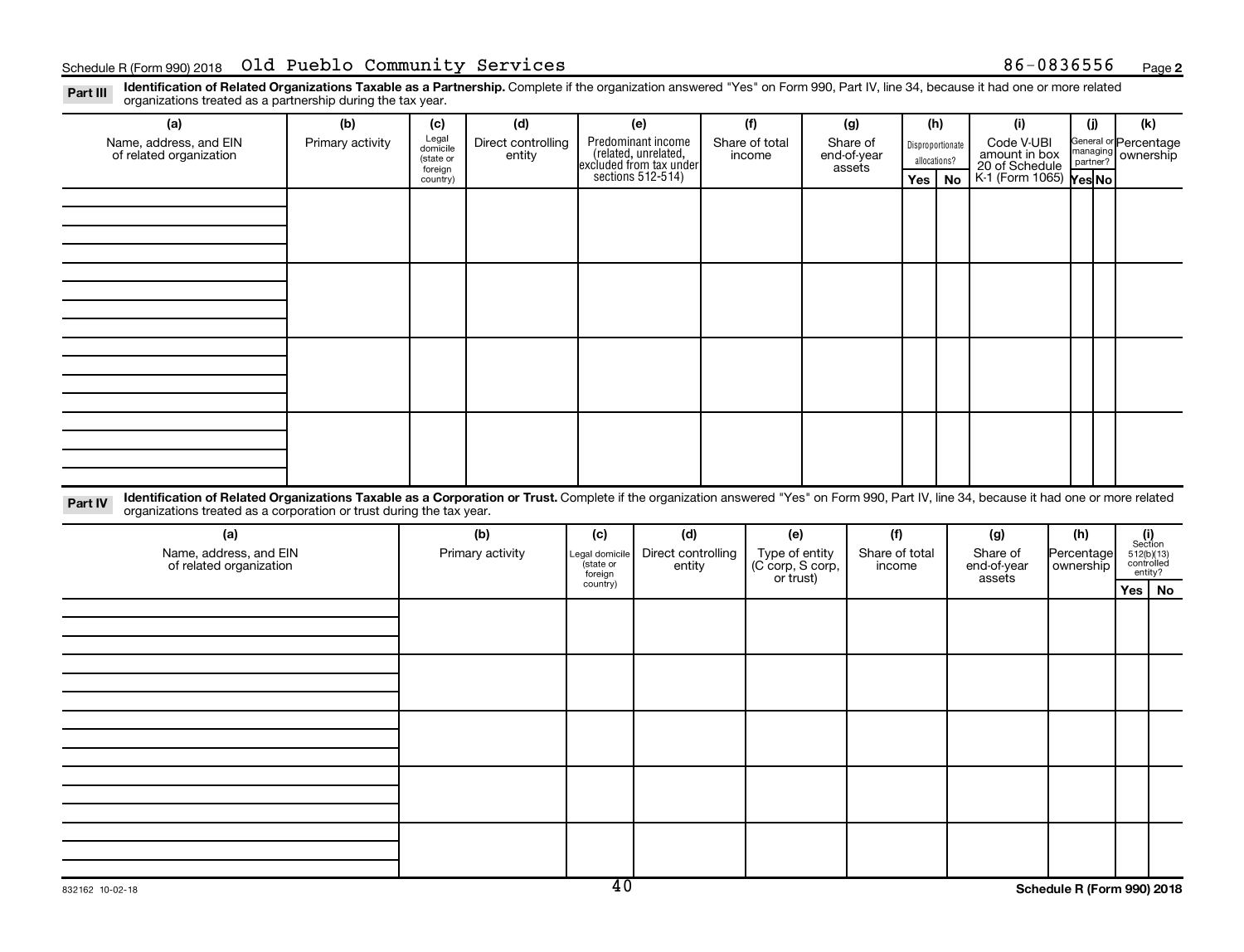| <b>Part V</b> Transactions With Related Organizations. Complete if the organization answered "Yes" on Form 990, Part IV, line 34, 35b, or 36. |  |
|-----------------------------------------------------------------------------------------------------------------------------------------------|--|
|                                                                                                                                               |  |

|   | Note: Complete line 1 if any entity is listed in Parts II, III, or IV of this schedule.                                                                                                                                        |                    |                        |                                              |                | <b>Yes</b> | No                      |
|---|--------------------------------------------------------------------------------------------------------------------------------------------------------------------------------------------------------------------------------|--------------------|------------------------|----------------------------------------------|----------------|------------|-------------------------|
|   | During the tax year, did the organization engage in any of the following transactions with one or more related organizations listed in Parts II-IV?                                                                            |                    |                        |                                              |                |            |                         |
|   |                                                                                                                                                                                                                                |                    |                        |                                              | 1a             |            | $\overline{\mathbf{x}}$ |
|   | b Gift, grant, or capital contribution to related organization(s) manufaction content to content the contribution to related organization(s) manufactured content to content to content of the content of the content of the c |                    |                        |                                              | 1 <sub>b</sub> |            | $\overline{\texttt{x}}$ |
|   |                                                                                                                                                                                                                                |                    |                        |                                              | 1 <sub>c</sub> |            | $\overline{\texttt{x}}$ |
|   | d Loans or loan guarantees to or for related organization(s) www.communities.com/www.communities.com/www.communities.com/www.communities.com/www.communities.com/www.communities.com/www.communities.com/www.communities.com/w |                    |                        |                                              | 1 <sub>d</sub> |            | $\overline{\texttt{x}}$ |
|   | e Loans or loan guarantees by related organization(s) www.assession.com/www.assession.com/www.assession.com/www.assession.com/www.assession.com/www.assession.com/www.assession.com/www.assession.com/www.assession.com/www.as |                    |                        |                                              | 1e             |            | $\overline{\textbf{x}}$ |
|   |                                                                                                                                                                                                                                |                    |                        |                                              |                |            |                         |
|   | Dividends from related organization(s) manufactured and contract and contract or produced and contract and contract and contract and contract and contract and contract and contract and contract and contract and contract an |                    |                        |                                              | 1f             |            | X                       |
| a | Sale of assets to related organization(s) macrocommunically contained and contained and contained and contained and contained and contained and contained and contained and contained and contained and contained and containe |                    |                        |                                              | 1 <sub>g</sub> |            | $\overline{\texttt{x}}$ |
|   | h Purchase of assets from related organization(s) www.assettion.com/www.assettion.com/www.assettion.com/www.assettion.com/www.assettion.com/www.assettion.com/www.assettion.com/www.assettion.com/www.assettion.com/www.assett |                    |                        |                                              | 1 <sub>h</sub> |            | $\overline{\texttt{x}}$ |
|   | Exchange of assets with related organization(s) macrocommutation material control and a set of the control of the control of the control of the control of the control of the control of the control of the control of the con |                    |                        |                                              | 11             |            | $\overline{\textbf{x}}$ |
|   |                                                                                                                                                                                                                                |                    |                        |                                              | 1j             |            | $\overline{\texttt{x}}$ |
|   |                                                                                                                                                                                                                                |                    |                        |                                              |                |            |                         |
|   |                                                                                                                                                                                                                                |                    |                        |                                              | 1k             |            | X                       |
|   |                                                                                                                                                                                                                                |                    |                        |                                              | 11             |            | $\overline{\texttt{x}}$ |
|   |                                                                                                                                                                                                                                |                    |                        |                                              | 1 <sub>m</sub> |            | $\overline{\texttt{x}}$ |
|   |                                                                                                                                                                                                                                |                    |                        |                                              | 1n             |            | $\overline{\texttt{x}}$ |
|   | <b>o</b> Sharing of paid employees with related organization(s)                                                                                                                                                                |                    |                        |                                              | 1 <sub>o</sub> |            | $\overline{\texttt{x}}$ |
|   |                                                                                                                                                                                                                                |                    |                        |                                              |                |            |                         |
| D | Reimbursement paid to related organization(s) for expenses [111] Research Manuscritics [21] Reimbursement paid to related organization(s) for expenses [11] Manuscritics [21] Manuscritics [21] Manuscritics [21] Manuscritics |                    |                        |                                              | 1p             |            | X                       |
|   |                                                                                                                                                                                                                                |                    |                        |                                              | 1q             |            | $\overline{\mathbf{x}}$ |
|   |                                                                                                                                                                                                                                |                    |                        |                                              |                |            |                         |
|   | Other transfer of cash or property to related organization(s) www.communities.com/www.communities/communities/                                                                                                                 |                    |                        |                                              | 1r             |            | X                       |
|   |                                                                                                                                                                                                                                |                    |                        |                                              |                |            | X                       |
|   | 2 If the answer to any of the above is "Yes," see the instructions for information on who must complete this line, including covered relationships and transaction thresholds.                                                 |                    |                        |                                              |                |            |                         |
|   | (a)<br>Name of related organization                                                                                                                                                                                            | (b)<br>Transaction | (c)<br>Amount involved | (d)<br>Method of determining amount involved |                |            |                         |

|     | (a)<br>Name of related organization | (b)<br>Transaction<br>type (a-s) | (C)<br>Amount involved | (d)<br>Method of determining amount involved |
|-----|-------------------------------------|----------------------------------|------------------------|----------------------------------------------|
| (1) |                                     |                                  |                        |                                              |
| (2) |                                     |                                  |                        |                                              |
| (3) |                                     |                                  |                        |                                              |
| (4) |                                     |                                  |                        |                                              |
| (5) |                                     |                                  |                        |                                              |
| (6) |                                     | $\overline{11}$                  |                        |                                              |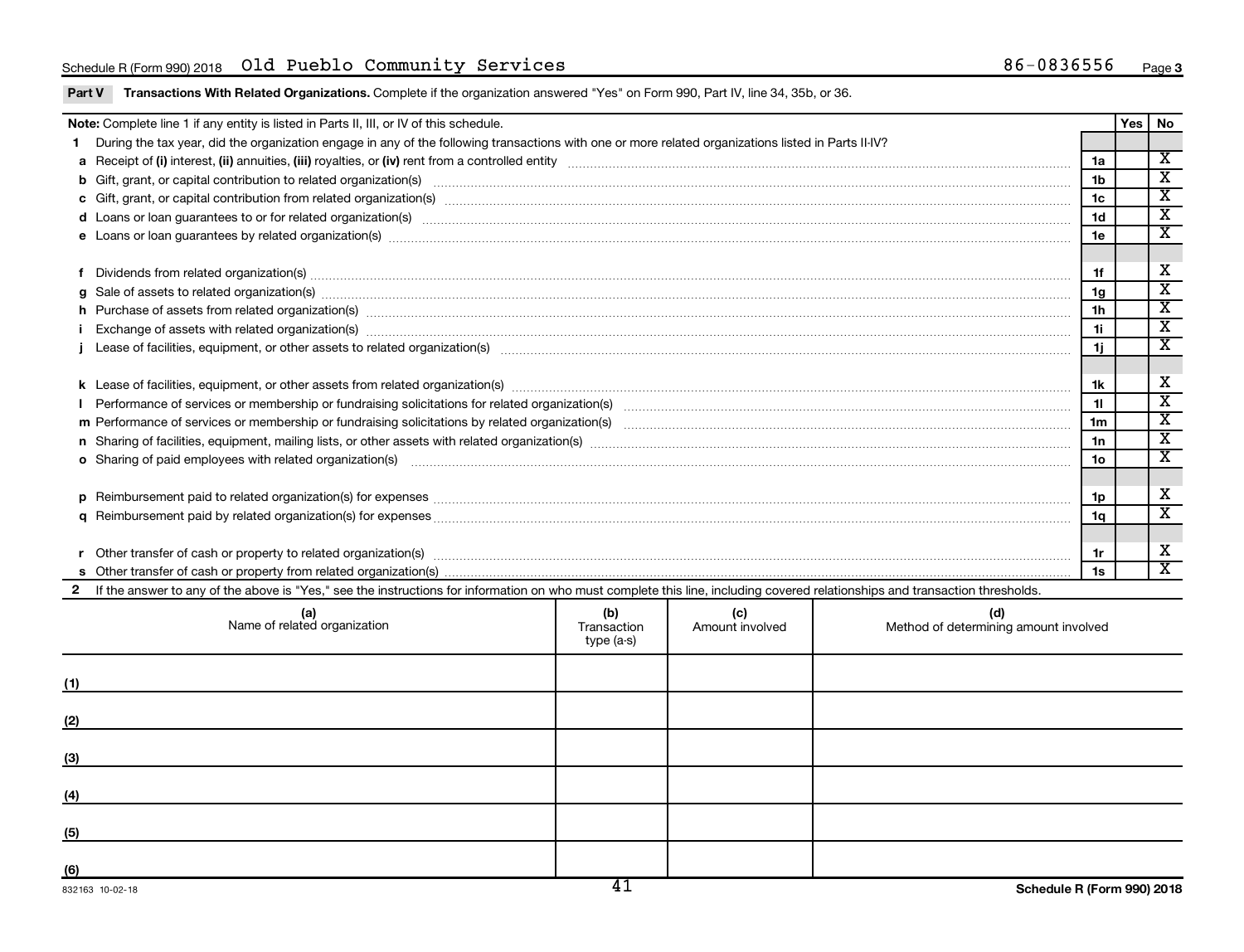### Schedule R (Form 990) 2018 **Old Pueblo Community Services** 86-0836556 <sub>Page</sub>

Part VI Unrelated Organizations Taxable as a Partnership. Complete if the organization answered "Yes" on Form 990, Part IV, line 37.

Provide the following information for each entity taxed as a partnership through which the organization conducted more than five percent of its activities (measured by total assets or gross revenue) that was not a related organization. See instructions regarding exclusion for certain investment partnerships.

| (a)<br>Name, address, and EIN<br>of entity | - - -<br>(b)<br>Primary activity | (c)<br>Legal domicile<br>(state or foreign<br>country) | - - - - <sub>1</sub> - - 1<br>(d)<br>Predominant income<br>(related, unrelated,<br>excluded from tax under<br>sections 512-514) | (e)<br>Are all<br>partners sec.<br>$\frac{501(c)(3)}{0rgs?}$<br>Yes No | (f)<br>Share of<br>total<br>income | (g)<br>Share of<br>end-of-year<br>assets | Dispropor-<br>tionate<br>allocations?<br>Yes No | (h) | (i)<br>Code V-UBI<br>amount in box 20 managing<br>of Schedule K-1<br>(Form 1065)<br>$\overline{Y_{\text{res}}}\overline{NQ}$ | (i)<br>Yes NO | (k) |
|--------------------------------------------|----------------------------------|--------------------------------------------------------|---------------------------------------------------------------------------------------------------------------------------------|------------------------------------------------------------------------|------------------------------------|------------------------------------------|-------------------------------------------------|-----|------------------------------------------------------------------------------------------------------------------------------|---------------|-----|
|                                            |                                  |                                                        |                                                                                                                                 |                                                                        |                                    |                                          |                                                 |     |                                                                                                                              |               |     |
|                                            |                                  |                                                        |                                                                                                                                 |                                                                        |                                    |                                          |                                                 |     |                                                                                                                              |               |     |
|                                            |                                  |                                                        |                                                                                                                                 |                                                                        |                                    |                                          |                                                 |     |                                                                                                                              |               |     |
|                                            |                                  |                                                        |                                                                                                                                 |                                                                        |                                    |                                          |                                                 |     |                                                                                                                              |               |     |
|                                            |                                  |                                                        |                                                                                                                                 |                                                                        |                                    |                                          |                                                 |     |                                                                                                                              |               |     |
|                                            |                                  |                                                        |                                                                                                                                 |                                                                        |                                    |                                          |                                                 |     |                                                                                                                              |               |     |
|                                            |                                  |                                                        |                                                                                                                                 |                                                                        |                                    |                                          |                                                 |     |                                                                                                                              |               |     |
|                                            |                                  |                                                        |                                                                                                                                 |                                                                        |                                    |                                          |                                                 |     |                                                                                                                              |               |     |

**Schedule R (Form 990) 2018**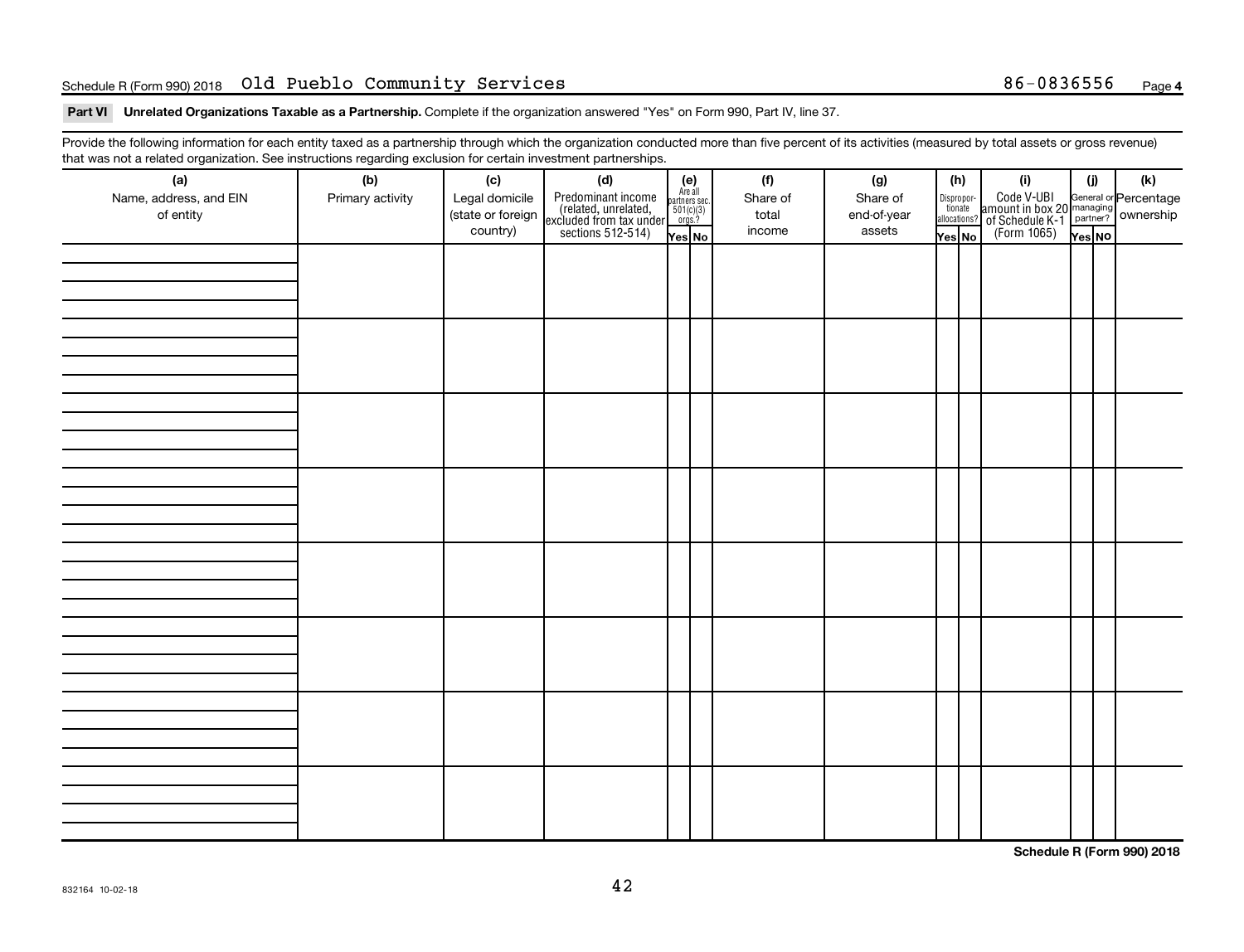**Part VII Schedule R (Form 990) 2018 COLD COLD Part VII Supplemental Information.** 

Provide additional information for responses to questions on Schedule R. See instructions.

**Schedule R (Form 990) 2018**

832165 10-02-18